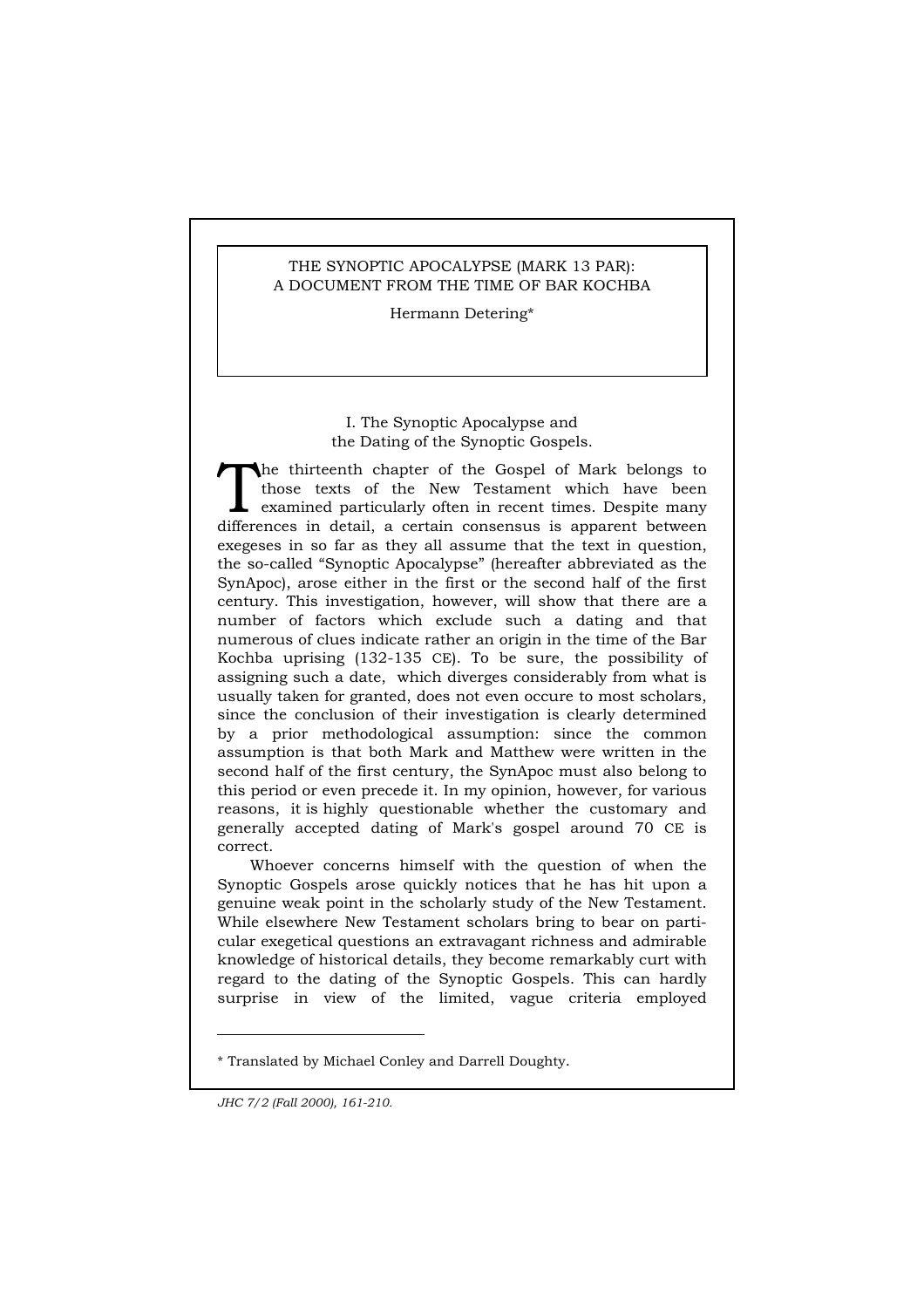for purposes of dating. Discussions of dating of the Synoptic Gospels are always limited to the same observations. On the one hand, one emphasizes, correctly, that the ecclesiastical tradition regarding the dating as well as the identity of the authors is of little value. On the other hand, to establish a *terminus a quo* one appeals to a few material facts. For the most part, the only genuinely reliable point of reference is the fact that the Synoptic Gospels look back to the destruction of Jerusalem and consequently must have been written after the year 70.

There would be no objection to this if on the basis of the conclusion that Mark was written *after* 70 CE, correct in itself, the claim was not immediately made, underhandedly, that it must have been written *around* 70 CE.1 Since a Gospel written after 70 CE could theoretically have been written even in the second century, a dating around 70 is hardly necessitated – especially since further evidence cannot be put forward advocating and justifying a date around 70 CE.

This remains the case even if one accepts the external arguments advanced to determine the *terminus ad quem*. This is certainly not easy, since as external witnesses for the existence of the Synoptic Gospels in the first century such uncertain candidates as Ignatius and Clement are advanced, regarding whom one can not say with great certainty either when the documents presumed to have originated with them (the letters of Ignatius and 1 Clement) came into existence, or whether the citations, or parallels, from the New Testament contained in them may already be introduced as evidence for the existence of the Synoptic Gospel literature. Both of these objections apply also to the *Didache*, which closely approximates Mark's gospel but, remarkably, knows only its sayings material.

In any case, it is important to emphasize that neither the Ignatian letters, nor 1 Clement, nor the *Epistle of Barnabas*, nor the *Didache*, nor any other early Christian documents are able to witness with certainty to the existence of the Synoptic Gospels,

 <sup>1</sup> Theißen, *Der historische Jesus*, 43: "Mark was composed around 70, since the Jewish-Roman war (66-74 CE) is clearly reflected in the Gospel"; Conzelmann-Lindemann, *Arbeitsbuch zum Neuen Testament* (41979), 248: "The problem of the time of writing depends in a crucial way on whether one sees the destruction of Jerusalem presupposed in the apocalyptic speech of Jesus (Mk 13), or if one assumes this is only expected in the near future. In any case, the book must [!] have originated around 70 CE, i.e., the time of the Jewish war."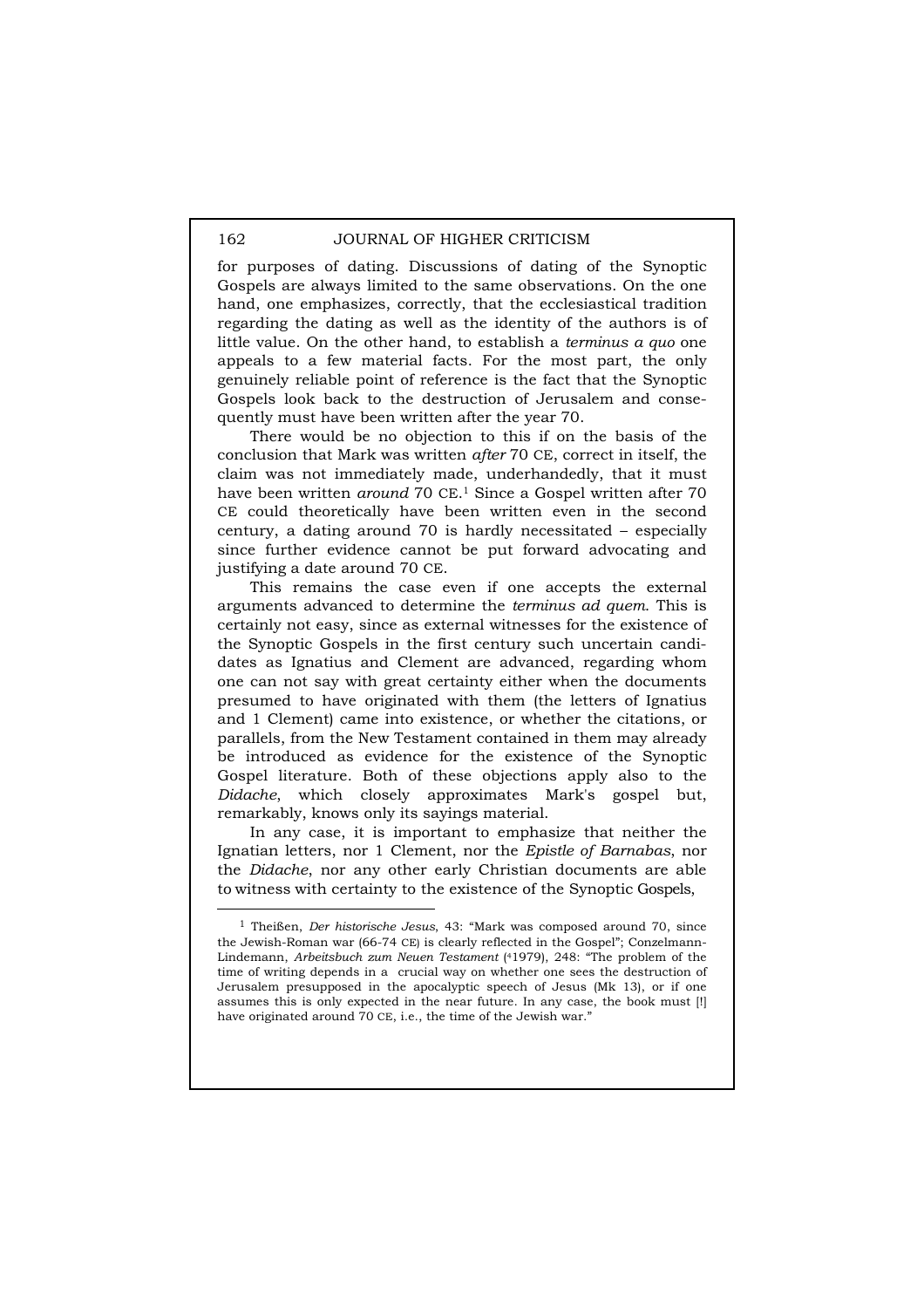whose names they nowhere mention.<sup>2</sup> One cannot even demonstrate a knowledge of the synoptic Gospels for Justin in the middle of the second century, even if he obviously did know a kind of Gospel literature, namely the "Memoirs of the Apostles," which was already publicly read in worship services in his time.<sup>3</sup> To be precise, we first encounter the Synoptic Gospels in the writings of Irenaeus toward the end of the second century.4

Contrary to Theißen (*Der historische Jesus*, 1996, 46), it cannot be said that in Ign. *Smyrn*. 1.1 Ignatius "quotes a redactional phrase from Matthew." Ignatius employs a theological idea that was also known to the Gospel writers. What J.A. Fisher says with regard to the relationship between Ignatius and the Gospel of John — "Ignatius knows theology like that found in John"— also applies to the relationship between Ignatius and the Synoptic Gospels. Quotes which can be regarded as clear evidence for a relationship of dependence, or for the existence of complete Synoptic Gospels, can be found nowhere with certainty.

3 Justin, *Dial.* 106: Against the thesis that the author of the *Didache* had no knowledge at all of the synoptic Jesus it could be observed that in various places in the *Didache* a Gospel is explicitly mentioned to which he appeals: 8.1; 11.3; 14.3. The Gospel mentioned here has been often identified with the Gospel of Matthew — which seems plausible because the author cites the Lord's Prayer in Matthew's form, not Luke's. Against the assumption that the writer knew a complete version of Matthew, however, stands the fact that he cites exclusively words of Jesus from his Gospel, and betrays no knowledge at all of the narrative tradition, or the Passion Narrative. What the author of the *Didache* understands by "Gospel" also seems to differ from that form of the Gospel which we know from the Synoptics and John, for which alongside speech material also miracle stories and, above all, the Passion narrative constitute essential and characteristic components. As I see it, this problem is resolved when we recognize that the author of the *Didache* had before him a collection of sayings circulating under the name of Matthew — which possibly was a definite Matthean recension of the Sayings Source Q (Qmt). This extended Matthean recension of Q could be in view in the

 $2$  I leave aside the claim already made at an early date (in Tübingen circles) and then renewed above all by the Dutch radical critics that 1 Clement and the seven Ignatian letters are pseudepigraphical writings: see, for example, G. Volkmar, "Über Clemens von Rom und die nächste Folgzeit mit besonderer Beziehung auf den Philipper- und Barnabasbriefe sowie auf das Buch Judith," in *ThJb(T)* 15 (1856), 287-369; G.A. van den Bergh van Eysinga, *Onderzoek naar de echtheid van Clemens' eersten brief aan de Corinthiërs*, Leiden, 1908; "Zur Echtheitsfrage der ignatianischen Briefe," in *PrM* (1907), 258-268, 301-311; "De jongste verdediging van de echtheid der Ignatiana," in *NTT* (1915), 115; W.C. Van Manen, *Handleiding*, 74ff; H. Paulsen, *Studien zur Theologie des Ignatius von Antiochien*, FKDG 29, 1978; H. Delafosse, "La lettre de Clément Romain aux Corinthiens," in *RHR* 97 (1928), 53-89. R. Weijenborg, *Les Lettres d'Ignace d'Antioche. Etude de critique littéraire et de théologie*, 1969. Cf. H. Detering, *Paulusbriefe ohne Paulus?* (1992), 152-163; Idem, *Der gefälschte Paulus* (1995), 91ff. It has little importance here since the reference to the pseudepigraphic character of the writings says nothing regarding their age. Moreover, the thesis presently finds few supporters. Today one can even write a commentary on 1 Clement without devoting more than a single sentence to the authenticity of the "letter": see the commentary on the Clementines by Andreas Lindemann, HNT 7, 12.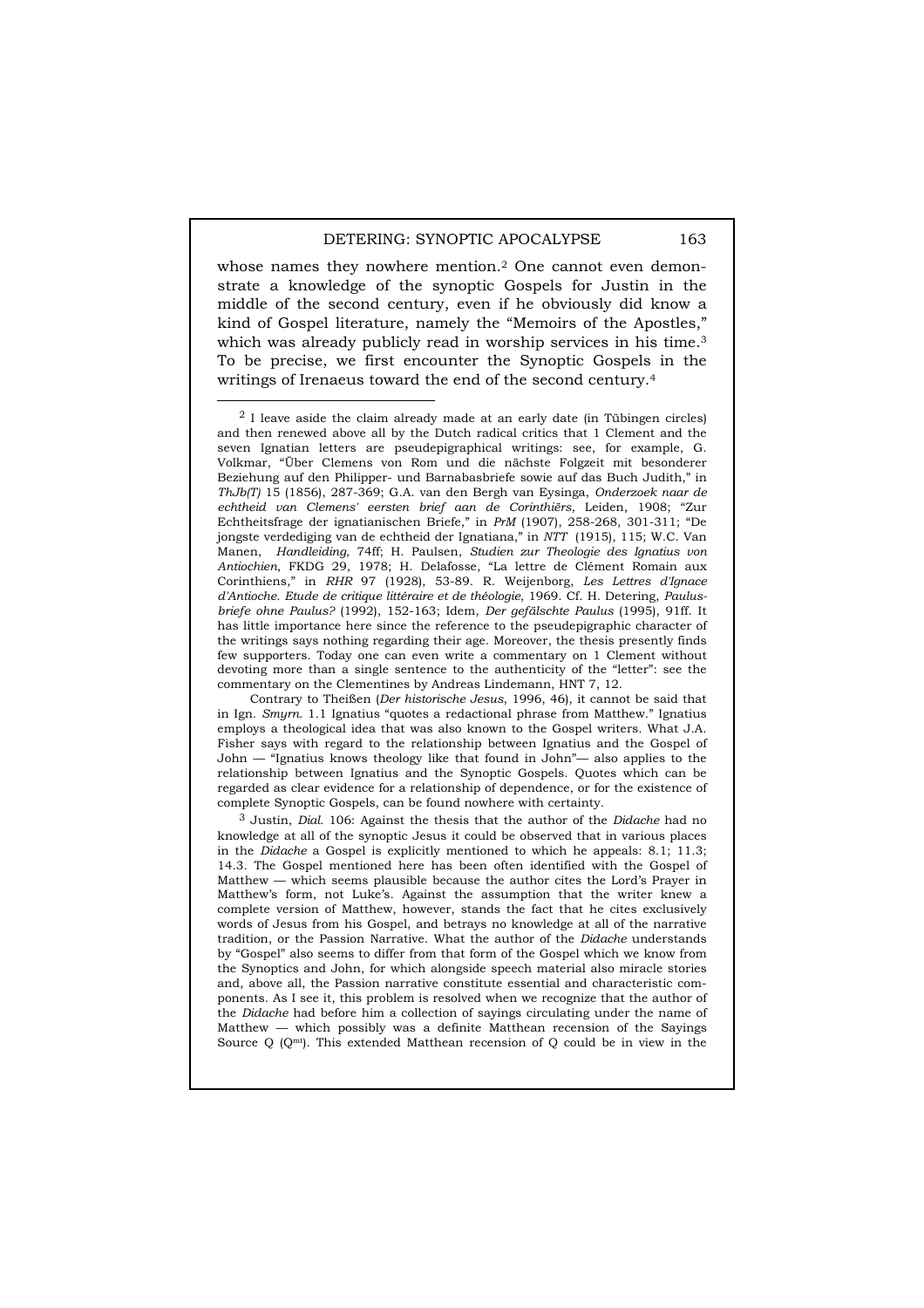The absence of external witnesses to the Gospels in the first century and the first half of the second century, or at least the highly problematic nature of such evidence, makes it clear that in a historical consideration of the SynApoc it is not advisable, from the very beginning, to set forth as an axiom the origin of the synoptic Gospels in the second half of the first century. This would be especially true if it proved to be the case that the SynApoc could be located in the Procrustean bed of an alleged temporal and historical framework of relationships only with great difficulty, and that numerous tensions and inconsistencies arise which can be resolved only by the assumption of later redactional insertions.

Under these circumstances, it is altogether possible and permissible to drop apriori chronological stipulations so as to direct one's view out beyond the boundry of the first century and investigate whether or not in some later time an historical situation might possibly be found that would produce a more adequate understanding of the text.

Before I proceed to the question of dating the SynApoc in detail, however, I would like to introduce a few requisite remarks regarding the relationship between the Markan and Matthean texts. Comparing the two chapters, Matthew 24 and Mark 13, it soon becomes apparent that the current consensus must be questioned at yet another crucial point, since — as we shall see — there are several observations which fly in the face of the dominant assumption that Mark's version of the SynApoc is the older and more original version.

## II. The Priority of Matthew's Text

A comparison of Mark 13 and Matthew 24 produces the following obvious differences:

- 1) Matthew 24:3 refers simply to "the disciples," while Mark 13:3 identifies Peter and James and John and Andrew by name.
- 2) In Mark 13:6 the many say "I am he," while in Matthew 24:5 they say "I am the Christ."

4 Irenaeus speaks in *Haer*. 3.11.8 for the first time of a "quadriform gospel" and explains the existence of four Gospels, for example, from the existence of four cherubim.

 $\overline{a}$ 

well-known and often discussed testimony of Papias. In the testimony of the Bishop of Hierapolis deriving from 90-150 CE it says: "Matthew gathered together the words [of Jesus] in the Hebrew language, but translated them as well as he could" (Eusebius, *HE* 3.11.8).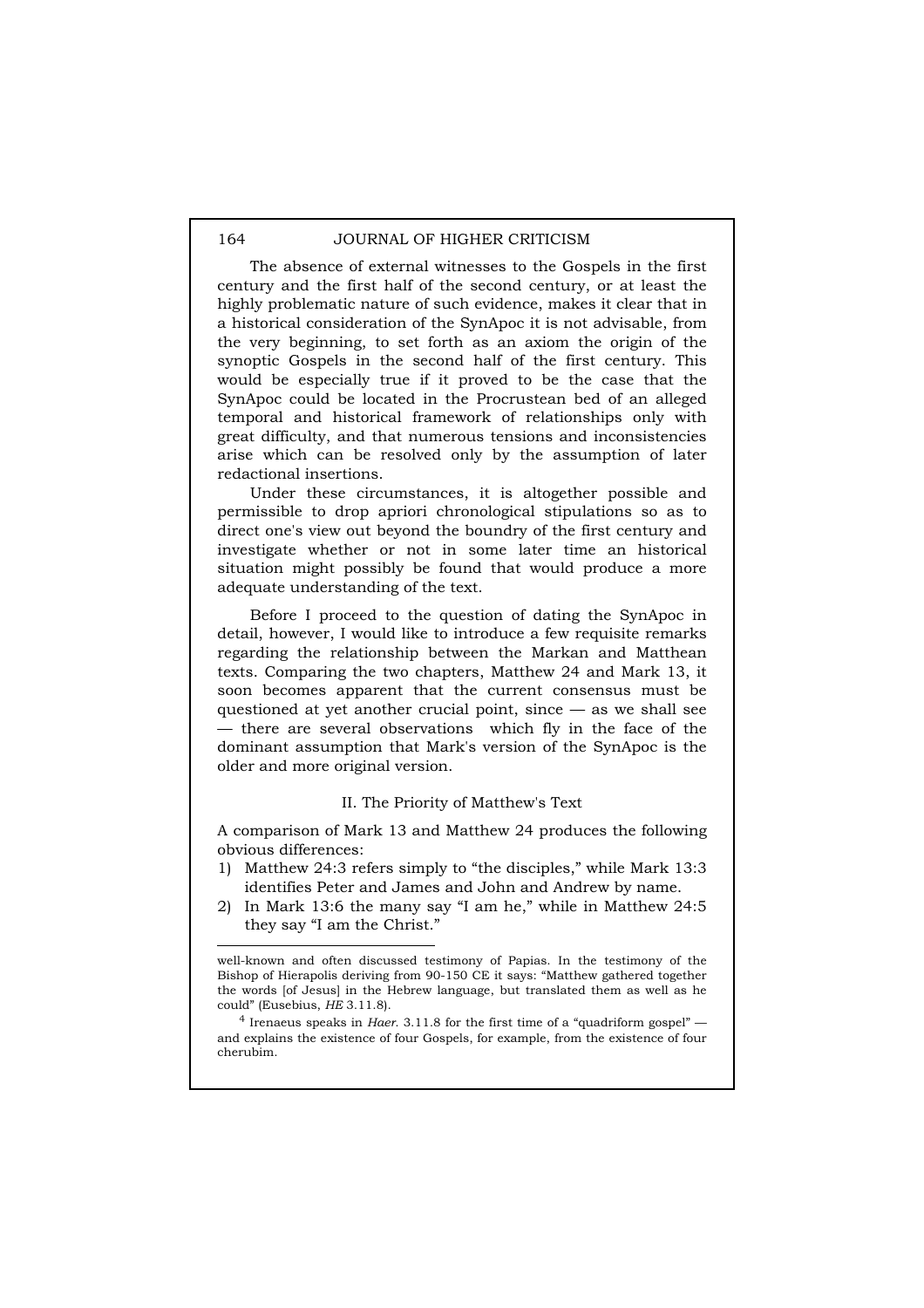- 3) The Jesus saying, Mark 13:9, 11, 12 stands in a different place in Matthew (10:17-21).
- 4) The reference to the Gentiles ("and the Gentiles") in Matthew 10:18 is missing in Mark 13:9.
- 5) In Mark, the expression "And the gospel must first be preached to all the nations" (Mk  $13:10 = Mt$  10:22) stands before the phrase "But whoever endures to the end will be saved" (Mk 13:13), but in Matthew after it (Mt 24:13). In Luke the sentence is missing completely. Mark 13:10 refers to "the gospel"; Matthew 24:14 refers to "the gospel of the kingdom."
- 6) The word "first" ( $\pi \rho \hat{\omega} \tau \hat{\omega}$ ) in Mark 13:10 is missing in Matthew 24:14.
- 7) In Matthew 24:14 the prophecy that the gospel must be proclaimed in the whole world is followed by the announcement of the end, "And then the end will come," which is missing in Mark 13:10.
- 8) In Matthew 24:9 the Christians will be hated "by all nations"; Mark 13:13 simply says they will be hated "by everyone."
- 9) The passage in Matthew 24:10-12: "And then many will fall away... And...most people's love will grow cold," finds no parallel in Mark.
- 10) In Matthew the "desolating sacrilege" (24:15) is attributed to the prophet Daniel ("spoken of by the prophet Daniel"); in Mark 13:14 this attribution is missing.
- 11) In Matthew (24:15) the "desolating sacrilege" stands in "the holy place"; but in Mark 13:14, it is simply there "where it ought not to be."
- 12) a) In Matthew 24:20 "your flight" is the subject of the sentence. In Mark 13:18 this explicit reference to the "flight" is missing. Instead, it is simply said in an impersonal way that "it should not happen." b) According to Matthew (24:20), the flight into the Jewish mountains should occur, if at all possible, neither in winter nor on a sabbath. The reference to the sabbath is missing in Mark 13:18.
- 13) In Mark 13:19, one reads "from the beginning of creation; in Matthew 24:21, "from the beginning of the world." Mark adds tautologically, "from the beginning of creation which God created..."
- 14) In Mark 13:20 there is another tautological reference to "the elect, whom he chose" (τους έκλεκτους ους έξελέξατο). This is missing in Matthew.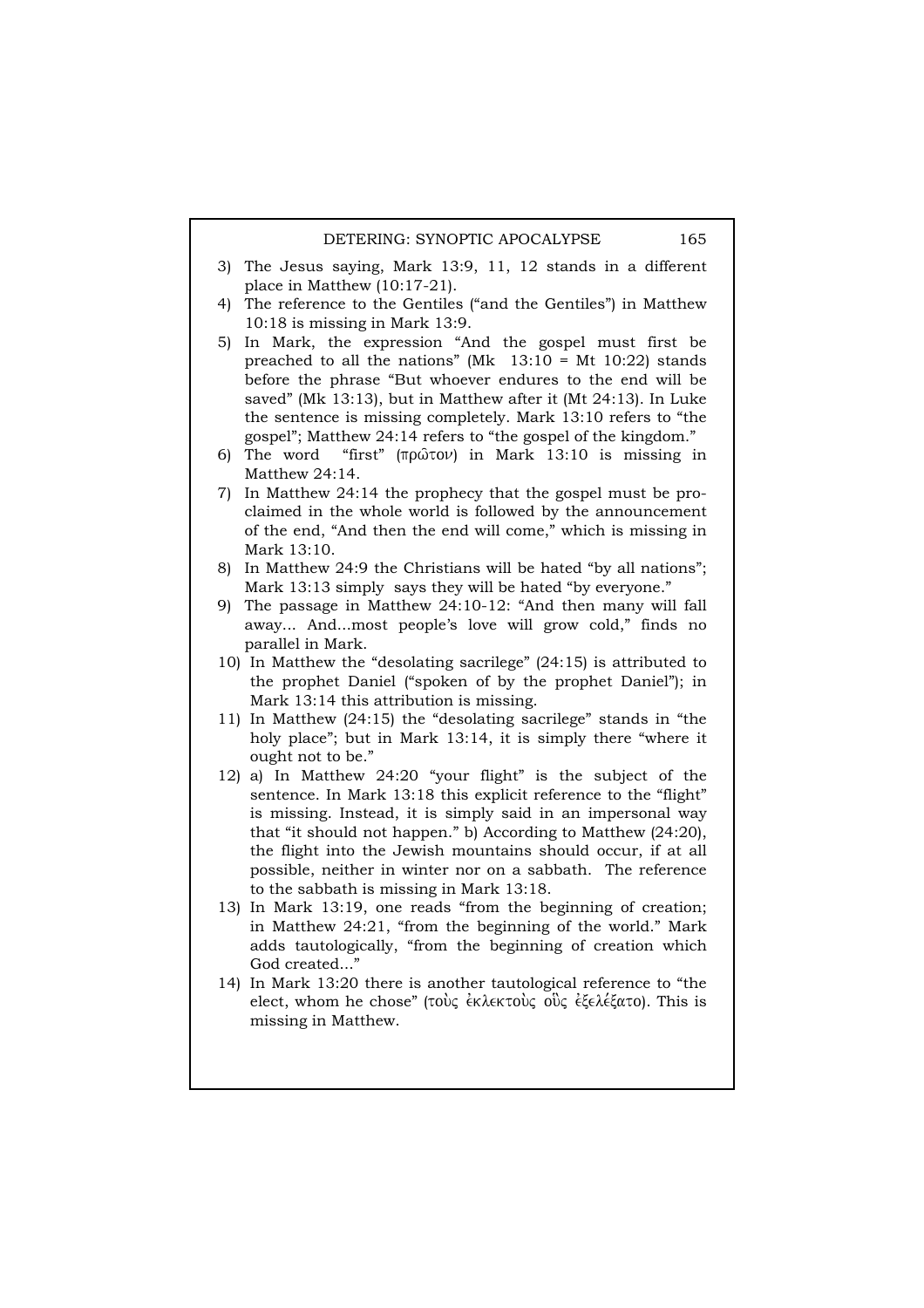- 15) The passage Matthew 24:26-28 is missing in Mark (compare Q 17:23-24).
- 16) Matthew 24:29 reads "Immediately after the tribulation of those days"; Mark 13:24 simply has "After the tribulation."
- 17) The reference to the "sign of the Son of Man" in Matthew 24:30a is missing Mark, along with
- 18) the following reference to the tribes of the earth who will cry out on the occasion of the Son of Man's appearance ("And then all the tribes of the earth will mourn"). Instead, Mark simply reads: "And then they will see the Son of Man coming in clouds with great power and glory."
- 19) The mention of the Son in Mark 13:32 is missing in Matthew 24:36.
- 20) The passage Mark 13:33-37 is positioned in a different place in Matthew (25:13-15b = Q 19:12-27 = Parable of the Pounds; Matthew  $24:42 = Q$  12:39-40 = Parable of the Thief in the Night).

The following passages clearly indicate that in the composition of the SynApoc serious attention was given to the concerns of Jewish-Christian readers:

Matthew 24:14: "this gospel of the kingdom." Matthew 24:12: "Lawlessness will be multiplied." Matthew 24:15: "spoken of by the prophet Daniel." Matthew: 24:25: "in the holy place." Matthew 24:20: "not on the sabbath." Matthew 24:30 "the sign of the Son of Man in heaven." Matthew 24:30: "all the tribes of the earth."

The increase in lawlessness is a typical motif in Jewish-Christian apocalyptic (cf. *Did*. 16:4); the Old Testament references to the prophet Daniel, the temple, and the Sabbath likewise belong in this sphere, as well as the "gospel of the kingdom" and the question regarding the sign of "the Son of Man" (further, see below). In addition, talk of the (Gentile) peoples' hatred—Mt 10:18 ("and the Gentiles") and Mt 24:9 ("all the Gentiles")—could

 indicate a Jewish background and, in this sense, also the Jewish perspective of the author (*Jub*. 23.23).5

 <sup>5</sup> Bornkamm, *Enderwartung*, 19.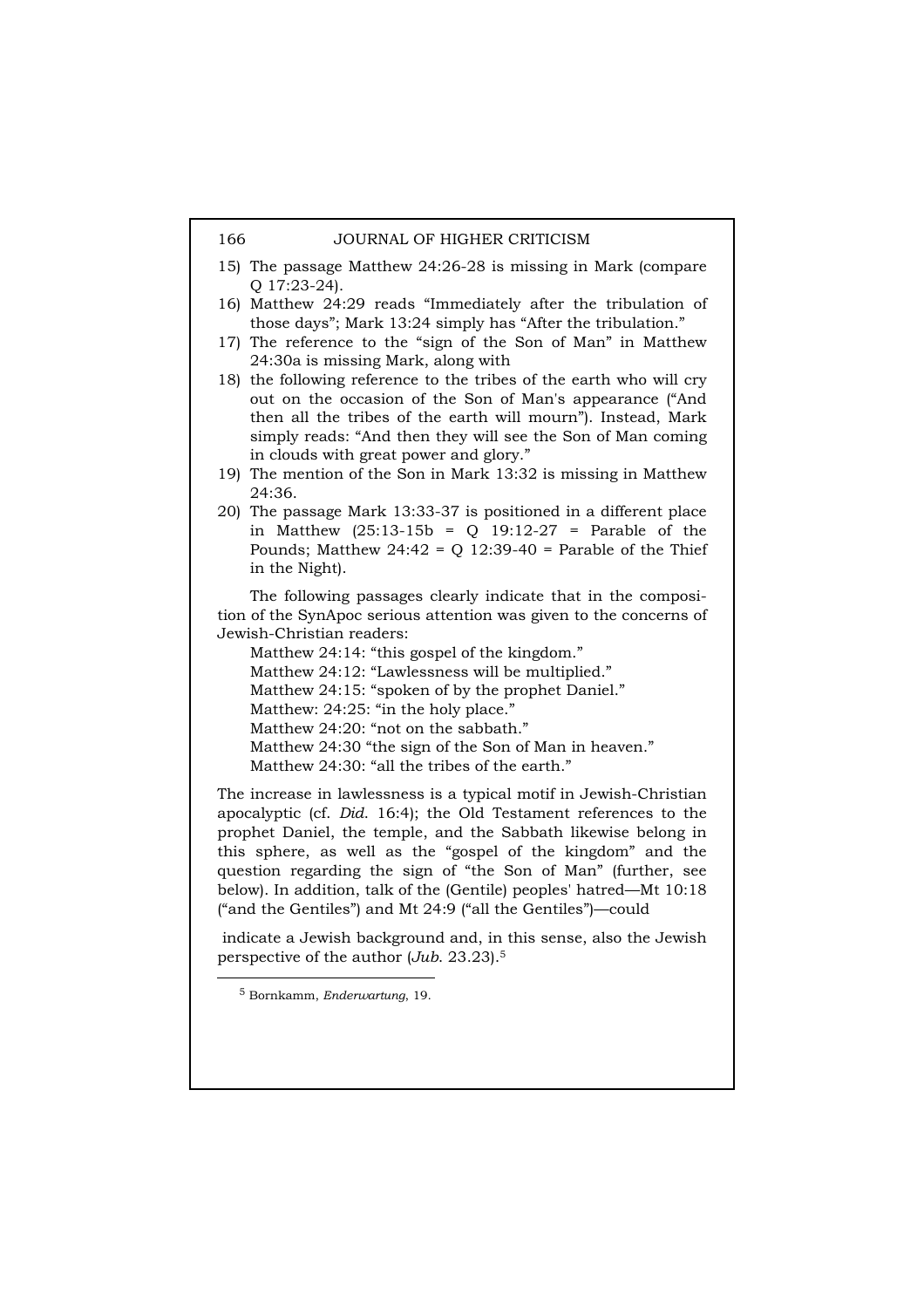The question is whether, for the sake of his Gentile-Christian readers, Mark abridged Matthew by deleting Jewish-Christian elements,<sup>6</sup> or did Matthew expand his source to appeal to his Jewish-Christian readers?7 This question would have to remain undecided but for the several passages which clearly indicate that Mark's version presupposes the prior existence of Matthew's version, particularly at Mk 13:13, Mk 13:18, and Mt 24:30. At these several points, the Markan text would not be understandable without the prior existence of the Matthean text.

The word  $\pi \rho \omega \tau \omega$  ("first") in Mark 13:10 doesn't make sense, since it is not clear from the preceding text to what it refers. Mark can hardly have wanted to say that the gospel must be spread across the whole world *prior* to the persecution of Christians referred to in 13:9. That matter is treated in 13:7 and 13:13. But the substantial gap in between makes it impossible to any longer detect the connection. From this it follows that Mark was writing with a document in view  $-$  such as Matthew 24:13-14  $-$  in which the proclamation of the gospel and the coming End formed a meaningful connection.

The verse Mark 13:10 consequently appears to derive from the text of Matthew 24:14. It was only that Mark, who wrote his own version, failed to incorporate half of the verse, "and then the end will come." Nevertheless Mark did, in his own mind, retain the spirit of the passage. That accounts for the term πρώτον ("first"), which now becomes a revealing indicator of his dependence on the text he had before him.

A comparison of Mark 13:18 and Matthew 24:20 makes it clear that Mark knew the Matthew text, or the SynApoc text presupposed by Matthew; he could delete Matthew's explicit reference to "your flight" because he was concentrating his attention on his own SynApoc text. In the variation of the Markan text (contained in the apparatus of Nestle-Aland) which reads, "your flight," we are clearly dealing with an attempted harmonization of the texts of Mark and Matthew.

 <sup>6</sup> Wikenhauser-Schmidt, *Einleitung*, 220.

<sup>7</sup> Ibid., 245.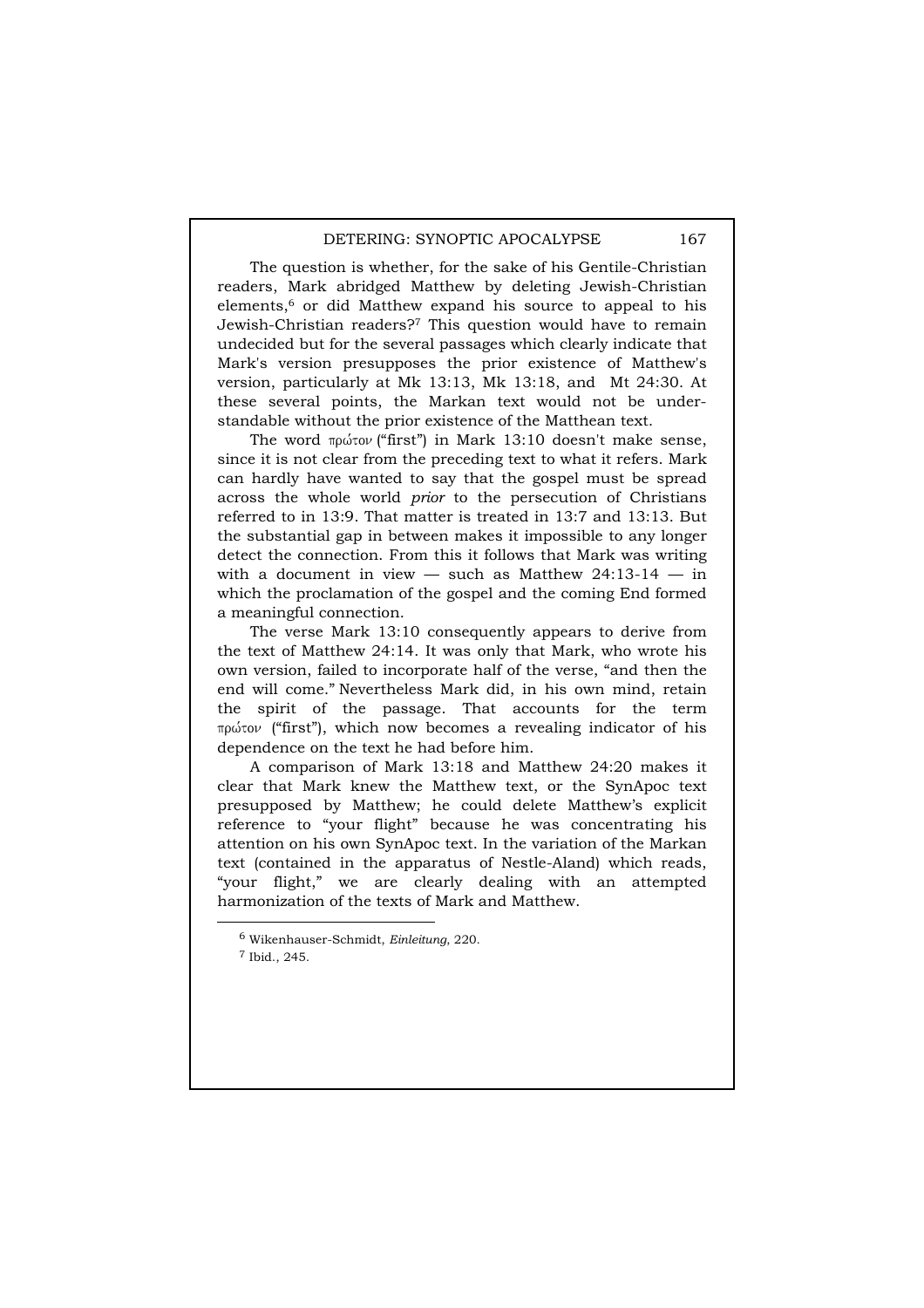In Mark 13:26 the subject of the phrase "and they will see" (third person plural) remains entirely undetermined. Since it can hardly have anything to do with the preceding, "powers of heaven" (13:25), it is usually translated impersonally or  $$ looking at Matthew's text - associated with the people (i.e. the "tribes of the earth"), concerning whom, however, we find no mention yet in Mark. Here also it is clear that Mark knew the Matthean version. The words "and then all the tribes of the earth will mourn" were not added by Matthew, but rather deleted by Mark. Perhaps in his opinion the words concerning the (Gentile) "tribes of the earth" mourning at the coming of the Son of Man smacked too much of Jewish Christianity (see below).

These remarks regarding Mark 13:10, 13:18, 13:26  $-$  items 6), 12a), and 18), above — constitute a solid basis from which the other deviations between Mark and Matthew in the passages noted above may be judged, i.e., those deviations from which, treated in isolation, it would be difficult to reach a definite conclusion regarding the direction of dependence between the evangelists.

1) The names of the disciples in Mk 13:3 prove to be an insertion, or a redactional construction, within the Gospel of Mark, which elsewhere as well attributes an elevated position to these disciples (Mark 1:29; 3:17ff.; cf. 5:37; 9:2; 10:35; 10:41; 14:33).8

2) The "I am" in Mk 13:3, instead of "I am the Christ" (Mt 24:5), reflects a tendency that can also be observed elsewhere in Mark to abridge the Matthean text, even though the dogmatic intent behind the abbreviations is always clear (cf. Mt 24:7 par; Mt 24:10-12; Mt 24:15 par; Mt 24:26-28 par; Mt 24:30 par)

3) The verses Mk 13:9, 11, and 12 were not transported by Matthew into another context (Mt 10:17-21), but were rather inserted by Mark into the text before him (from Q1?). Luke, in his own version, did not work from the Matthean, but rather from the Markan version. He diverged from Mark, however, by not incorporating Mk 13:10.

Indeed, in my opinion it would be very difficult to explain Matthew's procedure at this point if one assumed his exclusive dependence upon Mark. Even if it were conceivable that he removed the passage Mk 13:9, 11-23 from its original context and inserted it in the tenth chapter of his gospel, it remains

 <sup>8</sup> See Schmithals, *Das Markusevangelium* (1979), I, 132; II, 570.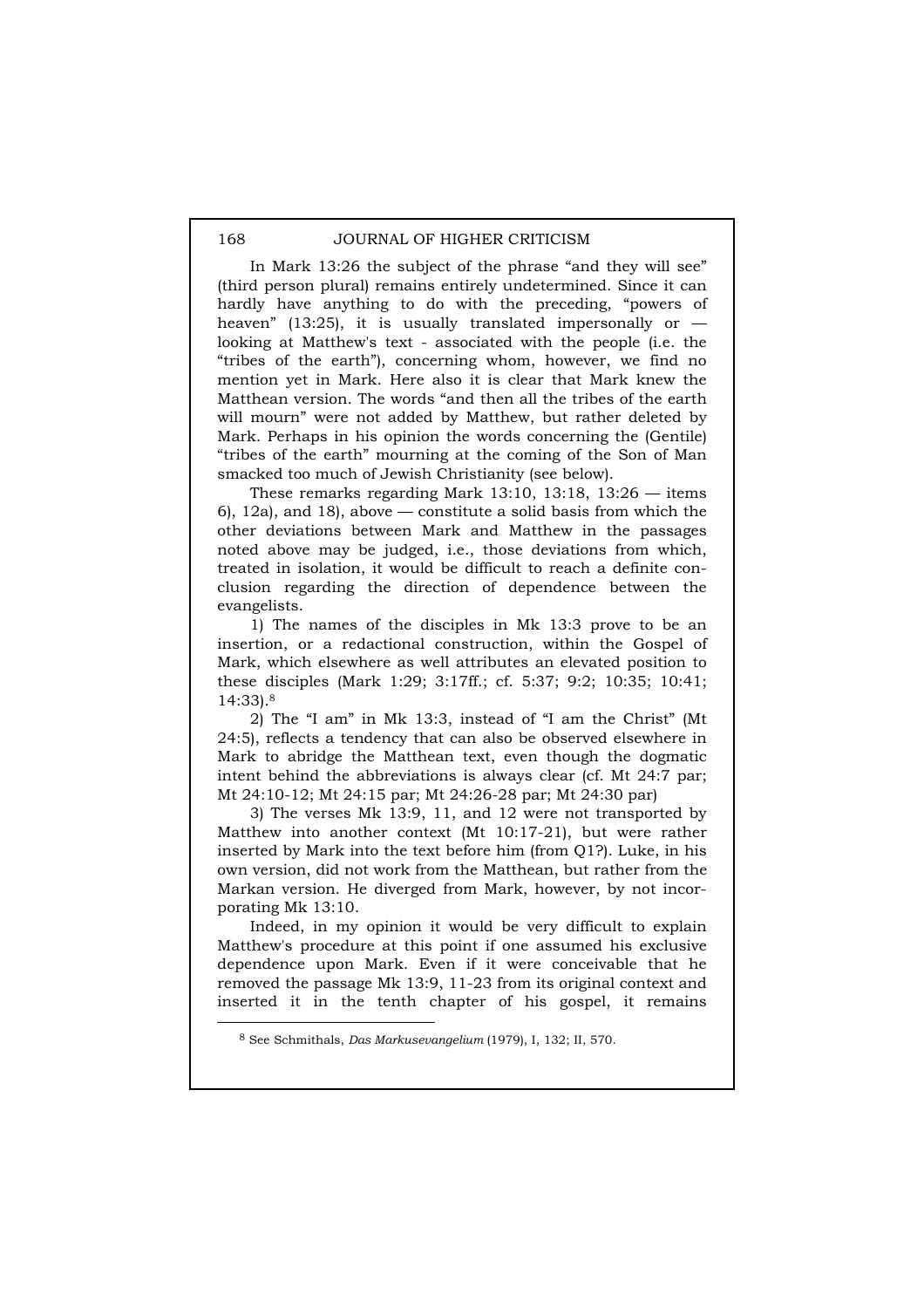remarkable that he did not transfer Mk 13:10 into chapter 10 along with the rest of the text, but left the verse standing in chapter 24 — to be sure, now assimilated in a different, more meaningful context than in Mark.

4) Mark 13:9 — along with Mark 13:10, 13:13, 13:14, 13:18, 13:26, and Mt 24:10-12 — belongs in the collection of passages that Mark undertook to modify to remove the substantial Jewish coloring of the presupposed source and make the text acceptable for Gentile Christian readers.

7) With the relocation of Matthew 24:14, it was necessary to delete the words "And then the end will come," for to retain these words would have interrupted the train of thought, and the reader's attention had to be diverted from concern about the End to reflect anew on the preceding events.

10) and 11) Many New Testament scholars who presume the priority of the Markan text proceed on the assumption that Matthew 24:15 represents a correction of Mark 13:14. According to Vielhauer, Mark thereby acknowledged unwittingly that he was citing a written document and that despite 13:5 he was not really repeating a saying of Jesus. Matthew then took note of the "awkwardness of having Jesus speaking to his listeners as if they were readers" and "cleverly avoided it" by referring to the book of Daniel.9

This explanation is unlikely, in my opinion, precisely because the "correction" of Matthew is far too "clever" to be passed off simply as a later improvement. Rather, this passage also corresponds to Mark's practice, which we already observed, of deleting the Jewish or Jewish-Christian colouring of his source. Mark obviously understood the text in the same way as Matthew; but he thought he could make things easier for his readers, who were poorly informed regarding the Old Testament and Jewish peculiarities, by avoiding the reference to the prophet Daniel as well as mention of the "holy place," which, for his Gentile-Christian readers who had no interest in a "holy place," he replaced with "the place where it (the "desolating sacrilege") ought not to be." As a result of the alterations Mark made the text became ambiguous: the appeal "Let the reader understand" could now also refer to the reader of the gospel, and

 <sup>9</sup> Vielhauer, *Geschichte*, 335.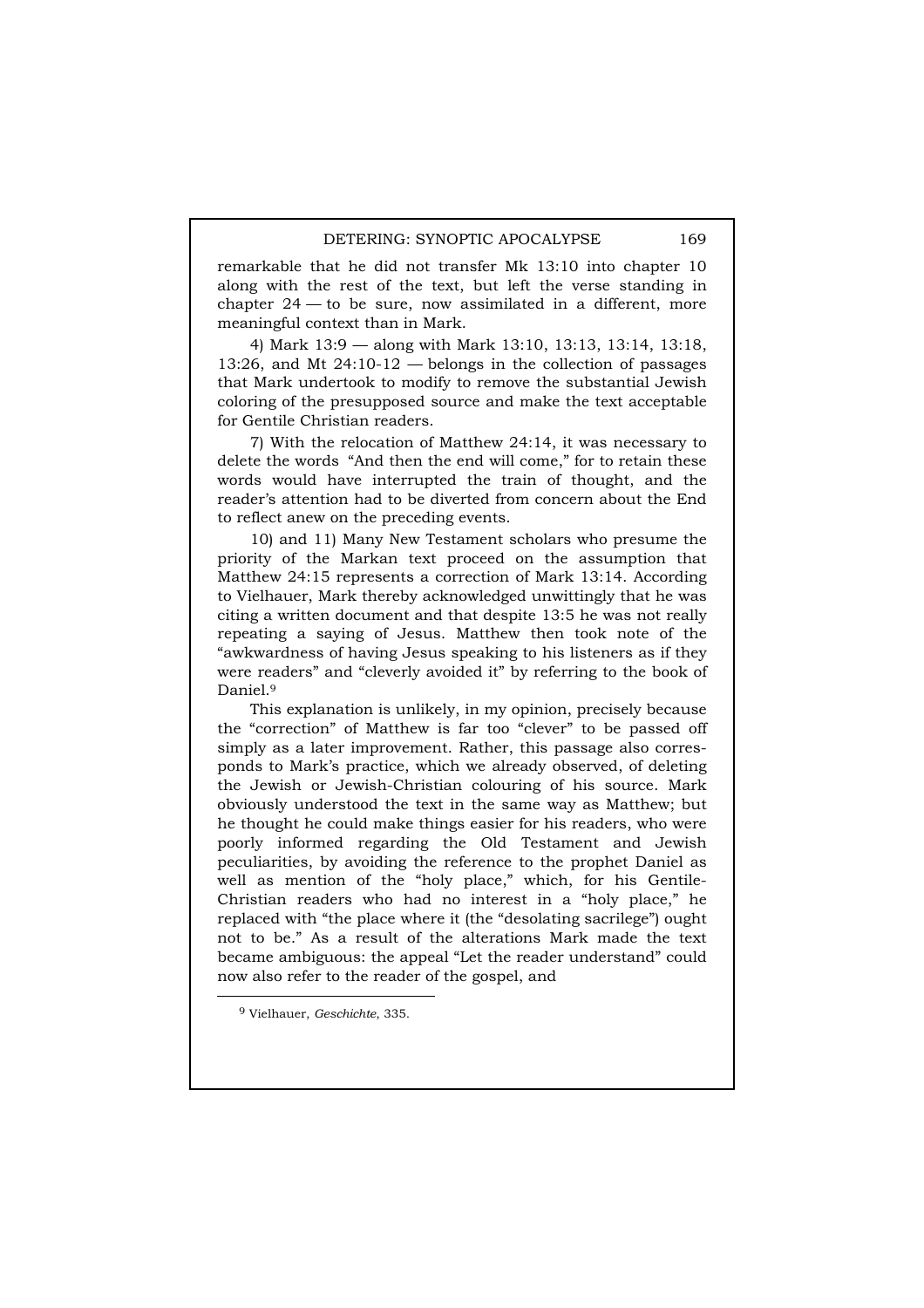would then in fact have to be understood as an indication that Mark was working with a written document.<sup>10</sup>

13) This modification in Mk 13:19 with its explicit emphasis on the God of Creation gives the impression that Mark had already been engaged in controversy with Gnostics. This possibility (also on the basis of what I hold to be the probable dating of the Apocalypse) should certainly not be excluded.<sup>11</sup>

14) The tautology in Mk 13:20 is a failed attempt to rhetorically polish up the text in a way similar to Mk 13:19, but in this case with no apparent purpose.

15) The absence of Mt 24:26-28 in Mark is a seemingly unmotivated abbreviation.

16) The deletion of the word "immediately" ( $\varepsilon \hat{\psi} \theta \hat{\epsilon} \omega \zeta$ ) in Mk 13:24 seems to reflect a certain scepticism regarding the expectation of an imminent end of the world in Matthew (or Mark's source). This too is an indication that Mark represents the more recent text and can already look back on a long period of time since the signs of the imminent End portrayed in 13:5-15 and which have meanwhile come to pass (the erection of the "desolating sacrilege" seems to lie further in the past for Mark than for Matthew).

 When Matthew has Jesus prophesy that the end will come immediately after the "desolating sacrilege," on the other hand, this derives from a better text of the prophecy than Mark preserved, which probably already related the "desolating sacrilege" to the destruction of Jerusalem and so no longer ventured to use the word "immediately." Here also Matthew gives the earlier elements of the prophecy, without having entirely understood them.12

12 Weiss-Bousset, *Die Schriften des NT*, I, 368. In my opinion, however, it is questionable whether for Mark the "desolating sacrilege" was already related to the destruction of Jerusalem. As Mk 13:14 ("The desolating sacrilege stands where

 <sup>10</sup> With regard to (11), see Weiss-Bousset, *Die Schriften des NT*, I, 367: "While Mark, however, only speaks vaguely of "where it should not be," in Matthew we read "on a holy place." That is even more peculiar since Matthew, in any case, writes long after the destruction of the holy place. Thus he would not have introduced this modification of his own accord. We must assume that the prophecy, which is also found in Mark, was read by Matthew in a different (more original) form and simply passed on without him understanding its meaning.

<sup>11</sup> G.A. van den Bergh van Eysigna, *Verklaring van het Evangelie naar Mattheus, tevens bijdrage tot de kennis van ontstaan en karakter der Evangeliegeschiedenis* (Arnhem, 1947), 199.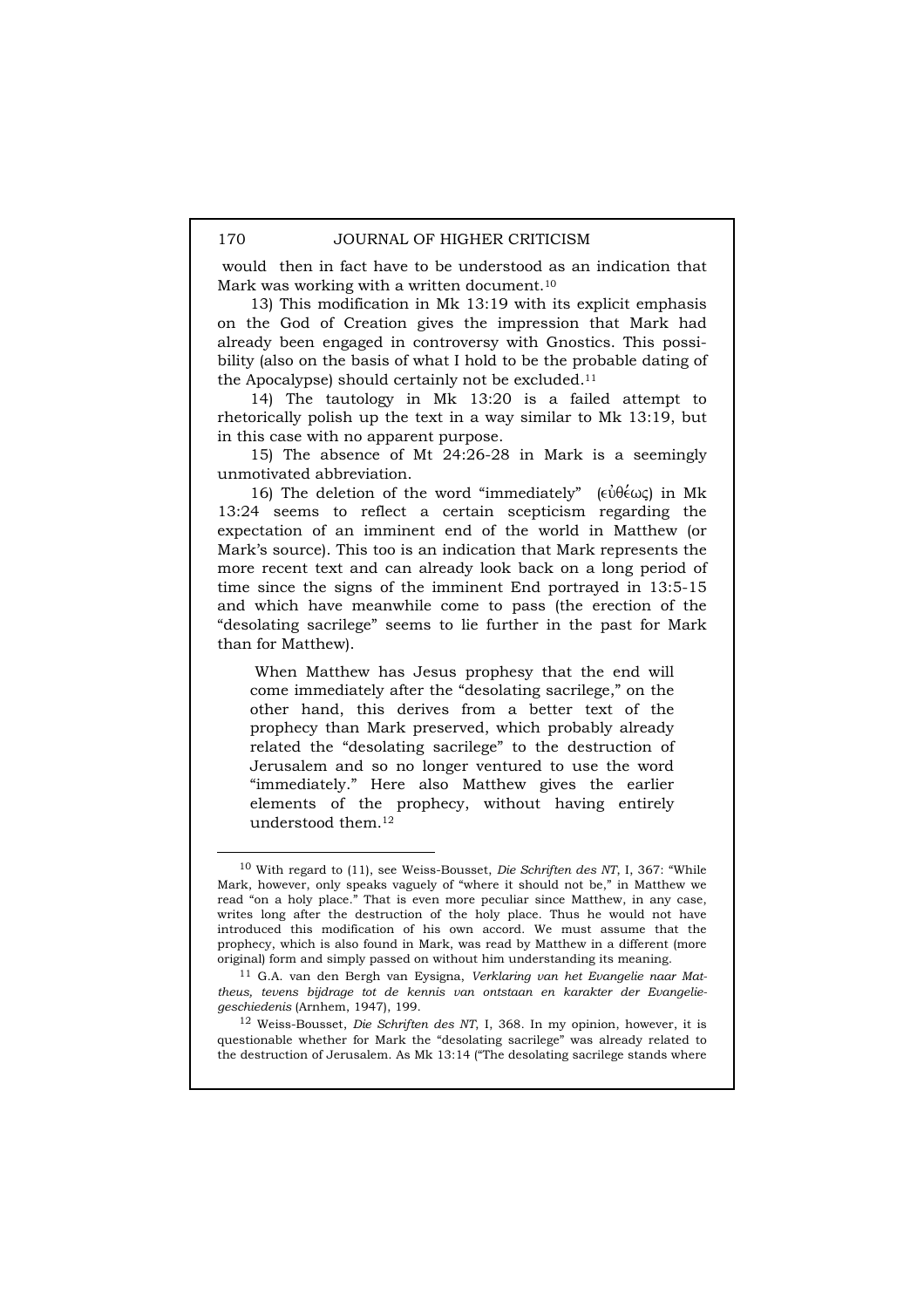17) and 18) The phrase "sign of the Son of Man" (Mt 24:30) derives from a Jewish-Christian milieu (see *Apoc. Pet* 1, which as in the case of *Apoc. Elijah* 32:2—understands the phrase as referring to the cross) and could easily be omitted by Mark who was writing for Gentile Christians. This also applies to the mourning of the "peoples of the earth" on the occasion of the Son of Man's appearance, since it is possible that Gentile Christians could have easily recognized themselves in these words.

19) Whether the insertion of the Son in Mk 13:32 originated with Mark or already stood in Matthew (as suggested by a few good textual witnesses) can no longer be determined.

20) In this passage (Mk 13:33-37) Mark aludes to motifs from parables that are more developed in Q (or Q1).

In principle, the conclusion that the Matthean version of the SynApoc with its much stronger Jewish-Christian flavour is the more original document is also very consistent in so far as, with regard to form and content, the entire apocalypse indicates a distinct Jewish-Christian tendency.13 It is *a priori* more probable that the Matthean text with its pronounced Jewish-Christian elements is more closely related to the original source of the apocalypse that one in which these elements are generally lacking. The only reason most New Testament exegetes have rejected this conclusion until now14 obviously only consisted and still consists in the fact that, because of their unswerving commitment from the very beginning to the two-source theory and Markan priority, they do not recognize, or do not want to recognize, the actual relationships of dependence.

The recognition of Matthew's dependence on Mark in this one passage in no way necessitates a revision of the two-source theory or, as the case may be, the recognition of total Markan priority. As Bousset already suspected, it is entirely possible that in addition to his copy of Mark (and Q) Matthew could have possessed still other sources from which, in common with Mark, he composed the SynApoc, and indeed in a more original form than Mark's version.

 $\overline{a}$ 

it should not") shows, in contrast to Luke, Mark seems to relate the "desolating sacrilege" not at all to the destruction of Jerusalem, but rather to the erection of a statue of the emperor on the place where the temple was.

<sup>13</sup> L. Schenke, *Die Urgemeinde* (1990), 267: "Motifs and style accord entirely with Jewish apocalypticism."

<sup>&</sup>lt;sup>14</sup> Exceptions would be Schlatter and Bousset.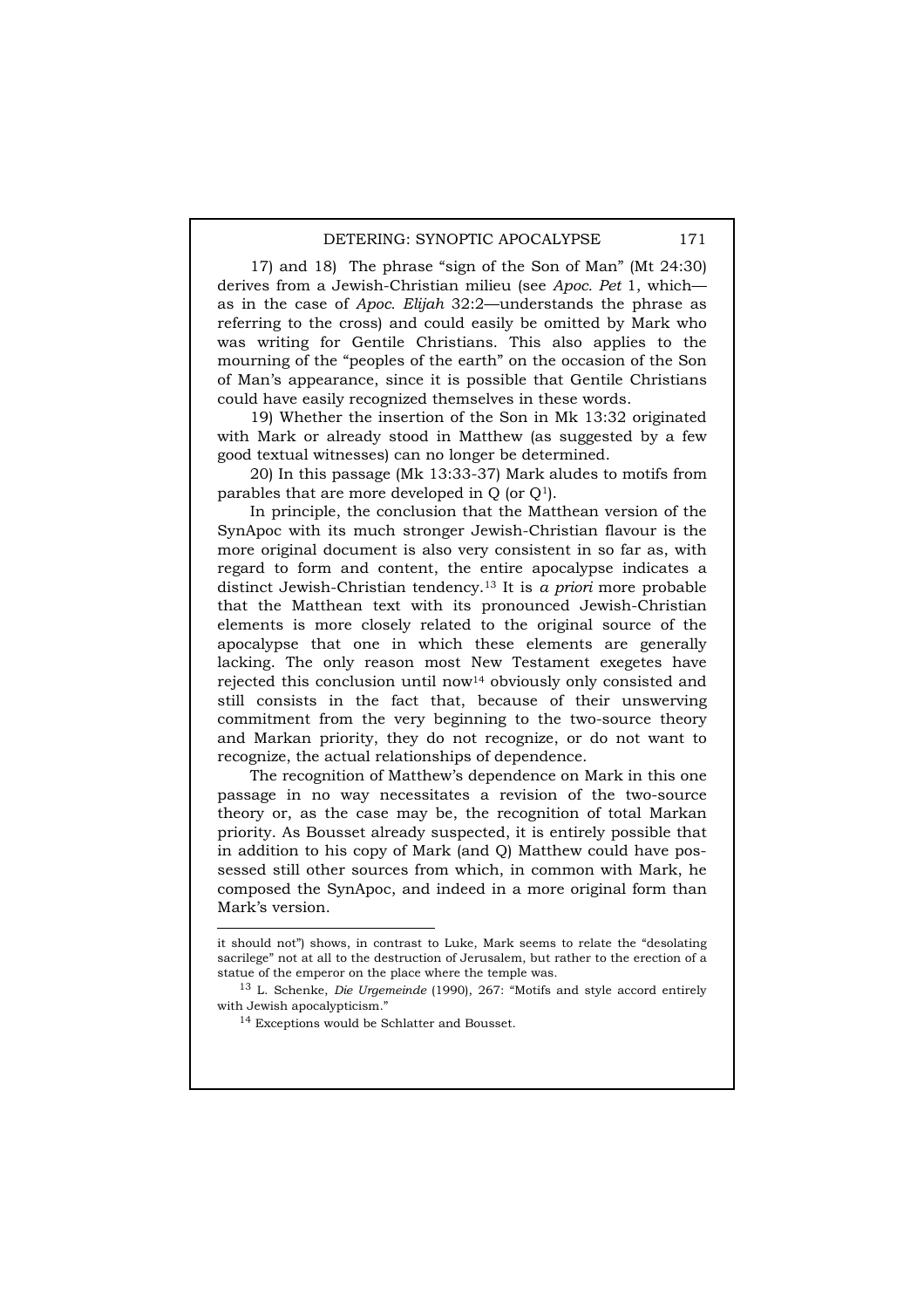III. Marking out the Boundary Lines for the SynApoc

t has long been recognized that both Matthew 24 and Mark 13 are based upon an earlier document (the SynApoc) that was appropriated and reworked by the evangelists. Even though It has long been recognized that both Matthew 24 and Mark 13 are based upon an earlier document (the SynApoc) that was appropriated and reworked by the evangelists. Even though until now no argeement has been reached regar ment's size, form, and delimitation, this assumption, as we shall see, can be shown to be well founded.

In the light of what has been said above, it is clear that the original form of the SynApoc cannot be reconstructed on the basis of Mark—as most exegetes assume—but only from Matthew's text.

a) A first indication is found in Matt 24:3. Although the occasion and point of departure for the question of the disciples in the context of the gospel is Jesus' announcement of the destruction of the Temple, Jesus' answer no longer relates to the time of the Temple's destruction, but rather, in a general way, to the the "signs of the arrival" (24:3).

The breach is more obvious in Mark 13:4 than in Matthew. There the question of the disciples to Jesus runs: "Tell us when shall these things be and what will be the sign when all of these things are to be accomplished?" Since until now only the destruction of the Temple has been spoken of, the remark in Mark 13:4 that "all these things will come to an end" (Matt  $24:3$  = "at the end of the age") comes unexpectedly. It becomes clear that a disjunction exists between the words of Jesus regarding the Temple, which speak only of the temple's destruction, and the description of a great world-wide catastrophe spoken of in Matthew's source. "The prophecy of Jesus and the Little Apocalypse which follows it, in which it will be difficult for us to uncover at all the moment of the temple's destruction, did not originally belong together in any way."15

Theißen also maintains with regard to the relationship between Mark 13:1-4 and 13:5ff. that Jesus' response "nowhere clearly relates to the temple."16 He rejects the proposition of Lührmann, Sowers, Gunther and others who associate the "desolating sacrilege" with the destruction of the temple in the year 70—irrespective of whether they connect it with Zealots' choice of the High Priest, or the appearance of the Roman army under the command of Cestius Gallus on Mount Scopos in the

 <sup>15</sup> Weiß-Bousset, *Die Schriften des NT*, I, 192.

<sup>16</sup> Theißen, *Lokalkolorit*, 138.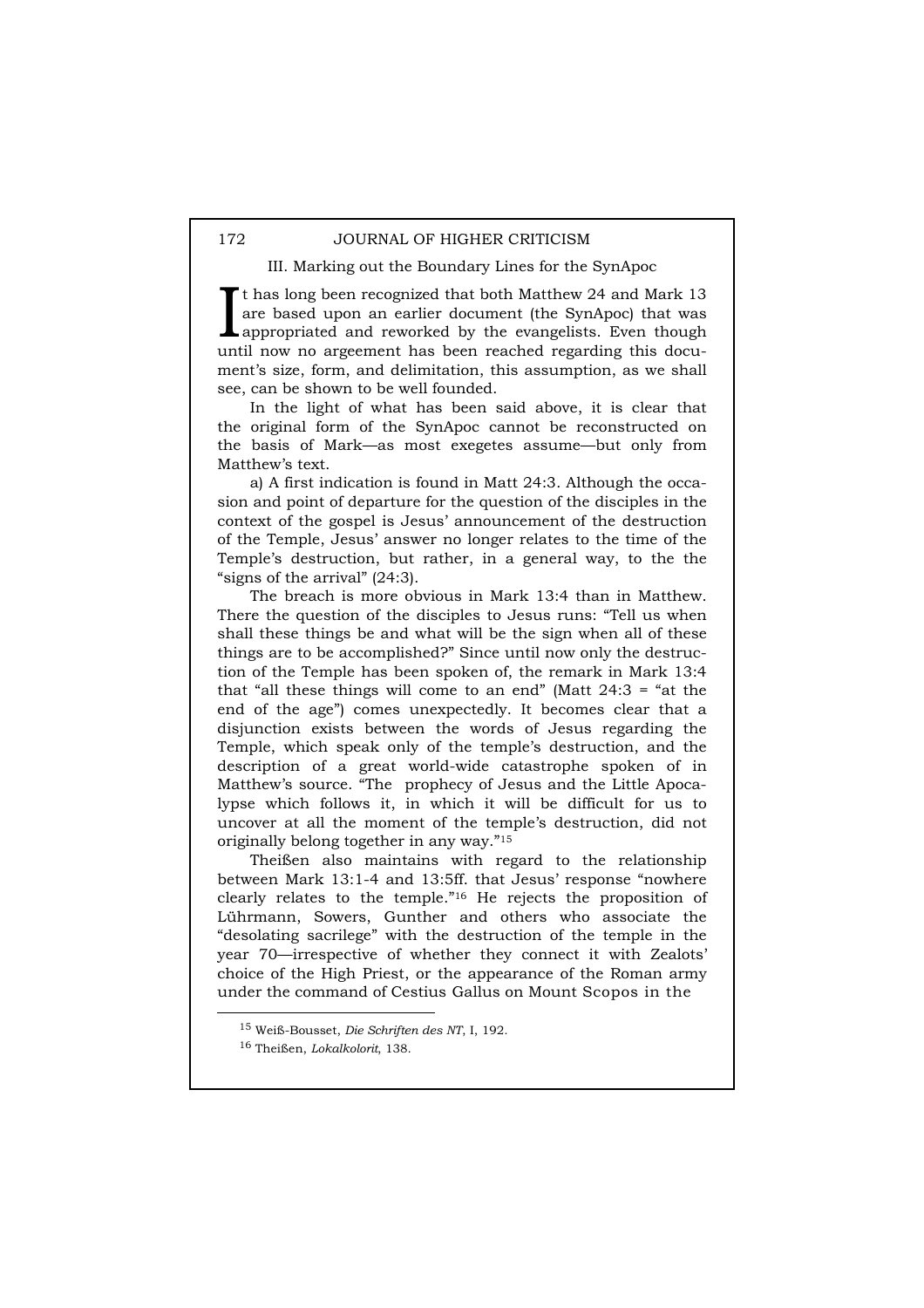year 66, or the standard of the Roman soldiers in the temple following its conquest, etc. Against all these attempts ,Theißen objects that the keyword "sacrilege"  $(\beta \delta \epsilon \lambda \nu) \mu \alpha$  "usually relates to idolatry in the Old Testament" and thus refers to "an outrageous human act." Since the judgment of Jerusalem in the preceding text, however, was conceived as the judgment of God (Mk 12:9), Theißen regards this as an irreconcilable contradiction.

This may be true. But apart from this, however, there are also still other crucial reasons barring an association of the "desolating sacrilege" with the events around the year 70. We shall come back to this matter later when we focus our attention more closely on the meaning of the concept. Luke, who, as we will see, was the first to actually make this connection and to relate the events reported in Mark 13 to the destruction of the temple, recognized this inconsistency and left it out, or reinterpreted it! For Luke the "desolating sacrilege" has become the "desolation" of Jerusalem (Lk 21:20). That clearly shows that till Luke the "desolating sacrilege" was unknown as a phenomenon connected with the destruction of the temple in the year 70.

All in all, it is evident that there exists no original relationship in content between Matt 24:1-2 and 24:3f. Rather, this relationship was first established at a later time by the evangelist. Matt 24:3ff. constitutes the beginning of an independent literary unit.

b) An additional, clear indication that in Matt 24 we are dealing with a tradition that has been reworked by the gospel writer is found in 24:15. The sentence, "When you see the desolating sacrilege" (second person, plural), is continued most peculiarly in the third person plural: "then those who are in Judea must flee to the hills" (24:16). With regard to the Gospel of Mark, Bousset observed: "That is a sign that these prophecies were not originally directed to the readers of Mark, but rather to the people of Judea. The passage originated in Palestine and was simply taken over by Mark."17

c) As additional evidence for the presence of a document which the gospel writer employed, one is often referred to an observation regarding Mark 13:14, which, of course, is excluded as an argument for us because, as we saw, in comparison with Matthew, the Markan text turns out to be secondary. Even though Mark presumes that 13:14ff is a speech of Jesus, in this

 <sup>17</sup> Weiß-Bousset, *Die Schriften des NT*, I, 193.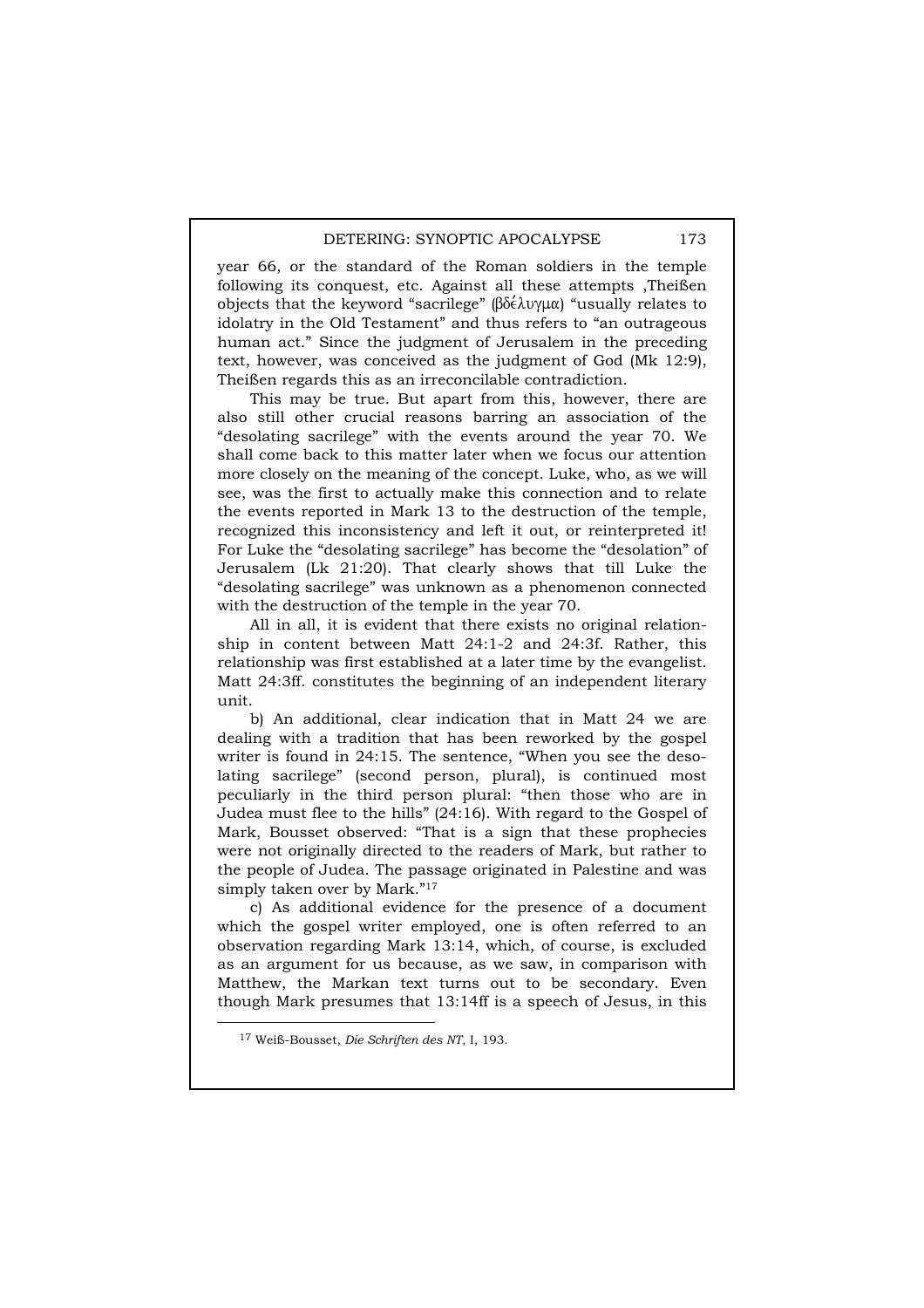verse he suprisingly addresses the readers: "Let the reader understand!" In the opinion of many exegetes, this shows that Mark had a written source before him which had been composed as an essay, not as a speech.

As we saw above, a comparison with the corresponding passage in Mt 14:15 reveals that Mark's unexpected appeal to the reader obviously had a very different purpose than interpreters presume. The very fact that Matthew — unlike Mark — provides the reference to the "desolating sacrilege" with the remark concerning the words "spoken by the prophet Daniel" reveals the fashion in which he wishes the appeal to the reader to be understood: it relates not to the readers of the Apocalypse, but to readers of the book of Daniel! We must presume, therefore, that Mark understood the appeal to the reader in 13:14 in the same way as Matthew, but that he omitted the reference to Daniel out of consideration for his Gentile Christian readers.

d) While the beginning of the SynApoc as an independent, traditional unit can be determined with relative certainty, difficulties appear in determining its end. As a comparison with *Apoc. Pet.* will make clear, one must presume that the section that Mark appropriated also contained the parable of the fig tree and extended at least to Mt 24:34. With regard to form and content, the admonition, "Truly, I say to you: This generation will not pass away before all these things take place," corresponds well with the prophetic style of what preceeds. While the Amen-formula nicely rounds out what has been said and (at the same time, as legitimation) once more calls attention to the prophetic authority of the speaker, the indication that the hearer himself will experience what has been prophesied registers anew the seriousness of the situation. It underlines the necessity of taking seriously the signs of the time indicated by the writer of the Apocalypse and to take his demands as applying to one's self ("this generation") in a most radical way (including flight).

If the SynApoc constitutes an independent literary unity, however, the question arises as to its function and meaning apart from its present context, i.e., in its own *Sitz im Leben*. The customary conception is that we are dealing here with an "apocalyptic handbill" which Mark appropriated and reworked.18 Despite numerous objections, this conception seems to fit in so far as the Apocalypse is concerned to provide not only a largely

 <sup>18</sup> Vielhauer, *Geschichte*, 335.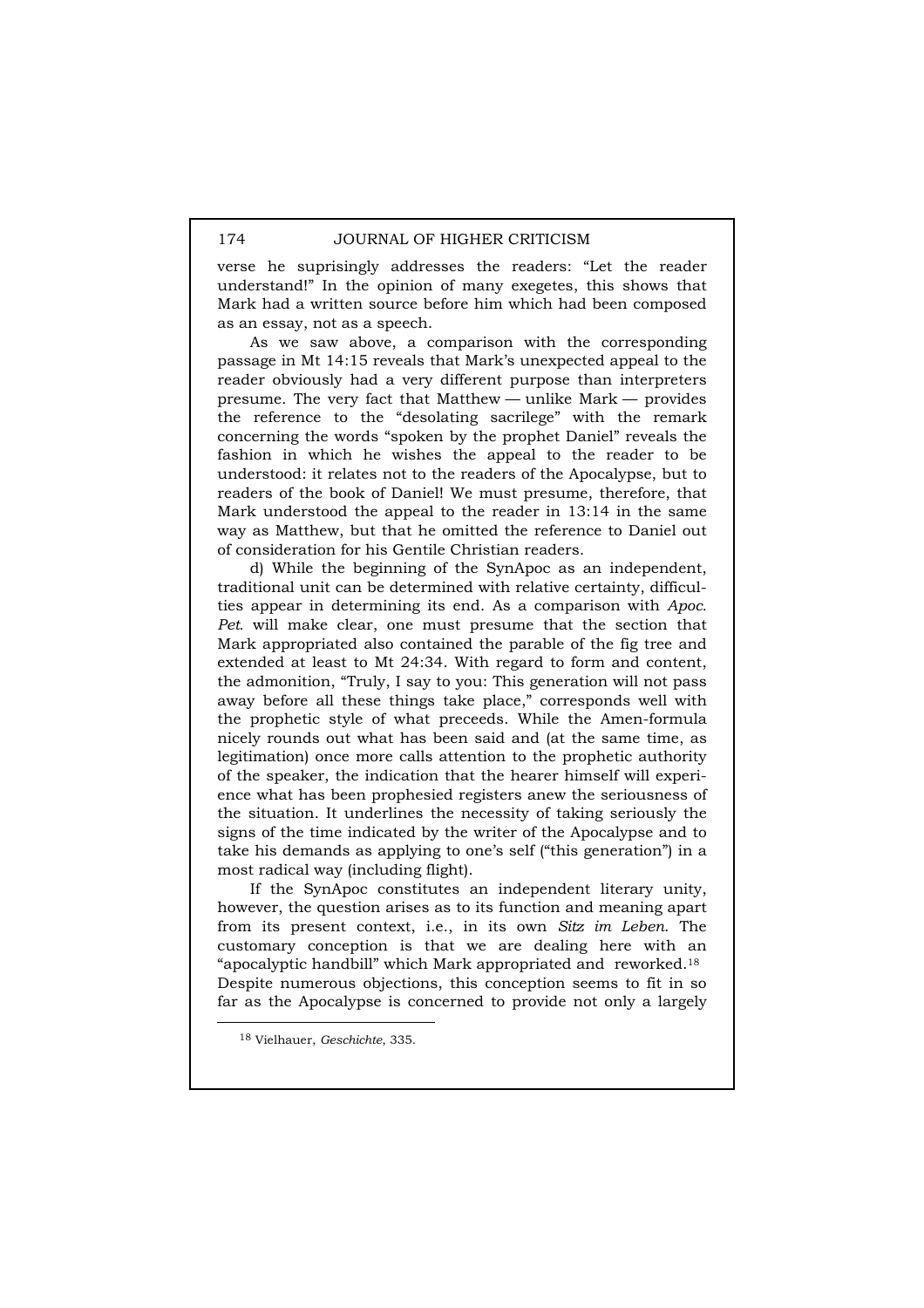disinterested description of the signs of the end time, but has a very specific situation in view. As Schoeps aptly expressed it, it is "a warning at the last possible moment,"19 into which—like a real hand bill—it intervenes and calls for a concrete action by the reader, namely, flight into the Judean mountains.

According to Hegesippus, the flight of the Jerusalem community to Pella immediately before the Jewish War was prompted by a prophecy. 20 In this case as well, then, the existence of an independent prophecy (presumably a written one) seems to be presupposed, which then became the signal for the flight of the community from Jerusalem. It can hardly be surprising that some researchers identify the prophecy of which Hegesippus speaks with the SynApoc.21 That such an assumption, however, rests upon a false estimation of the date of origin of the SynApoc will become even more clear below.

# IV. The SynApoc and *Apocalypse of Peter.*

t is well known that we meet a series of citations from the SynApoc in the so-called *Apocalypse of Peter* (Ethiopian It is well known that we meet a series of citations from the SynApoc in the so-called *Apocalypse of Peter* (Ethiopian version).<sup>22</sup> From this fact it is often inferred that the author of the *Apoca Bet* used Motthew and the *Apoc. Pet*. used Matthew and Luke; but that is an unproven presumption. One cannot help but notice that in the discussion of the disciples with Jesus on the Mount of Olives in the first chapter of *Apoc. Pet.* there is no reference to the destruction of the temple, as in the Synoptic Gospels. Instead of "Tell us, when will this (i.e. the destruction of the temple) take place, etc." (Mt 24:3), Jesus' speech is introduced with the disciples' question, "Make known unto us what are the signs of your Parousia and of the end of the world, that we may perceive and mark [them]..." I adjudge this as an indication that the author of *Apoc. Pet.* also did not possess his text as part of a synoptic gospel, but rather as an independently transmitted text. At the same time, he thereby confirms the thesis that a source independent of the Synoptic Gospels actually existed and that the author of *Apoc. Pet.* obvi-

 <sup>19</sup> Schoeps, *Ebionitische Apokalyptik im Neuen Testament*, 265, n. 1. 20 Eusebius, *EH*, 3.5.3.

<sup>21</sup> E.g., Schoeps (*Ebionitische Apokalyptik*) 105, who refers to the apocalyptic passage as a "word of instruction" (for the early Christian community) and cites Eusebius, *EH*, 3.5.2-3, as well as Epiphanius, *AH*, 29.7; 30.2, and *de mens. et pond*, 15.

<sup>22</sup> W. Schneemelcher (ed.), *New Testament Apocrypha*, Revised Edition (Louisville: Westminster/John Knox, 1992), Vol. 2, 620-638).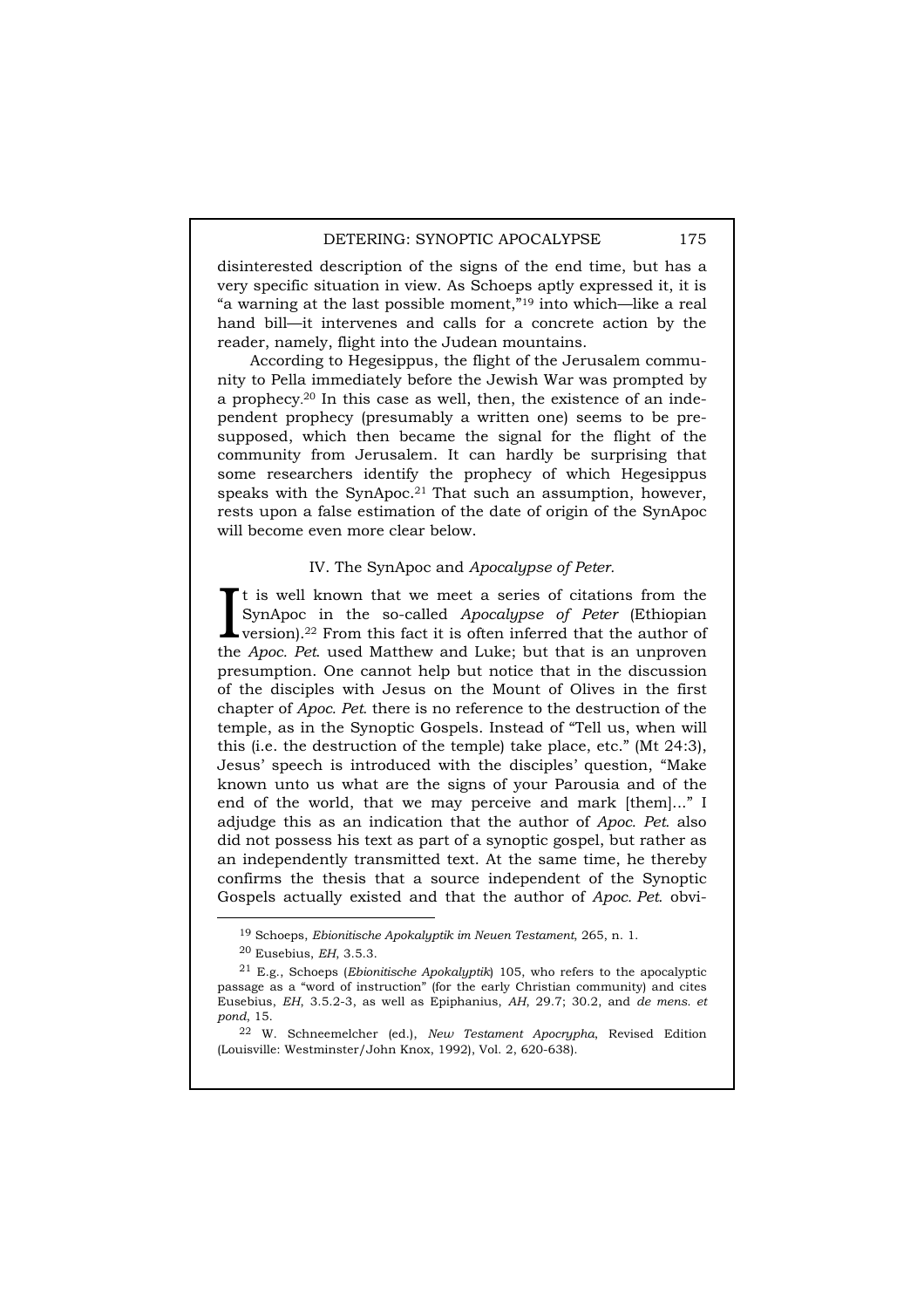ously made use of it. If the author of *Apoc. Pet.* had acquired his knowledge of the passage from one of the Synoptic Gospels, he would most certainly have included the motive of the temple's destruction, closely linked there with the apocalypse, in his own text.

Moreover, the fact that the citations utilized exhibit a textual form similar to Matthew (and not Mark) could show, in addition, that the text of Matthew (and not Mark) in fact stands closest to the original text of the Apocalypse. This, of course, is not to say that *Apoc. Pet.* represents the original text. That this is impossible is shown by the simple fact that the document itself exhibits a series of literary irregularities (e.g., the striking shift from "his" to "we" immediately in the first sentence of the first chapter) which clearly show that the author used the Apocalypse (and perhaps other texts related to the gospels) as a source. In any case, in interpreting, reconstructing, and dating the SynApoc there is no reason, in my opinion, for not also utilizing *Apoc. Pet.* as an additional text independent of the Synoptic Gospels.

At this point, I would like to give special attention to an aspect of the problem which has not yet been touched upon, which has particular importance for me and, indeed, constituted the point of departure for my reflections on this entire subject.

In chapter two of *Apoc. Pet.*, in conjunction with the parable of the fig tree, a "lying Christ" is mentioned who persecutes the Christians. Weinel argues that this reference makes possible an "extremely precise dating... since it identifies an Antichrist from within the Jewish people who persecutes Christians and turns them into martyrs. After the year 70, that was possible only on one occasion, the time of Bar Kochba. Our book consequently belongs approximately in the year 135."23

In my opinion, this view, which  $Alon<sup>24</sup>$  and  $Abramsky<sup>25</sup>$  and others support (and which only Schäfer26 rejects, with weak grounds) is correct. The first and second chapters really do deal with events in the time of Bar Kochba, with Christian martyrs

 <sup>23</sup> Hennecke-Schneemelcher, *Neutestamentliche Apokryphen* (1924), 317.

<sup>24</sup> Alon, *Toledot*, II, 34.

<sup>25</sup> Abramsky, *Bar-Kochba*, 56ff.

<sup>26</sup> Schäfer, *Der Bar Kochba Aufstand*, 61f.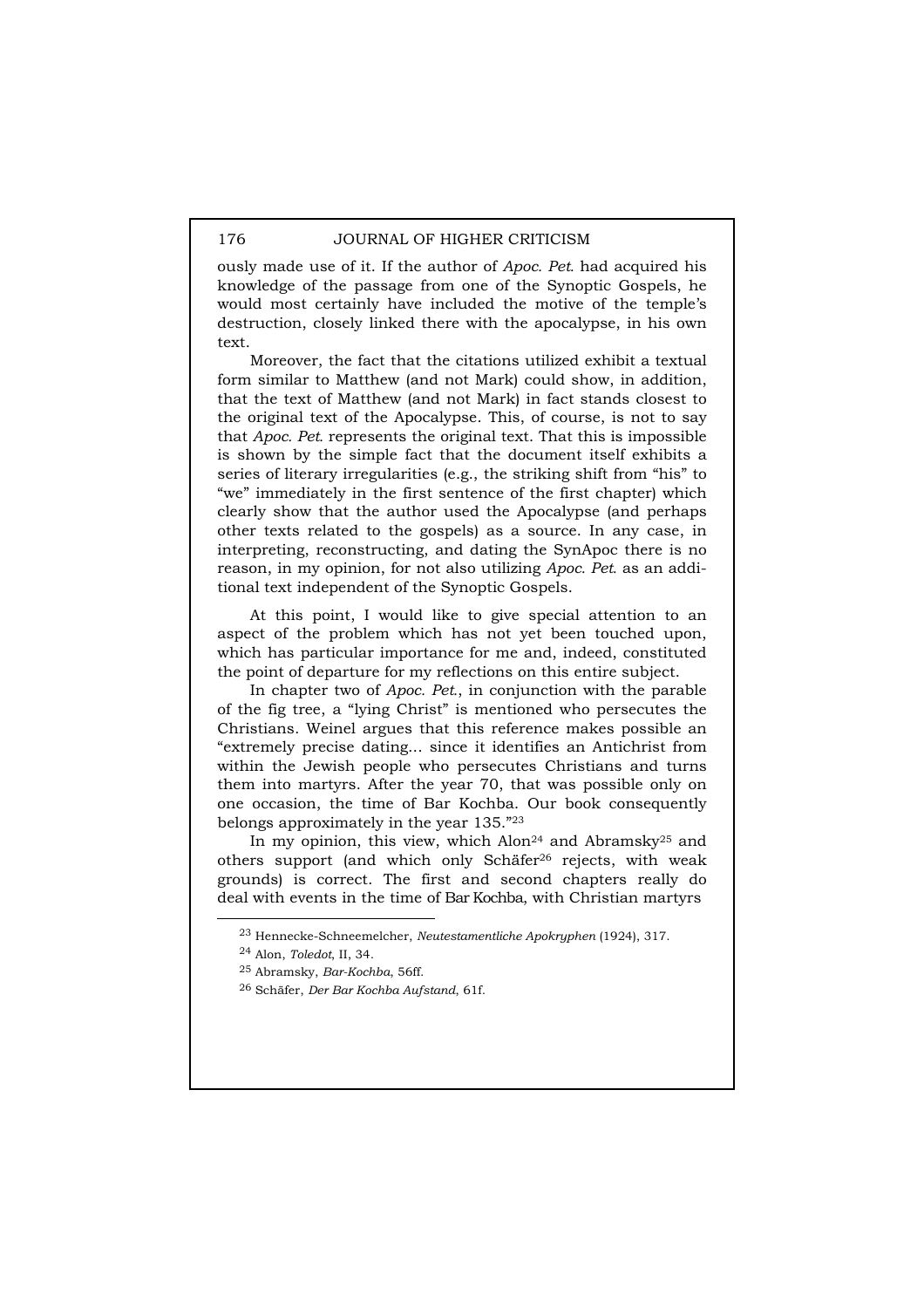attested to by Justin27 and Eusebius.28 "This lying fellow" (singular!), of course, is none other than Bar Kochba himself, who lived on in Jewish tradition as Bar Koziba (Liar's son). Of course, the (generally accepted) dating of *Apoc. Pet.* is one thing, while the date of the appearance of the SynApoc, which was obviously used in it, is another, above all because (in contrast to the Gospels) in *Apoc. Pet*. no direct connection is made between the lying Messiah and the situation of persecution. Nevertheless, the striking parallels between *Apoc. Pet.* and the SynApoc may be regarded, as a reason to re-examine the first-century dating of the SynApoc (generally assumed to be self-evident) and as an incentive to understand the SynApoc in the light of the historical events of the second century.

In fact, closer consideration shows:

a) not only that the customary dating of the SynApoc in the time of the so-called "Caligula Crisis" in the year 40, or the proposition that this was played out once more in the time of the Jewish war in 70, is untenable, but also that

b) only a dating in the time of the second Jewish War, i.e., in the time of Bar Kochba, 132-135, is historically appropriate.

> V. The Synoptic Apocalypse as a Document from the Time of the "Caligula Crisis" (37-41)

he proposition, first set forth by Hölscher, to the effect that the SynApoc originated in the time of the "Caligula Crisis" has been, to the best of my knowledge, most thoroughly The proposition, first set forth by Hölscher, to the effect that<br>the SynApoc originated in the time of the "Caligula Crisis"<br>has been, to the best of my knowledge, most thoroughly<br>defended by Theißen.<sup>29</sup> The fact that it maintain the characteristic connection of the indifidual motifs of the SynApoc in their entirety (whether one works from Matthew or from Mark is relatively unimportant at this point) is decisive in rejecting a dating of the SynApoc in the first century:

(1) The reference to false Messiahs (in the plural!):  $\pi$ o $\lambda$  $\lambda$ o $\lambda$   $\gamma$  $\alpha$ o ελεύσονται επι τω ονόματί μου λέγοντες· εγώ είμι ο χριστός (Mt 24:5/par);

(2) Wars and the rumors of war:  $\mu \in \lambda \lambda \eta$  ofter  $\delta \in \alpha \kappa$  avever πολέμους και άκοας πολέμων (Mt 24:6/par);

 <sup>27</sup> Justin, *Apol.*, 1.31.6; cf. Schürer, *Geschichte*, I, 571.

<sup>28</sup> Eusebius, *EH*, 4.8.4; *Chron*. (Schoene, ed.), II, 168ff.

<sup>29</sup> Theißen, "Die große Endzeitrede und die Bedrohung des Jerusalemer Tempels im Jahr 40 nach Chr," in idem, *Lokalkolorit*, 133-211.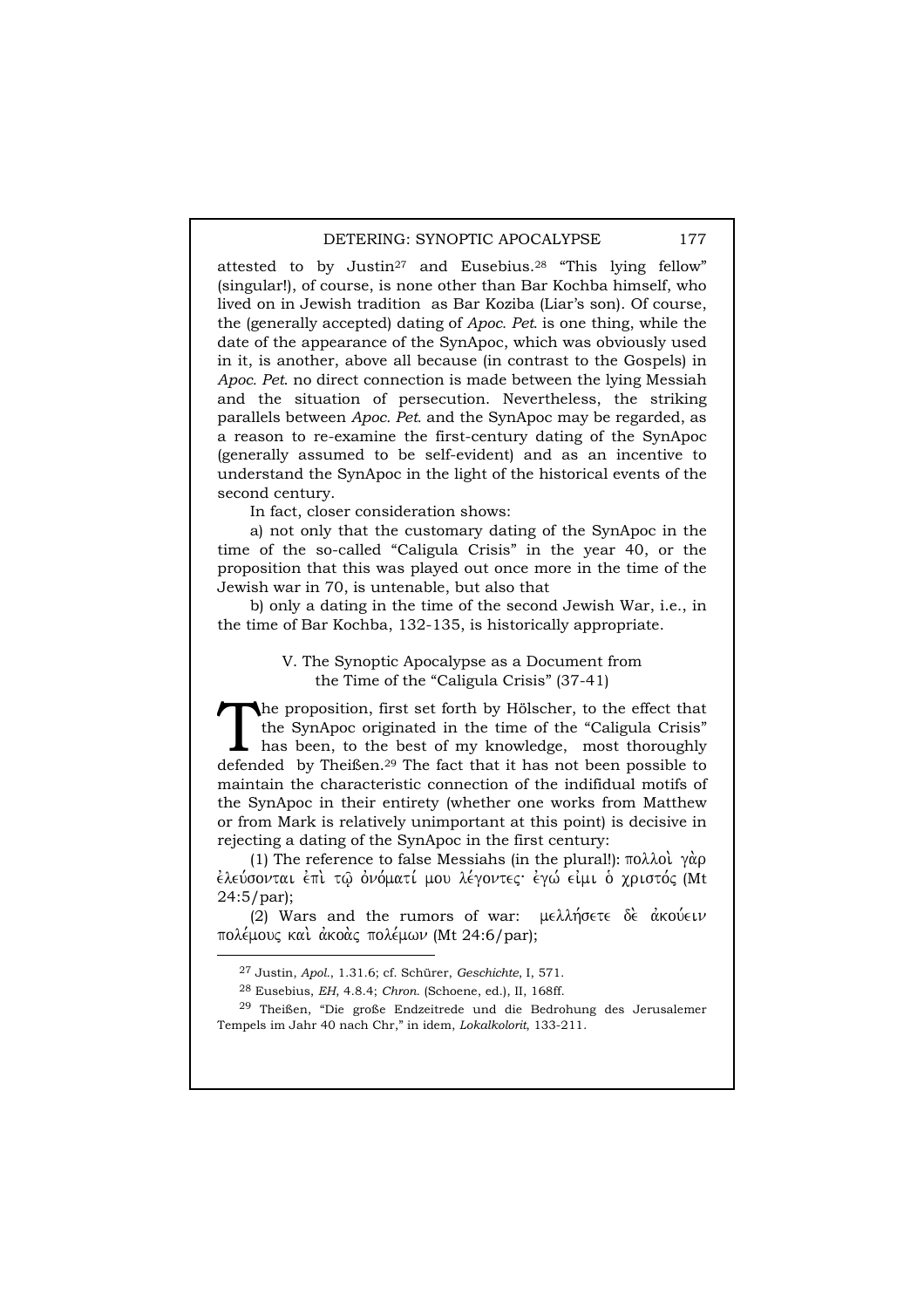(3) Nation against nation and kingdom against kingdom: εγερθήσεται γάρ έθνος επι έθνος και βασιλεία επι βασιλείαν (Mt 24:7/par);

(4) Hunger:  $k\alpha\lambda$  ( $\alpha\beta\alpha\lambda\mu$  and  $(Mt 24:7/par)$ ;

(5) Earthquakes: και σεισμοί κατά τόπους ((Mt 24:7/par).;

(6) Persecution: τότε παραδώσουσιν υμας είς θλιψιν (Mt 24:9/par);

(7) Treachery: και τότε σκανδαλισθήσονται πολλοί και άλλήλους παραδώσουσιν και μισήσουσιν άλλήλους (Mt 24:10/par);

(8) Preaching the gospel throughout the world: kai. κηρυχθήσεται τούτο το εύαγγέλιον της βασιλείας έν όλη τη oiκουμένη είς μαρτύριον πασιν τοις έθνεσιν (Mt 24:14/par);

(9) Desolating sacrilege (Mt 24:15/par);

(10) The prophet Daniel: τὸ ρηθεν διὰ Δανιήλ τοῦ προφήτου,  $(24:15/par);$ 

(11) Winter: προσεύχεσθε δε ΐνα μή γένηται ή φυγή ύμων χειμώνος μηδέ σαββάτω (Mt 24:20/par);

(12) Being led astray by signs and wonders of the false Christ: έγερθήσονται γὰρ ψευδόχριστοι και ψευδοπροφήται και δώσουσιν σημεία μεγάλα και τέρατα ώστε πλανήσαι, εί δυνατόν, και τους  $\epsilon$ κλεκτούς. (Mt 24:24/par).

Up until now, in order to save their thesis as a whole, most exegetes have felt obliged to break out individual elements from their overalll construct and treat these elements as later redactional insertions or, alternately, to forcefully cram individual verses into their postulated, historical situation of the Caligula Crisis, rather than, on the contrary, effortlessly explaining them on the basis of that crisis. Theißen, indeed, represents the right good fundamental principle: "The fewer the number of textual fragments which under no circumstance can be fitted into the presumed situation and must therefore be excluded as secondary interpolations, the better!"30 Nevertheless, at various places in his investigation he himself also finds it necessary to transgress this principle.

For example, with regard to (1), he fails to make a plausible case that (apart than Simon Magus, whom he mentions, who was obviously active since ca. 36 CE) there were also other "seducers" in the time frame 36-41, when the SynApoc was presumably written, who put in an appearance with the claim "I am He"  $(\dot{\epsilon}\gamma\dot{\omega} \dot{\epsilon}\mu\mu)$  and thus justify the use of the plural in Mt

 <sup>30</sup> Theißen, *Lokalkolorit*, 139.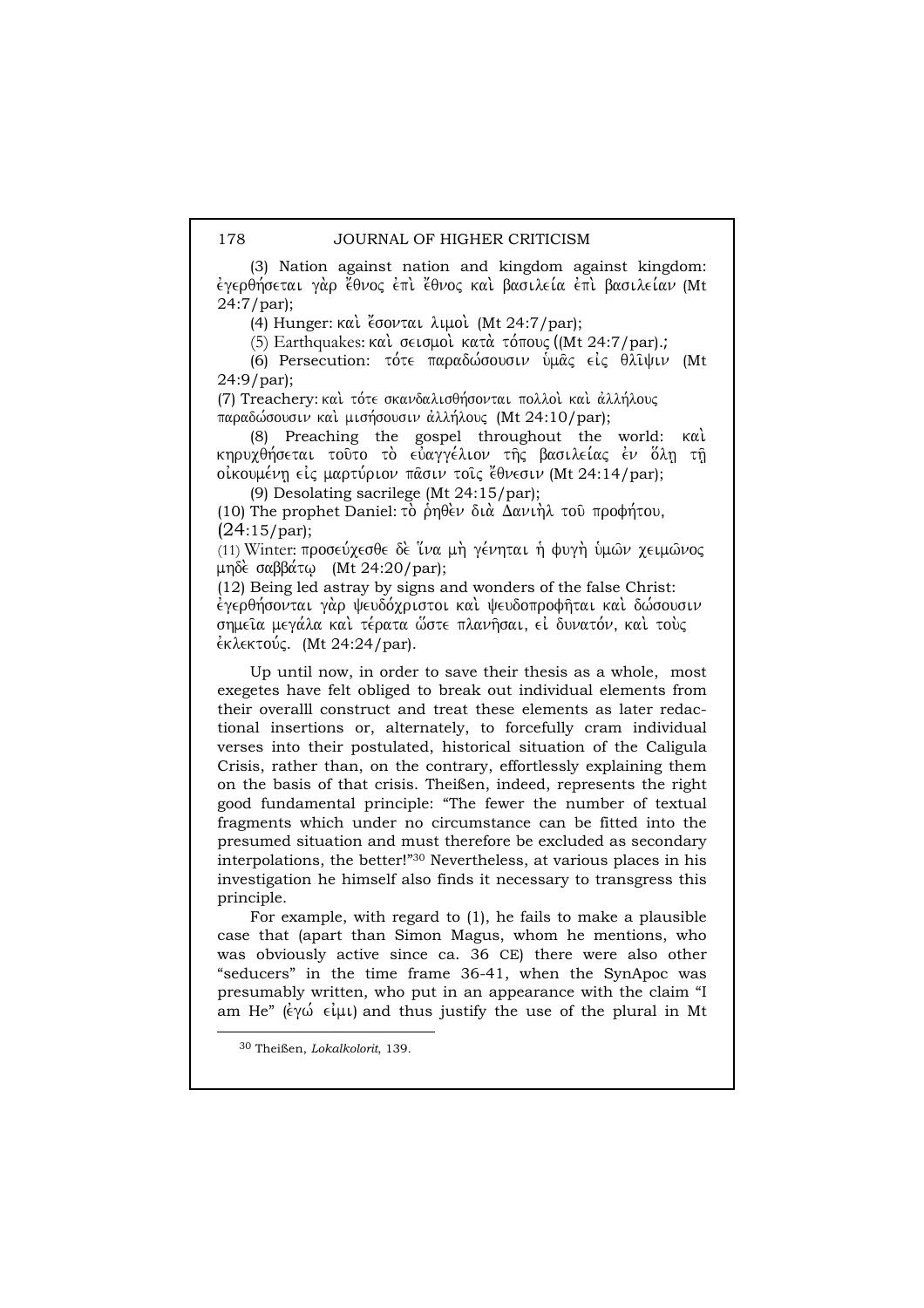24:5/par. In both his *Antiquities* and his *Jewish War*, Josephus provides us with an extensive survey of the pseudo-prophets who appeared in the first half of the first century. According to Theißen, in theory these persons could be in view in this passage. But apart from Simon Magus, all of them appear on the scene after the year 41 (e.g., Theudas, or the so-called Egyptian).

Theißen himself is aware of this deficiency in his argument,  $31$ but regards it as inconsequential. Moreover, in his opinion it was altogether possible that Mark "first formulated this introduction (13:5) while recalling many false teachings and prophets." One must maintain, therefore, that Theißen only postulates the "many" pseudo-messiahs of whom Matthew and also Mark speak. He does not demonstrate their presence on the basis of sources.

Basically, the question remains open as to whether Mark 13:6 is referring at all to (Christian) pseudo-prophets, who appear in the fashion of Simon Magus (as Theißen thinks), or whether real messianic pretenders are not in view. For, to begin with, both Mark and Matthew clearly distinguish the false messiahs from the false prophets, separating the one from the other (24:11.24; Mark 13: 22). And, in addition, the "seducers" (in the older, Matthean version) do not say of themselves, "I am He"  $(\epsilon \gamma \omega \epsilon \mu \nu)$ , but rather, "I am Christ" = "I am the Messiah."

The pseudo-prophets of Celsus cited by Theißen,<sup>32</sup> by contrast, proclaim themselves to be "God" or the "Son of God," but not the Messiah. That is a decisive difference not considered by Theißen, which also speaks against his thesis that the Apocalypse should be dated to 40 CE. For men who appeared in public with messianic claims were still unknown during the years 36 to 41; they seem to have first shown up with the beginning of the First Jewish War (see below). For these reasons, in my opinion, Theißen cannot even refer to Simon Magus to account for Mark 13:5.

Nor can Theißen explain (again with regard to 2) the reference to "wars" in the plural. He seems to recognize this shortcoming, and appeals therefore, in addition to the Nabataean war which he cites, to wars between the pretenders to the Parthian throne as well as to the setting up of a Roman client

 <sup>31</sup> Ibid., 163

<sup>32</sup> Ibid., 162.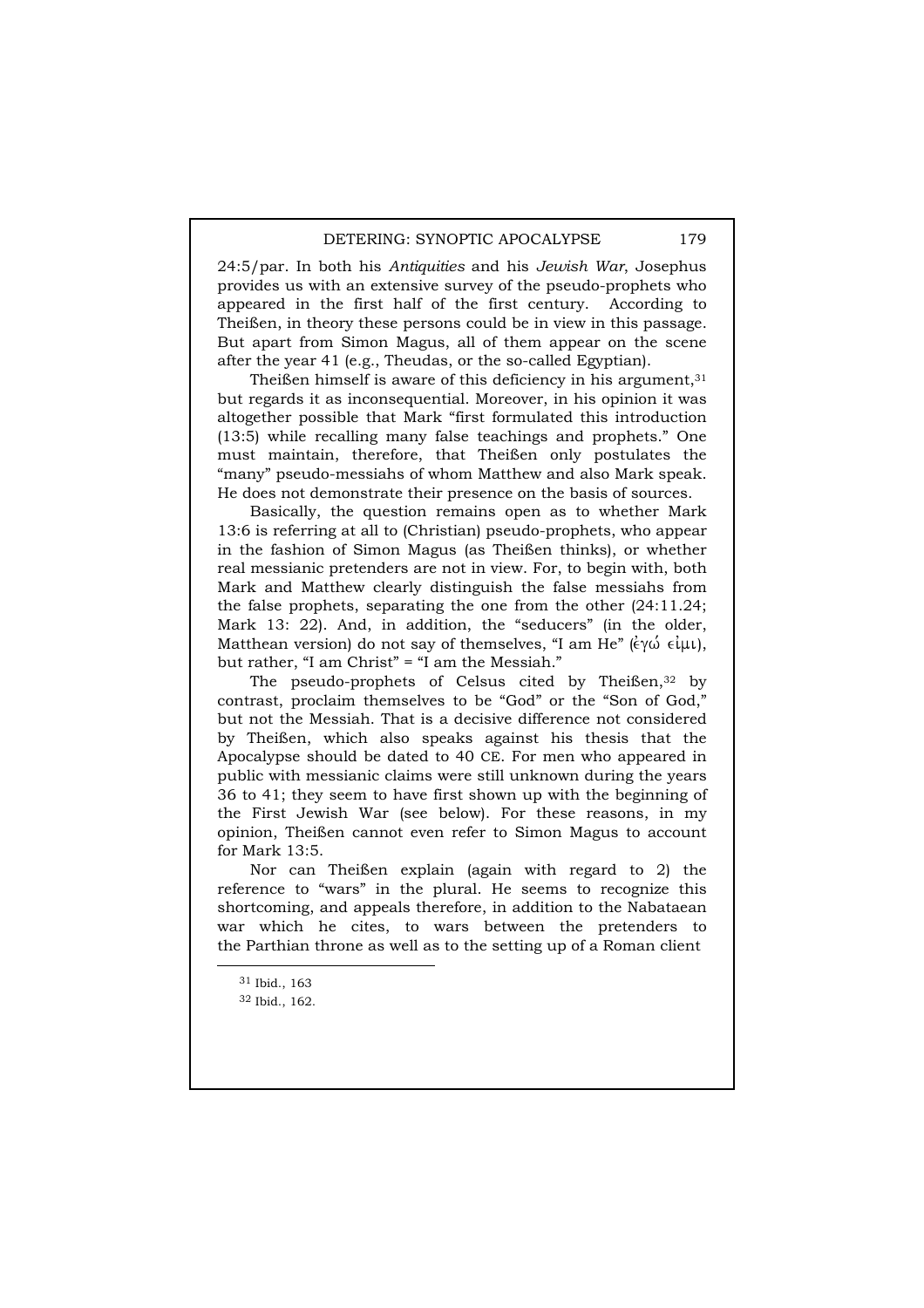king in Armenia, which were obviously accompanied by disturbances.33 But that these distant events had repercussions in Palestine and caused unrest among the populace there is highly improbable and can in no way be derived from sources such as Josephus, for example.

But Theißen also seems to highly overrate the significance of the one-year long Nabataean war (36-37) in its size as well as in its impact on the Jewish population. Bousset correctly sums up the impression left behind by the apocalyptic scenario portrayed by the writer: "A universal world-war would precede the end."34 The Nabataean war was in no way a "world war" or an "international war"35 threatening the existence of the Jewish people, but was a limited, localized, military skirmish of little importance, which, significantly, left no mark worth mentioning in Jewish sources.

With respect to (6) as well, i.e., proof of the persecution of Christians in the period in view here, Theißen has trouble demonstrating his thesis. He first presumes that the passage Mk 13:9-13 "may have been first inserted into the present context later on"36 and that it alludes to a persecution of Christians in Syria between 66 and 7637 (In this regard, see below). In the case that the passage does represent tradition, Theißen suspects that there is a connection with the persecution of the Hellenistic community in Jerusalem and to the stoning of Stephen, following which the community was driven out of the city. Reference is also made to the report in Acts 9:24ff (2 Cor 11:32f) regarding a persecution of Christians in Damascus, in which Paul's status changed from persecutor to persecuted.

But the situation described in the SynApoc (whether one uses the Matthean or the Markan version makes no difference), with mutual betrayal of family members, with mutual disclosure and deliverance into the hands of the authorities, in no way corresponds with the persecutions in earliest Christian times reported in Acts — even apart from the fact Luke can also say in another place that this early community was "united in heart and soul" (Acts 4:32).

 <sup>33</sup> Ibid., 164.

<sup>34</sup> Weiß-Bousset, *Die Schriften des NT*, I, 192.

<sup>35</sup> Robinson, *Geschichte seit dem Jahr 30 n. Chr.*, 126.

<sup>36</sup> *Lokalkolorit*, 166.

<sup>37</sup> Ibid., 281.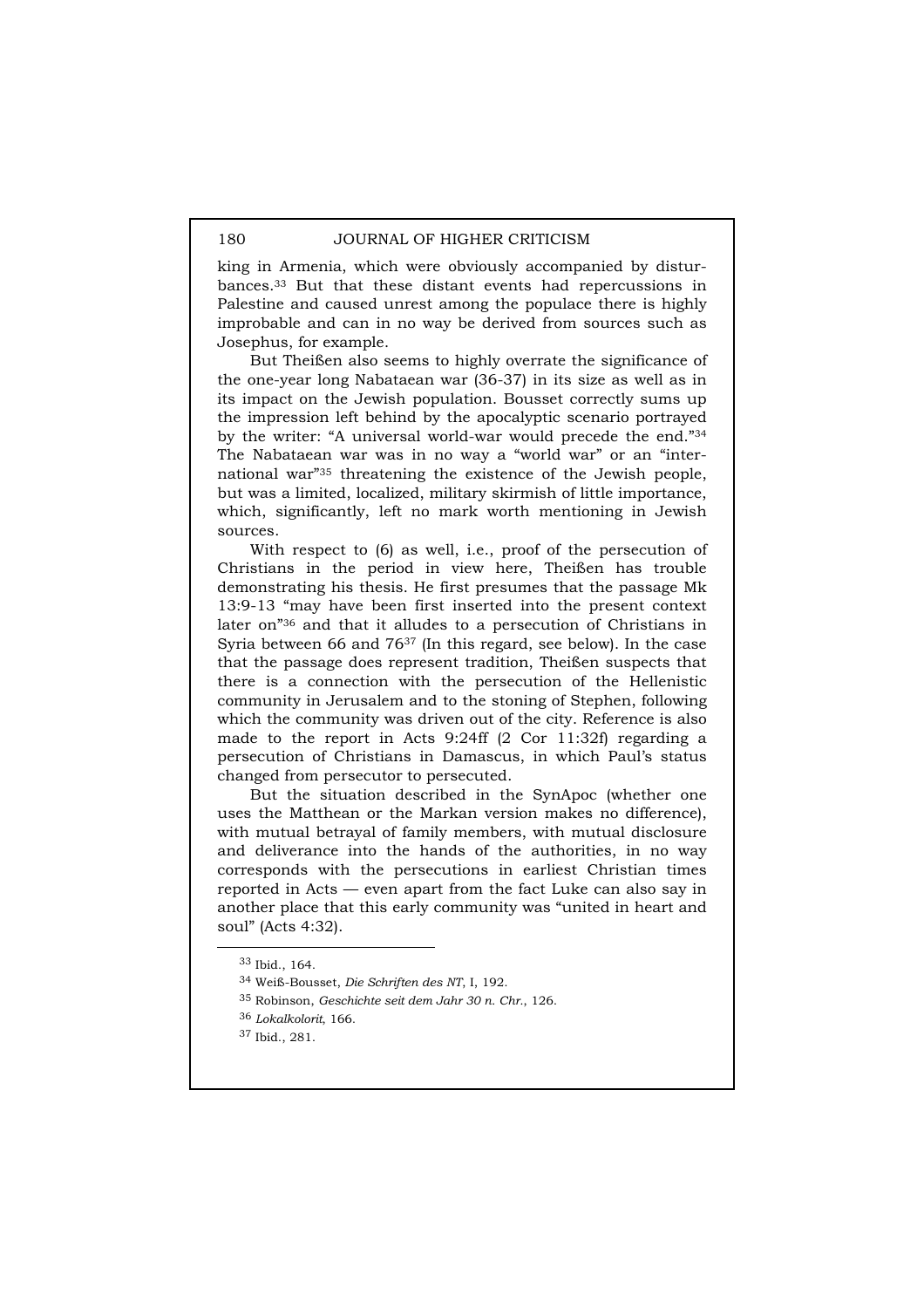In Theißen's fundamental text in the Apocalypse (Mk 13:9), Mark speaks of the beatings which Christians suffer before the συνέδρια (= "councils," plural!), which, as Grundmann correctly observed,38 indicates a situation in the Diaspora. The reference thereby can in no way be to the persecution of the Christians in Jerusalem, though it is possible that the persecution of Christians in Damascus is in view. But there are no sources at all that relate a persecution of Christians in the Diaspora beyond Damascus at this early time.

If we take the Matthean text as a basis, it also becomes clear that the persecution described in the SynApoc has already reached universal dimensions. Christians appear to suffer persecution in the same degree from pagans and well as Jews ("by all the nations," Mt 24:9). But the world-wide expansion of Christianity presupposed here may under no circumstances be associated with the thirties and forties of the first century. And when it is further stated that persecution occurs simply because of the Christian "name" (Mt 24:9), this rather indicates—as we shall see here below—a situation like that known from the reports by the apologists concerning persecutions of Christians in the first half of the second century (or in the letter of Pliny to Trajan).

This accords with (8), where it is said that the gospel will be preached throughout "the whole world" (24:14 par), which likewise does not fit well in the earliest period of Christianity. In this passage, Theißen finds himself (along with many other New Testament scholars) obligated, once again contrary to his fundamental principle cited above, to assume the presence of a later redactional elaboration.39

On the other hand, Theißen seems well able to explain (9), the "desolating sacrilege" (Mt 24:15/par) by associating it historically with the so-called Caligula Crisis, i.e., the Roman Emperor Caligula's plan to set up a statue of himself in the temple of Jerusalem, which was forestalled by his early death on the 24th of January in 41. But even here doubts are in order. For as we know from Josephus and Philo, the actual erection of this desolating sacrilege, even if it were planned, was never carried out.

By contrast, Mk 13:14/par suggests rather that the announced event was actually a *vaticinium ex eventu,* which the

 <sup>38</sup> *Das Evangelium nach Markus* (1959), 264.

<sup>39</sup> *Lokalkolorit*, 166.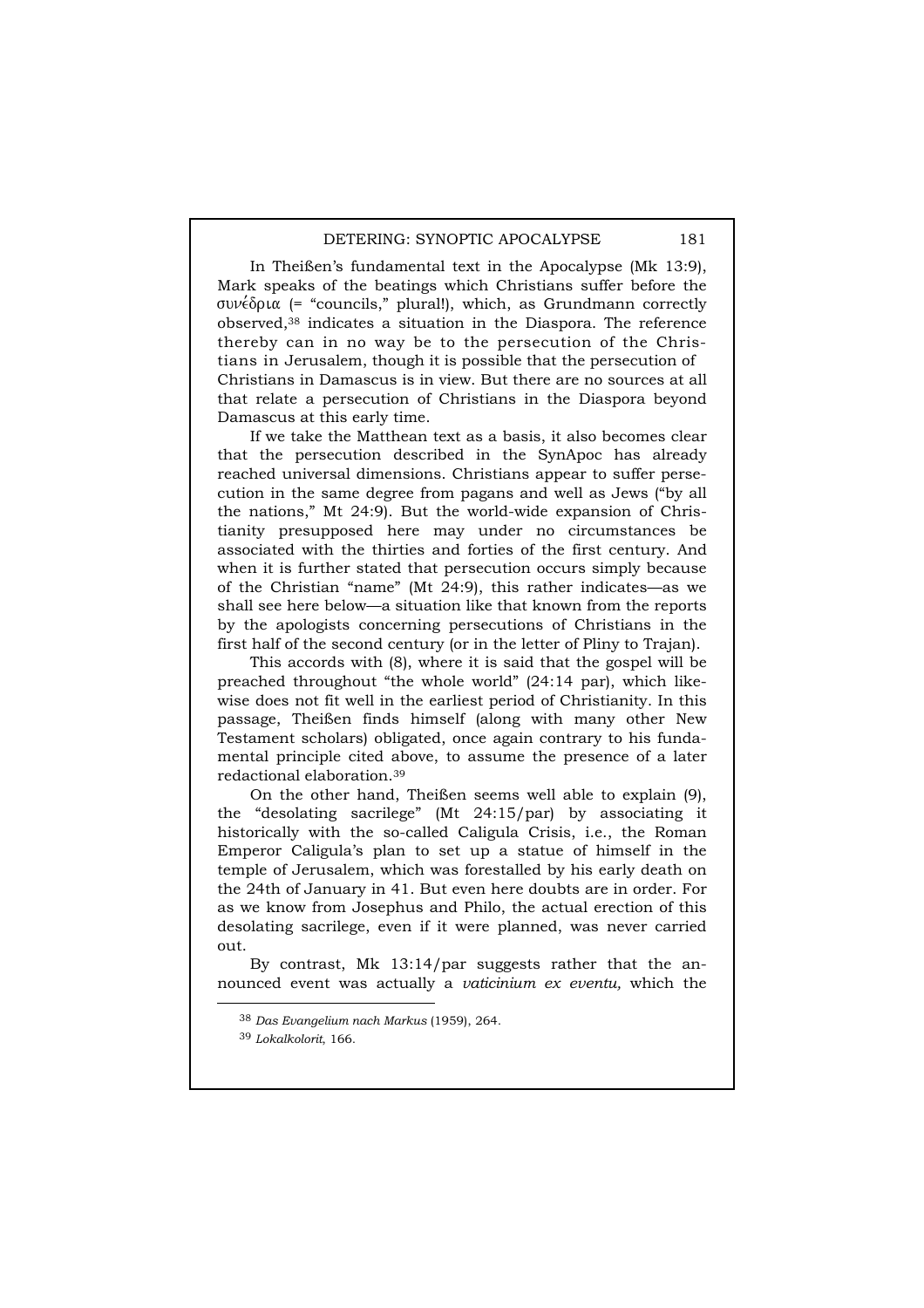author of the Apocalypse referred to in retrospect. He appears to already know for sure that the "desolating sacrilege" was erected "in a holy place," i.e., there where the former temple once stood. Otherwise he could hardly have been able to affirm with such certainty: "Lo, I have told you beforehand" (Mt 24:25). His sole concern is that the reader might not correctly understand the events that have taken place in the meantime, namely, as events of the end-time against the background of the prophecy in the book of Daniel. Therefore, he emphatically urges flight (Mt 24:20).40

(11) The explicit prayer that the flight not occur in winter (Mt 24:20 par) only makes sense if one presupposes the chronology of Josephus and presumes that the desecration of the temple became imminent in the months October/November in the year 40. If we proceed from the chronology offered by Philo, on the other hand, problems arise. According to Philo, the negotiations with Gaius occurred in Spring so that the erection of the "desolating sacrilege" would have been at hand in May, or in the following summer months. In this case, the prayer that the flight closely associated with the desecration not occur in winter would be out of place. To point out that winter "in both cases" was relentlessly approaching41 can hardly set aside the incongruity between Mk 13:18 and Philo's chronology. That even in May winter is "relentlessly approaching" is true only in the sense that the statement that every person must die one day is generally valid.

But even the proposition that a SynApoc written in the 40s was adapted, or "brought up to date,"<sup>42</sup> and reinterpreted against the background of the first Jewish war c.  $70 -$  as Theißen and other NT scholars have suggested — raises substantial questions.

 <sup>40</sup> At the beginning of the twentieth century, the radical-critical theologian Hermann Raschke already called attention to the indicated connection in his book *Die Werkstatt des Markusevangelisten*, 277ff. To be sure, alongside many other illuminating insights, this work contains a number of arbitrary and fantastic constructions, whereby the scholarly value of the book is greatly reduced.

<sup>41</sup> *Lokalkolorit*, 172.

<sup>42</sup> Ibid., 272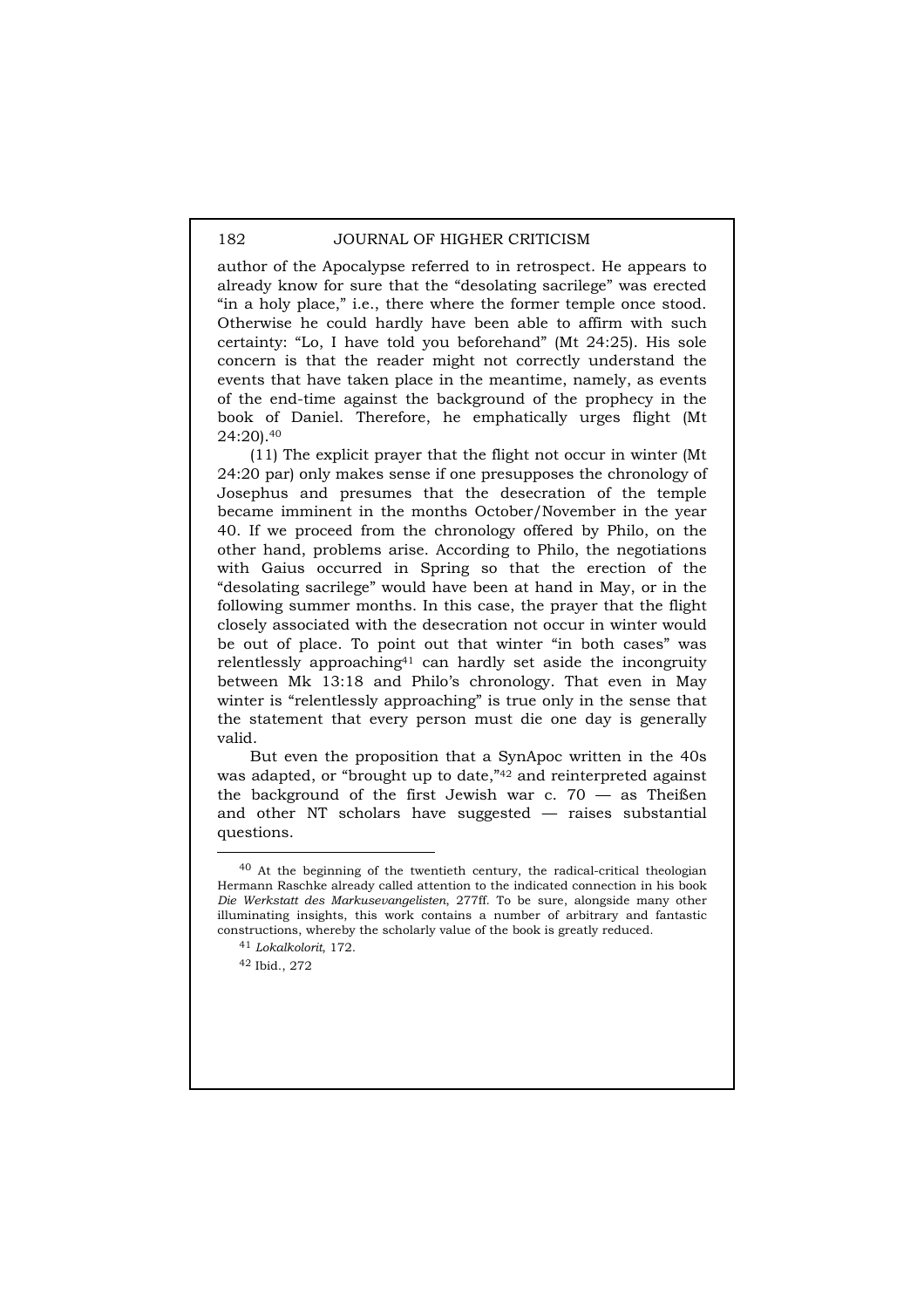a) According to Theißen, Mk 13:9-13 reflects "experiences which Syrian Christians could have had during the period ca. 66 to 76 CE."43 His primary evidence for this is Josephus' *Jewish War* 2.462ff., where "Judaizers" are mentioned who are associated with the persecuted Jews and feared by the Syrian urban population "as enemies."

The situation portrayed in 13:9-13, which Theißen accurately describes —"pressure from all sides [13:13], mutual betrayal by family members [13:12], interrogation by Jewish and pagan authorities [13:9], but also the certitude that the gospel was advanced in every persecution"44 — certainly has little to do with the circumstances depicted by Josephus. If one proceeds as Theißen does (correctly) on the assumption that the circumstances portrayed in the SynApoc not only concern apocalyptic motifs but also reflect historical reality, the connections with actual historical conditions at that time should be clearer.

What cannot be made plausible, in spite of Josephus, is, above all else, that in this time-period persecutions of Christians took place that (1) extended beyond the local region and (2) were carried out by both Jews and Gentiles. The persecutions to which the SynApoc refers are clearly not confined only to a specific geographical region (Syria), as especially Mt 24:9 shows ("you will be hated by all peoples for my name's sake"), and also Mk 13:9 and 10, indirectly. Moreover, the "Judaizers" mentioned by Josephus—in so far as "Christians" are in view here at all, which cannot be demonstrated—were threatened by Syrian residents of the city, but not concurrently by the Jews as well. But even in this case, they were not actually persecuted and killed by the residents of the city, but, as Josephus explicitly says, only feared "as enemies." In short, the passage from Josephus on the persecution of Jews in Syria to which Theißen appeals as evidence has nothing whatsoever to do with the persecutions of Christians announced in the SynApoc.

b) Theißen presumes that—even after the year 70—Mark waits for the "desolating sacrilege" to take place again, or to still take place: "Everything indicates that the consummation should now take place for which the way had been previously prepared."<sup>45</sup>

 <sup>43</sup> Ibid., 281.

<sup>44</sup> Ibid.

<sup>45</sup> Ibid., 277. Also on the basis of Tacitus, *Anal*., 12.54.1, a passage that certainly relates to the situation prior to the Jewish War.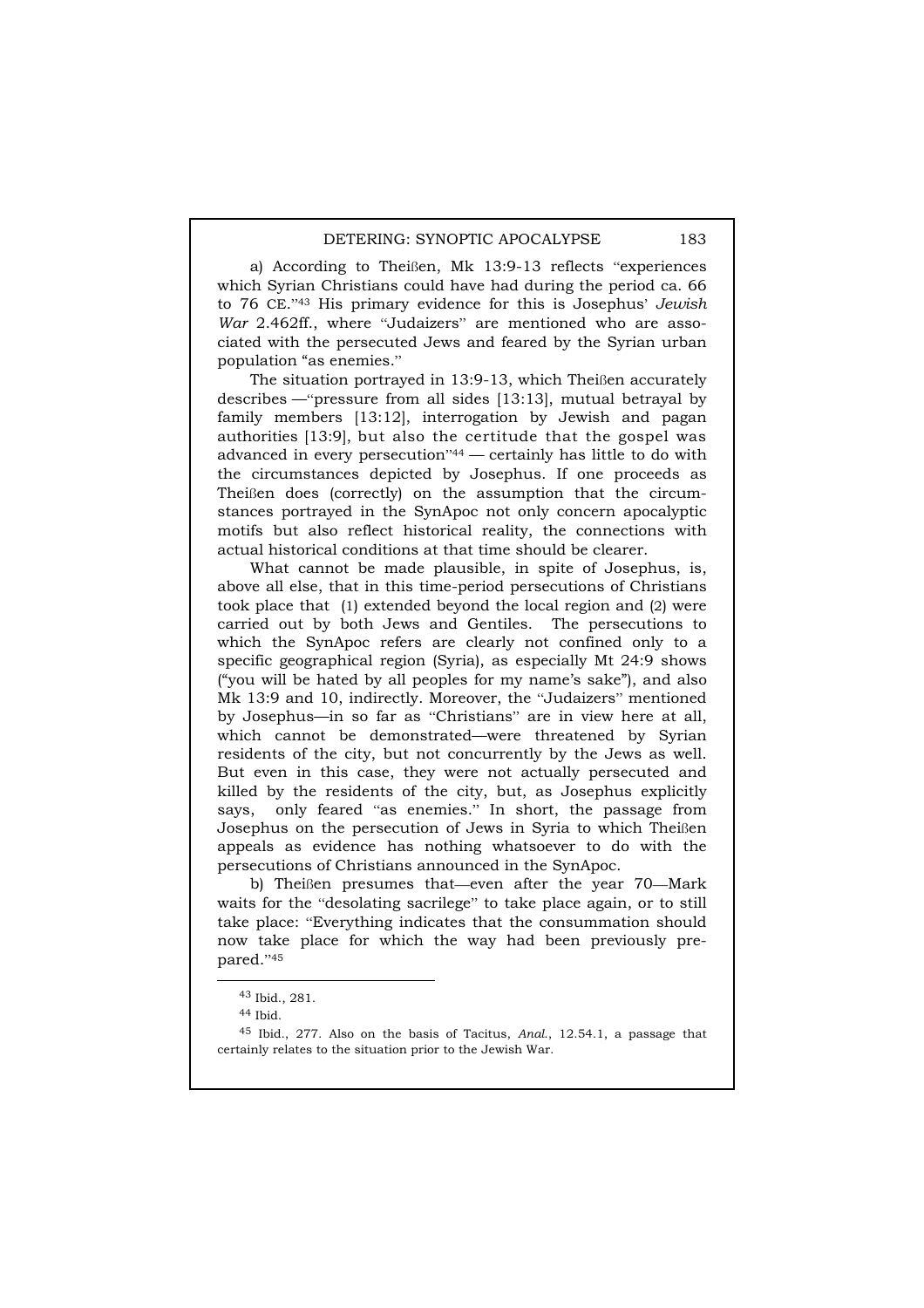Regarding the expectation that Vespasian would very soon erect a stature of the emperor "on a holy site" (the "desolating sacrilege"), there is no indication at all in the sources at hand. Even 4 Ezra, the *Apocalypse of Baruch*, and the *Sibylline Oracles*, which appeared soon after the year 70, suggest nothing of the kind. Following the end of the Jewish war in 70 and the consequent disillusionment with the messianic expectations it had raised, there was an understandable brief period of conscious withdrawal and reflection. The apocalyptic expectation of the erection of the "desolating sacrilege," on the other hand, signified a renewed ignition of messianic hope. The time immediately following the events around 70, however, seems in no way ripe for such a thing, in spite of many "after-effects of war" that one must certainly grant Theißen (Masada, 73, or possibly 75).

Rather than continuing to hope for a quick military victory over Rome, which at least right after the year 70 could hardly seem realistic, a period of consolidation began at first, in which forces of moderation, i.e., the leaders of the school of Yavneh (Yohanan ben Zacchai and his successor, Gamaliel II) laid claim to spiritual leadership for an extended period of time. In the Jewish literature appearing after 70, the question was raised (as by the writer of 4 Ezra) regarding the meaning of the defeat: why had God delievered his people to the pagans; how did it come to pass that God granted peace and prosperity to those who showed no respect for the law and commandments of Israel, while he had obviously rejected his chosen people to whom had been promised dominion over all the world. One sought comfort and counsel on these and other questions in that place where one had already at all times always sought and found it: in the Holy Scriptures. Here one could in fact bring forth new hope, not only for surmounting past events, but also with regard to the future.

The messianic hope and expectations by which people were carried away during the first war against Rome and which temporarily subsided after the defeat at first gradually began to grow again (especially in the Jewish Diaspora), so as to produce apocalyptic pictures of the future and final war of all peoples against Rome now surpassing everything before in hatred and radicalism—of the appearance of a Nero redivivus and, ultimately, of the final appearance Messiah (4 Ezra; *Apocalypse of Baruch*).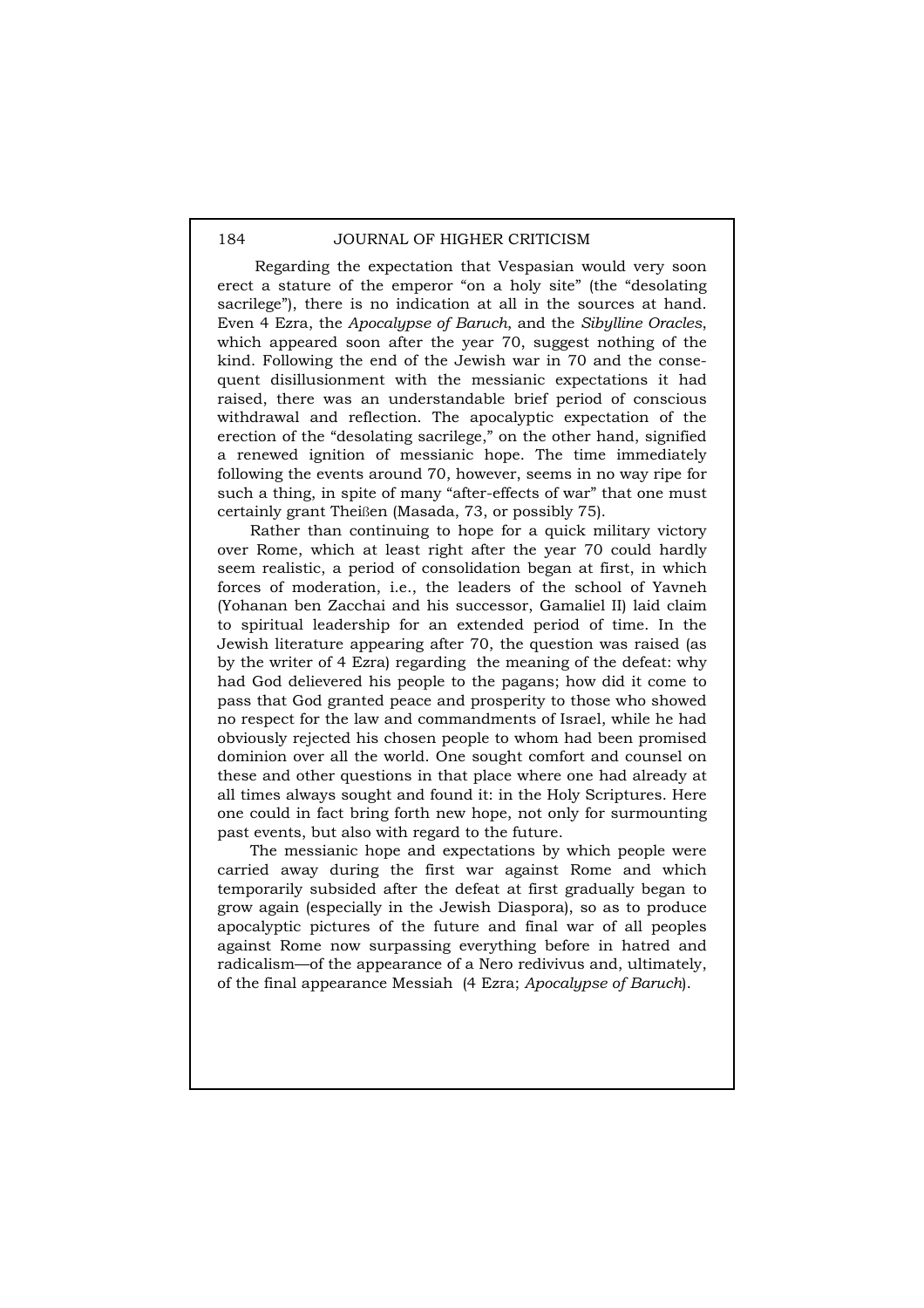Even the prophecies in the book of Daniel, which in the first great controversy with Rome possibly already played an important and clearly fateful role, were once again newly interpreted. So an obviously anonymous writing, based upon the prophecies of Daniel, came into circulation.46 Its author assumed that according to Daniel a period of 71 years of weeks must pass before the Messiah could appear, not 70, as everyone had believed until now. This calculation was in fact a necessary expedient. To maintain the hope that, in spite of his failure to appear after the catastrophe of 68 CE, the appearance of the Messiah was imminent, one inserted a full week of years between the destruction of the temple and the anticipated revelation of the Kingdom of God. The biblical basis was found in Daniel 9:27.47

All calculations now point to the period between the years 128 and 138; that is, to the time Bar Kochba, with which the 71st week of years would be completed, the very last of the weeks of years announced by Daniel. It is very possible that such calculations did not remain unknown among the Christians and that they shared the hope of their Jewish brothern in faith, even though they interpreted the matter differently in details.

VI. The SynApoc and the Bar Kochba Uprising, 132-135

n contrast to the previously discussed and criticized dating of the SynApoc in the time of the Caligula Crisis, dating the document to the period of the Bar Kochba affair recommends In contrast to the previously discussed and criticized dating of the SynApoc in the time of the Caligula Crisis, dating the document to the period of the Bar Kochba affair recommends itself because not a single one of the be excluded or regarded as later insertion.

Items (1), (12), (6): Unlike the time of Gaius Caligula, in the presumed time of origin for the SynApoc we already encounter more than one false Messiahs, or Messianic pretender. On the one hand, one could look back on a considerable number ("many," Mt 24:5/par) of Messiahs and pseudo-Messiahs. From the time of the first Jewish War, for example, there is the nephew (or son?) of Judas, Menahem, who in the autumn of the year 66, following the conquest of the temple, dressed himself in "royal purple" and for this reason (?) was murdered (Josephus, *War*, 2:444; 2:17.8). Similarly, Simon bar Giora who was captured wearing royal insignia (*War*, 7:26ff). In addition, if one includes

 <sup>46</sup> Strack-Billerbeck, VI, 2, 1010f.

<sup>47</sup> Ibid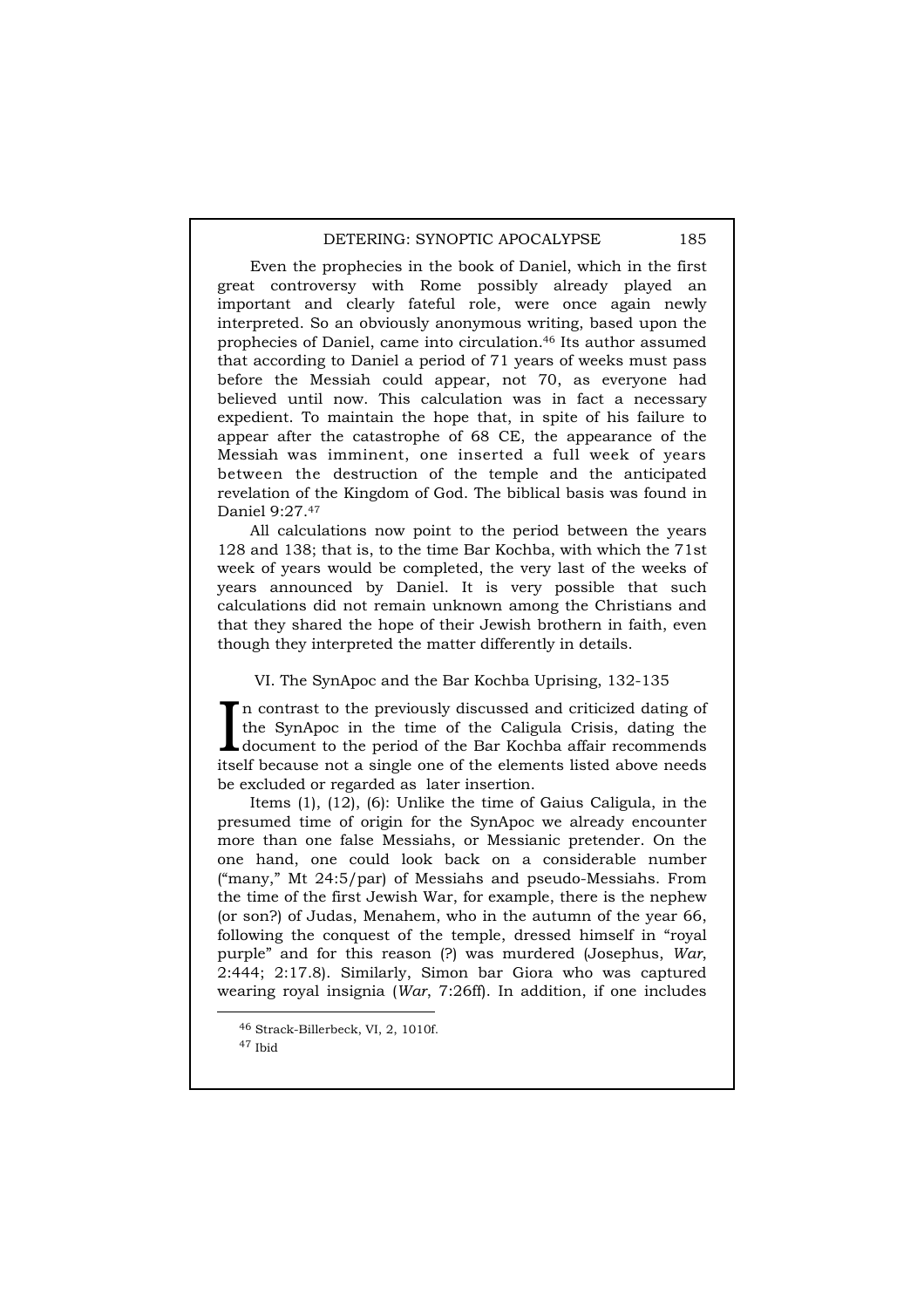(as does Theißen – in my opinion, however, without good reason) both Christian and Jewish prophets, then, leaving Simon Magus aside, Theudas (Josephus, *Antiquities* 20.97-99) in the time of Cuspius Fadus, 44-46, would come to mind or also the Egyptian prophet on the Mount of Olives (Josephus, *War*, 2: 261-263) in Felix's time, 52-50 (cf. also *Antiquities* 20.169-171 and Acts 21:38).

On the other hand, there were a number of messianic pretenders in the first half of the second century who seem to have made messianic claims. During the Jewish uprising in Cyrenia, 115-117, when Trajan was emperor, a Jewish "king" named Lukuas seems to have appeared,<sup>48</sup> under whose leadership in Egypt devastation and incendiarism were carried out.49 Dio Cassius, however, referred to the leader of the Jews in Cyrenia as Andreas.50 The Jews on Cyprus seem to have emulated the example of the Cyrenian Jews under the direction of a certain Artemio (or "Artunion").<sup>51</sup>

Above all, however, at this point the Jewish Messiah, Simon Bar Kochba, must be considered. Now that archaeologists have discovered a number of artifacts and documents from the time of Bar Kochba, among them original manuscripts, we know that his actual name was certainly Simon ben Kosiba. The most probable explanation for the name Bar Kochba would be that the leader of the Jews at that time, Rabbi Akiba, regarded him as the Messiah and on the basis of Num 24:17 ("a star will come forth out of Jacob, a scepter will arise out of Israel") changed his name to Bar Kochba ("son of the star").52 In the Talmud, one most often finds "Ben Koziba," not Bar Kochba. The Rabbis indicated in this way that following his failure they regarded the would-be Messiah as a liar.

Bar Kochba was the leader of a Jewish underground movement, which was founded in 127, the year of Hadrian's prohibition of circumcision, and in which the Zealot-Maccabean traditions of the rebellion put down by the Romans in 70 lived on. The actual causes of the war are debatable. It is most often

 <sup>48</sup> Eusebius, *HE*, 4.2.

<sup>49</sup> See Maier, *Geschichte*, 103f; Eusebius, *HE*, 4.2.

<sup>50</sup> Schürer, *Geschichte*, I, 559; Dio Cass LXVIII, 32.

<sup>51</sup> Maier, *Geschichte*, 104; Schürer, *Geschichte*, 560; Dio Cass, LXVIII, 32.

<sup>52</sup> *y Tann* 4.8, fol. 68d.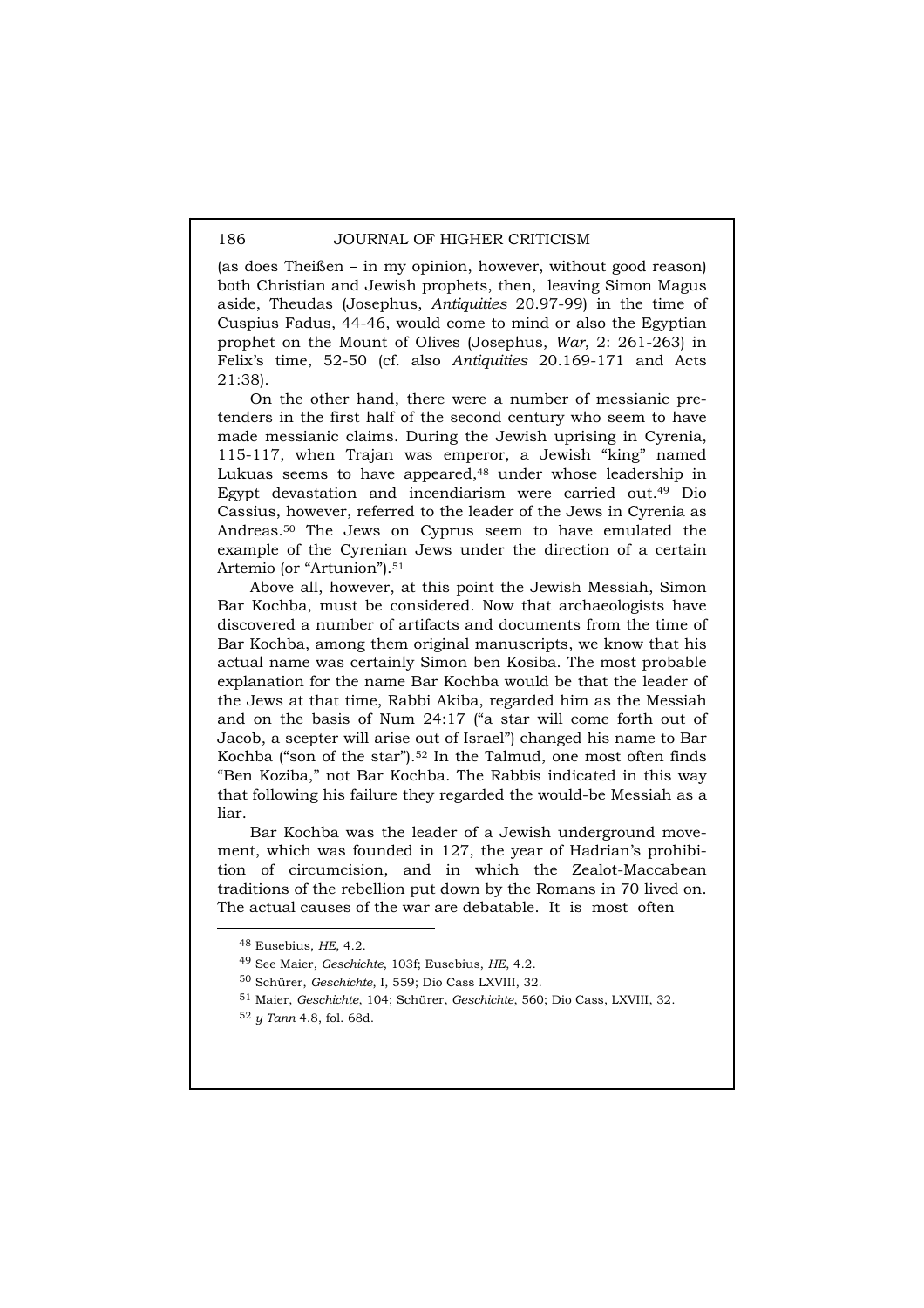thought that the Roman emperor Hadrian (117-138) provoked the conflict through his prohibition of circumcision in 127 and his announcement that he wished to erect a temple for Jupiter on the place where once the Jewish temple stood.53 In Jewish traditions it is often claimed that Hadrian had promised to rebuild the old temple,<sup>54</sup> but was prevented by intrigues of the Samaritans.<sup>55</sup>

In our immediate context, it is a matter of indifference why the war started. Decisive is the fact that during his trip through his Eastern provinces in 130 Hadrian came to Jerusalem and issued the order to construct the city of Aelia Capitolina and to erect a temple for Zeus. As long as Hadrian remained in his eastern provinces, peace reigned. But once the emperor had passed through Syria and Pontus to Greece the uprising under the leadership of Bar Kochba (132-35) began, since the Jews especially regarded the construction of a temple to Zeus (and the image of the emperor) on holy ground as an intolerable provocation, which reminded them of a traumatic event from their past: the "desolating sacrilege," i.e., the consecration of a temple dedicated to Zeus Olympios in Jerusalem by the Seleucid king Antiochus the IV Epiphanes in 168 BCE.

In fact, the parallelism of the events is amazing. As Perowne emphasizes in his biography, Hadrian seems to have perceived himself as a second Antiochus. In summarizing the factors which excited the anger of the Jews against Hadrian, Perowne makes all too apparent how many similarities connected the Roman emperor and Antiochus Epiphanes:

First of all, he designated himself as the successor of Antiochus Epiphanes. He even saw to the completion of the temple of Antiochus in Athens. Secondly, like Antinous, he elevated himself to the status of the God Zeus Olympios, or at least permitted others to do so. Thirdly, he allowed his visage as one deified to be stamped on coinage which circulated in Jewish communities as well. Fourth, he proscribed circumcision, the seal for Jews of their nature and faith. Fifthly, he was on the way to flatter the Greeks of Alexandria who were renowned as

 <sup>53</sup> Dio Cass 69.12.

<sup>54</sup> Schäfer, 29ff.; *Barn.* 16.3f.; Leslie William Barnard, "The Date of the Epistle of Barnabas. A Document of Early Egyptian Christianity," *JEA* 44 (1958), 101-107; Schürer, *Geschichte*, I, 564f.; Schlatter, *Die Tage Trajans und Hadrians*, 63-67.

<sup>55</sup> Perowne, *Hadrian*, 177; Schäfer*, Der Bar Kohkba-Aufstand*, 29ff., with the midrash in *BerR* 64.190 as *locus classicus*.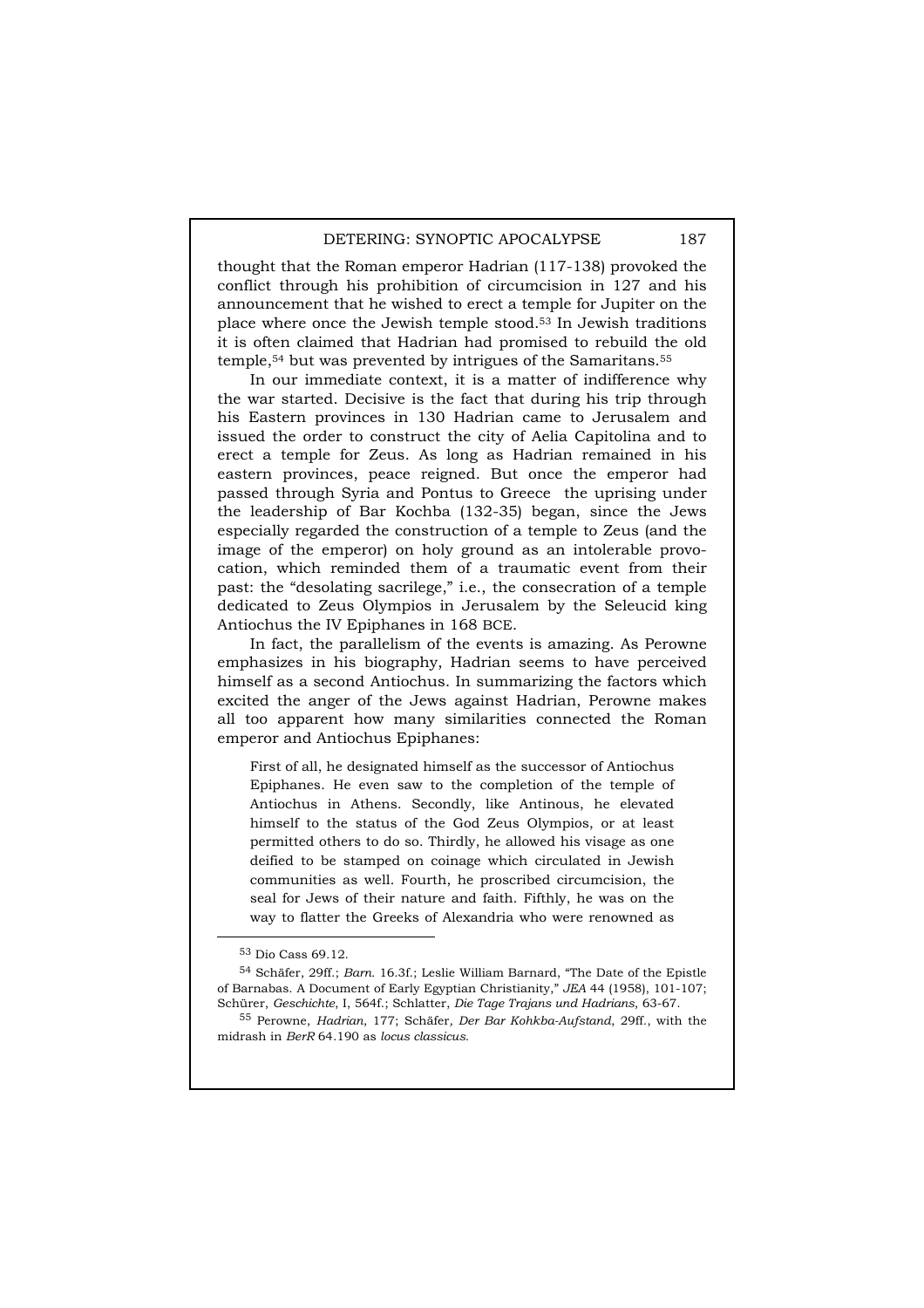the most impassioned haters of the Jews. Sixth, he interrupted a trip to specifically honor a man who had conquered Jerusalem almost two hundred years before and desecrated the holy of holies. And finally, seventh, he gave the order to eradicate Jerusalem and build a Roman colony on its site which was to be named after himself and would include a sacred sanctuary in which he was worshiped as God precisely on the ground where the ancient temple had stood.56

Just as the desecration of the Jerusalem temple by Antiochus Epiphanes in 168 BCE became the incentive for the uprising of the Maccabees, so also this time Jewish resistance rose up against the erection of the temple and the related oppressive measures undertaken by Hadrian whose goal was the dissolution of Jewish identity.

It is significant that the uprising broke out in Judea which had been the homeland of the Maccabean family. Starting in the year 132, the Jewish rebels conducted a guerrilla war against the Roman occupation forces, which initially proved to be very successful. It appears that in 132 the troops under the command of Bar Kochba successfully took over Jerusalem. Coinage from the Bar Kochba period shows that this event was celebrated by the rebels as Year One of the "deliverance of Israel." Bar Kochba ruled over Jerusalem for two years as *Nasi* (prince) of the newly founded state. By his side stood the high priest Eleazar, under whose leadership a makeshift temple ritual was established and it is even possible that a beginning was made in rebuilding the Jewish temple that had been destroyed in the first war. Uncircumcised males were now no longer tolerated in the new Jerusalem. Christians who did not identify with the national cause, or would not recognize Bar Kochba as the Messiah, were subjected to draconian persecution (see below).

Hadrian nevertheless recognized the extreme urgency of the situation. Much as Nero in 66, he called back one of his best generals from Great Britain and installed him as supreme commander in Palestine. From the beginning, Sextus Julius Severus pursued a strategy of attrition, relying upon sieges and starvation. Dio Cassius described Severus' procedure as follows:

He [Severus] did not dare to enter into an all-out battle with the enemies, since he was well aware of their number and their

56 Perowne, *Hadrian*, 180.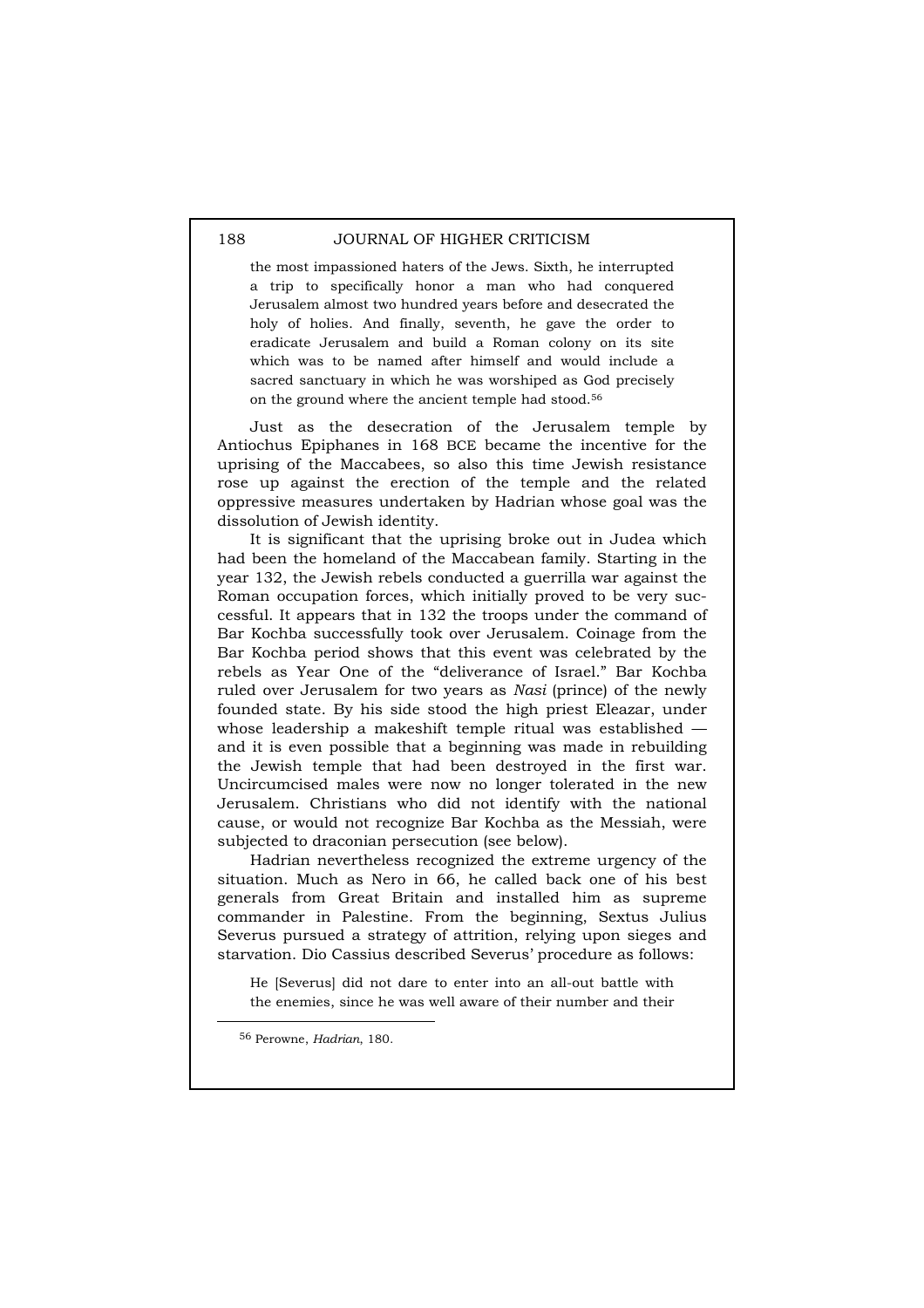desperate courage, but he did let his subordinates attack individual units, cutting them off from provisions, and thus was finally able, slowly but surely, to weaken them, wear them down, and destroy them.57

One could take his time with the conquest of Jerusalem, into which the insurgents withdrew at the end of the struggle. Severus used the pause in winter 133/134 to reorganize his troops; and in the following spring he then destroyed the remains of Jewish Jerusalem. Bar Kochba and Eleazar withdrew with the rest of the army to Bethar, a small town about eight kilometers from Jerusalem. There they were finally defeated in August 135 — on the 9th of Ab, which was the day on which the temple was destroyed in 70. Bar Kochba died in battle.

According to Dio Cassius, the tactic pursued by the Romans was extremely "successful": "Few escaped. Fifty of their fortified places, 985 of their most significant towns were destroyed. 580,000 died in massacre and slaughter. The great number who died of hunger and sickness, can not be precisely determined, but almost all of Judea was turned into a desert." In the end, total destruction of the opponent had been achieved. A graphic passage in the Talmud depicts the enormity of the destruction: "For fifty years no bird was seen flying in Palestine."58

Following the victory of the Romans, who had likewise suffered severe losses in battle, the oppressive measures which had already been introduced by Hadrian before the war were taken up again and intensified. Jewish religious rites, including circumcision, were forbidden. Instead, construction of the temple of Zeus began on the site of the Jewish temple. From the ruins of Jerusalem rose the city of Aelia Capitolina. For a Jew to enter the city was punishable with death. Jews were totally banished even from the mountainous regions of Judea.

That the SynApoc has the events portrayed here in view can be demonstrated in each individual case:

With reference to Bar Kochba, there is a word-for-word parallel in rabbinical literature to the claim of the false messiah transmitted by Matthew (24:5): "I am the Christ." In *Sanh*. 93b one reads:

 57 Dio Cass LXVIII 32. 58 Ibid.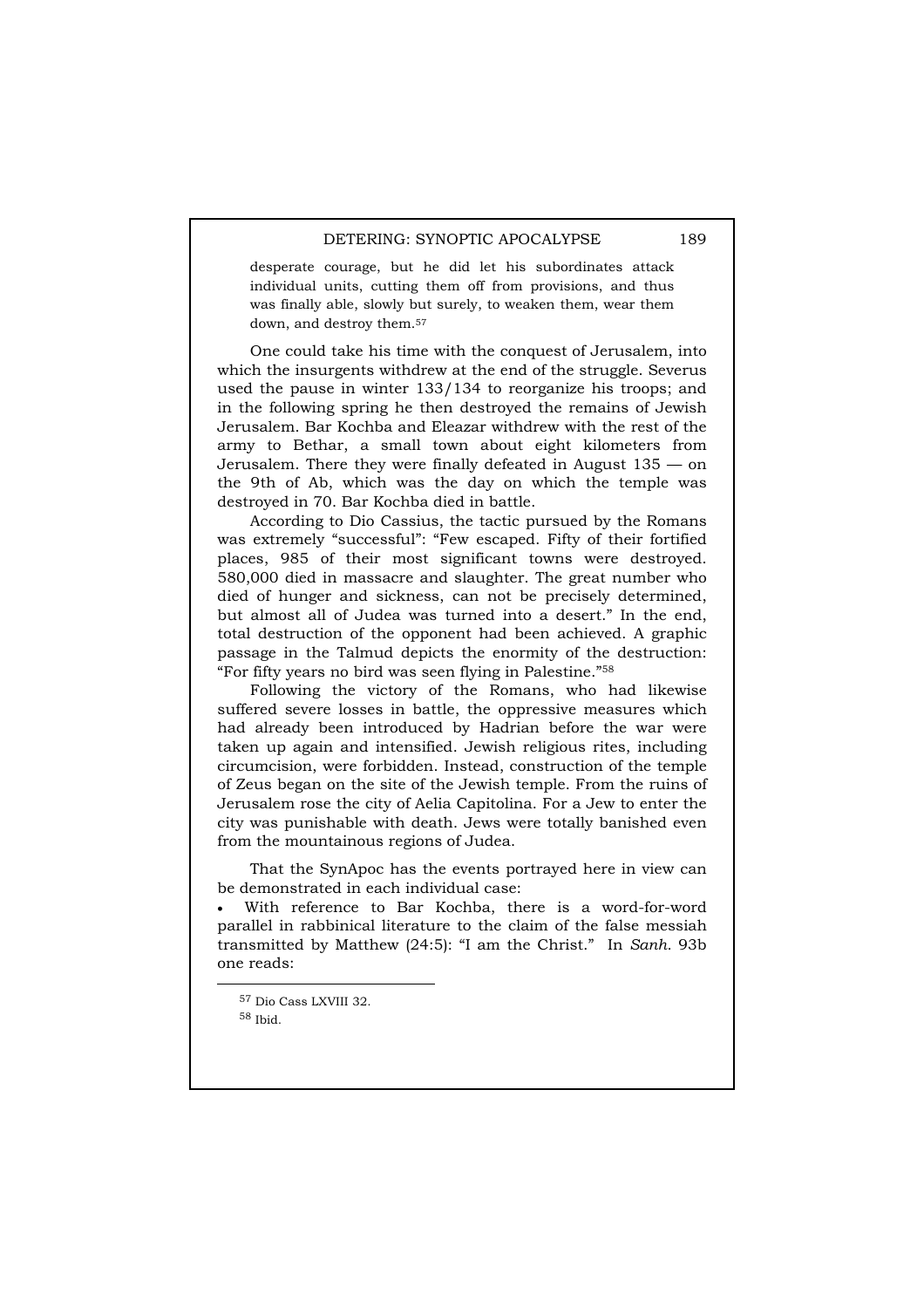(i) "Bar Koziba reigned for two and a half years. He said to the rabbis, 'I am the Messiah.' They said to him, 'It is written of the Messiah that he has a reliable sense for what is right. We wish to see whether this man has such a sense.' Once they saw that he did not have it, they killed him."59

(ii) In the *Seder ha-Qabbalah* of Abraham Ibn David, from the 12th century: "In their days a man with the name stood up and claimed that he was the Messiah, the son of David."60

With regard to Mt 24:23, cf. *y Taan* 4:8 fol. 68:

(iii) "Rabbi Aquiva said [namely] when he saw Bar Kozeba, 'This is the king Messiah!' "61

Even if the historical value of any given source may be questioned,62 one must observe that there is no other figure in Jewish history of the first and second century regarding whom one can say with more certainty than for Bar Kochba that he appeared on the scene with messianic pretensions. There can hardly be any doubt that Bar Kochba expressed messianic ambitions, probably even in the first-person "I" style. The relationship to Mt 24:5, therefore, could hardly be more clear cut.

In light of the fact that Bar Kochba is the only messianic pretender in Jewish history of the first and second centuries for whom claims can be documented which have word-for-word parallels in the Gospels, it is incomprehensible how this figure as well as the events of 130-135 have remained totally disregarded by historical-critical exegesis of the SynApoc.63 The explanation can only be that the interpretation of the SynApoc on the basis of the dating of Mark and Matthew in the second half of the first century functions as an axiom, which itself is still maintained even if the text can be reconciled with the historical events of the first century only with great difficulty (i.e., by positing redactional insertions).

The false messiahs in Matthew and Mark are referred to as *pseudochristoi* (Mt 24:24/par). In *Apoc. Pet.* 2 as well there is a

 <sup>59</sup> Schäfer, *Der Bar Kokhba-Aufstand*, 57.

<sup>60</sup> Ibid., 53.

<sup>61</sup> Ibid., 55, 137.

<sup>62</sup> Schäfer (*Der Bar Kochba-Aufstand*, 58) regards (1) in particular as historically worthless, while Abramsky (*Bar Kochba*, 56), on the contrary, believes that the text originated immediately after the Bar Kochba revolt and reflects the vew of the rabbis following the revolt.

<sup>63</sup> With the exception of H. Raschke and S. Lublinsky, whom we previously mentioned.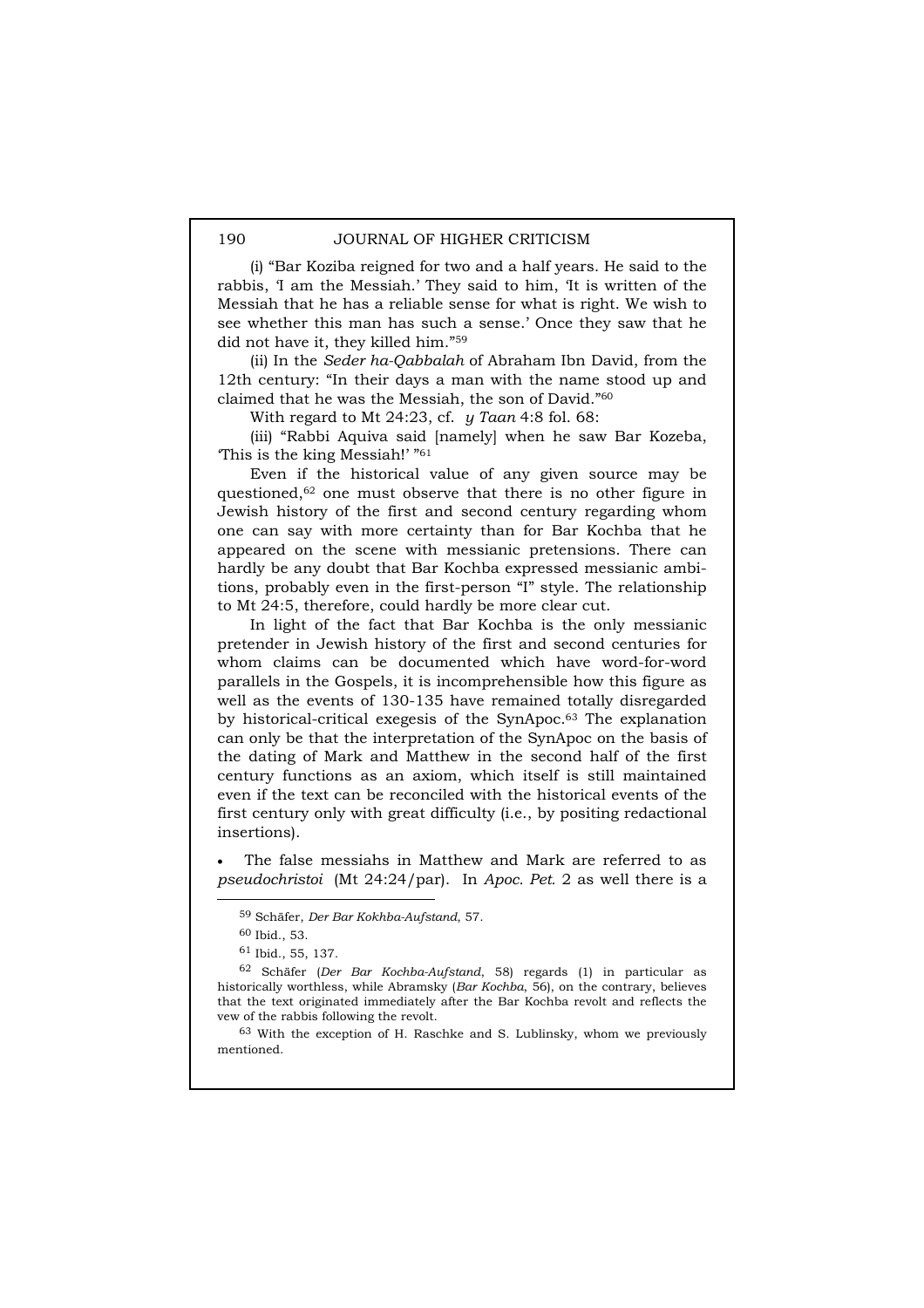reference to "deceitful Christs." "These deceitful men are not Christ." The concept of the pseudo-Christ (from *pseudos* = deceitful) still reflects the fact that according to later Jewish tradition Bar Kockba was a Bar Koziba, a "Liar's son"

The assumption that at the time the SynApoc was written and the author referred to the pseudo-messiah he had primarily a specific person in view, namely Bar Kochba, would also explain the singular in Mt 24:23: "Then if someone (*tis*) says to you, 'Lo, here is the messiah!'." Similarly, just as when the SynApoc was written everyone would have first thought of a *specific* pseudomessiah, Bar Kochba, so also with the reference to a single (*tis*) false prophet everyone would think of that person who proclaimed Bar Kochba to be the Messiah (= Christ), namely, Rabbi Akiba.64

Item (12): Matt 24:24/par speaks of being misled by signs and wonders of the false Christ. Such "signs and wonders" are also mentioned in traditions concerning Bar Kochba. According to Jerome, Bar Kochba performed "deceitful wonders," e.g., spewing fire from his mouth (cf. 2 Thess 2:8; Isa 11:4b; Ezra 13:10, 27).65 There were also rumors of his enormous physical strength.<sup>66</sup>

Item (6): Not only can a connection be established between Bar Kochba as the "pseudo-Christ" probably referred to in Mt 24:24 and the "signs and wonders" (Mt 24:24/par), there also seems to be a connection between the persecution referred in Mt 24:9 and Bar Kochba's persecution of Christians.

For Theißen and others there is finally no inner connection between the themes of being deceived and being persecuted. The two themes appear alongside one another with no inter-relationship. Their connection immediately becomes clear, however, as soon as one recognizes that the deceiver and false Christ (Mt 24:24) is also the persecutor (Mt 24:9) and that this person is obviously none other than Bar Kochba.

 <sup>64</sup> *y Taan* 4.8, fol. 68d; see Raschke, *Werkstatt*, 280.

<sup>65</sup> Adv. Rufin, III, 31: "...as Bar Kochba (Barchochabas), who brought about the Jewish rebellion, would stir up an ignited straw he held in his mouth with his breath so that he seemed to spew fire" (= *ut ille Barchochannas, auctor seditionis Judaicae, stipulam in ore succensam anhelitu ventilabat, ut flammas evomere putaretur*); see Schäfer, *Bar Kokhba-Aufstand*, 58; Schürer, *Geschichte*, I, 571.

<sup>66</sup> Schäfer, *Bar Kokba-Aufstand*, 144: "And what did Ben Koziba do? He caught the [stone] with his knee, threw it back, and thus killed some opponents. EkhaRB: "and [the stone] rebounded from him [= his knee], flew [back], and killed some opponents."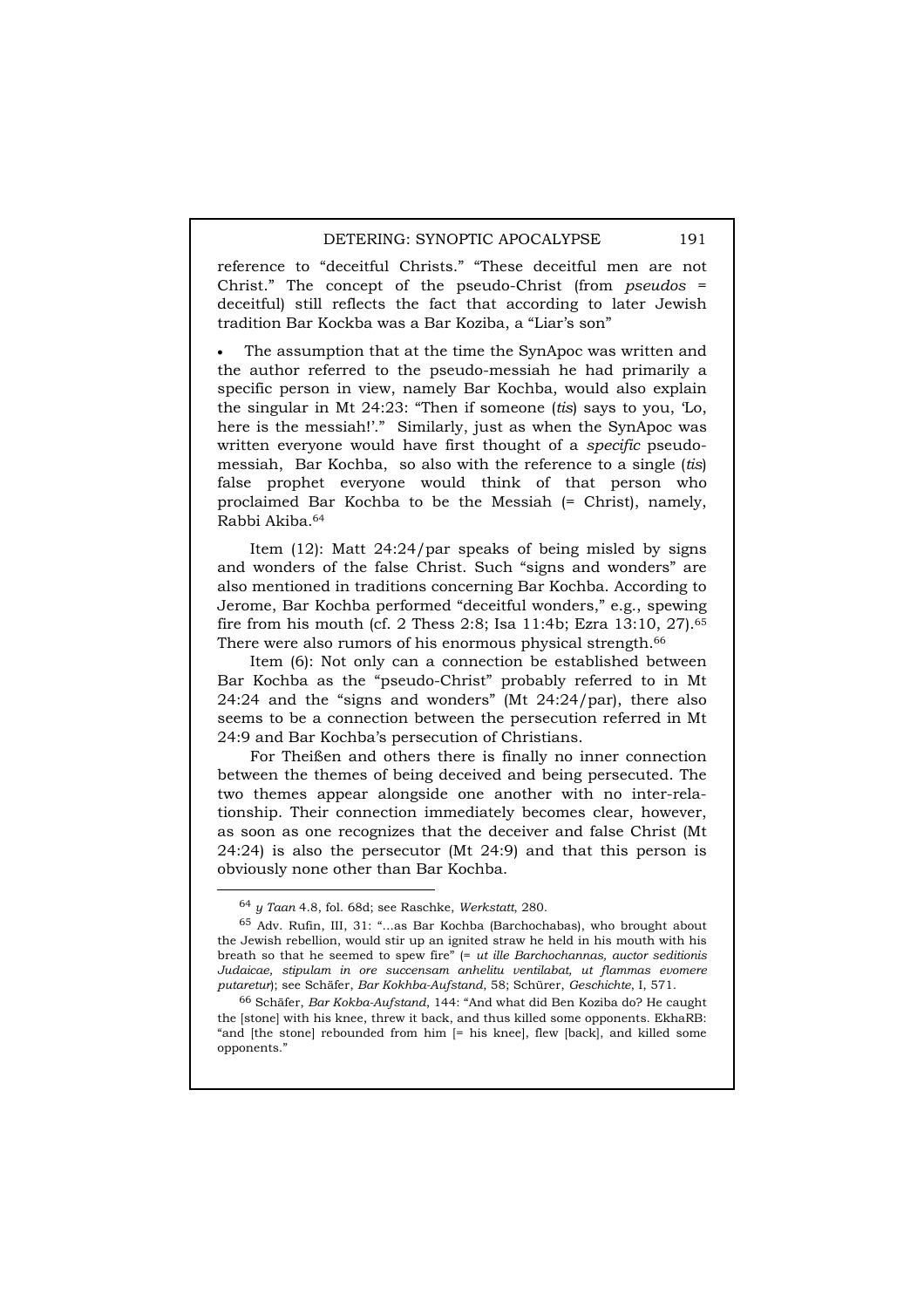In Mt 24:9 we read: "Then they will deliver you up to tribulation." From the passage is is unclear who the subject of the sentence is, who hides behind the third-person plural. Since it cannot refer back to the immediately preceeding passage (vv. 6- 8), it seems once again to connect with 24:5 and refer to the *many*.67 In other words, Matthew's text shows that what was suggested above, namely, that the pseudo-messiah—or the pseudo-messiah Bar Kochba (24:24), who is especially in view here—took part in the persecution of Christians, is historically very true. We learn from Justin:

During the Jewish war that recently flamed up, the leader of the Jewish uprising, Bar Kochba, ordered the most severe of punishment only for those Christians who refused to deny Jesus Christ and revile him.68

The situation portrayed here, as well as that in the SynApoc, entirely corresponds to what we know from *Apoc. Pet.*:

This liar [i.e., Bar Kochba, or Bar Koziba] is not Christ. And should they despise him, he will murder them with the sword and there will be many martyrs…And for this reason, those who die at his hand will be martyrs and will be counted among the good and righteous martyrs whose lives have pleased God.

On very weak grounds, Schäfer has rejected the idea that the "Liar-Messiah" in *Apoc. Pet.* refers to Bar Kochba.69 Referring to Mk 13:22, he speaks the "stereotypical arsenal" of the eschatological false messiah. But Mark in no way reflects a "stereotypical arsenal" of apocalyptic conceptions. Rather, as we have seen, Mark reflects a specific historical situation—the same one as in *Apoc. Pet.*! Given that Schäfer also cites the passage from Justin, I simply cannot understand why much imagination is required to recognize those persons who despise the false messiah to be "the Jewish Christians persecuted by Bar Kochba."70 Besides, Schäfer seems to undervalue the historical dimension of apocalyptic texts, which did not originate in a vacuum. Finally, Schäfer indicates that *Apoc. Pet.* is not concerned with "Jews who follow a false Messiah," but with

 <sup>67</sup> Mark 13:9 presupposes that the persecutors are all Jews.

<sup>68</sup> Justin, *Apol*., 1.31.6; cf. Eusebius, *HE*, 8.4; Idem, *Chron.*, (ed. Schoene), II, 168ff ad. aann.

<sup>69</sup> Schäfer, *Bar Kokhba-Aufstand*, 61f. 70 Ibid., 62.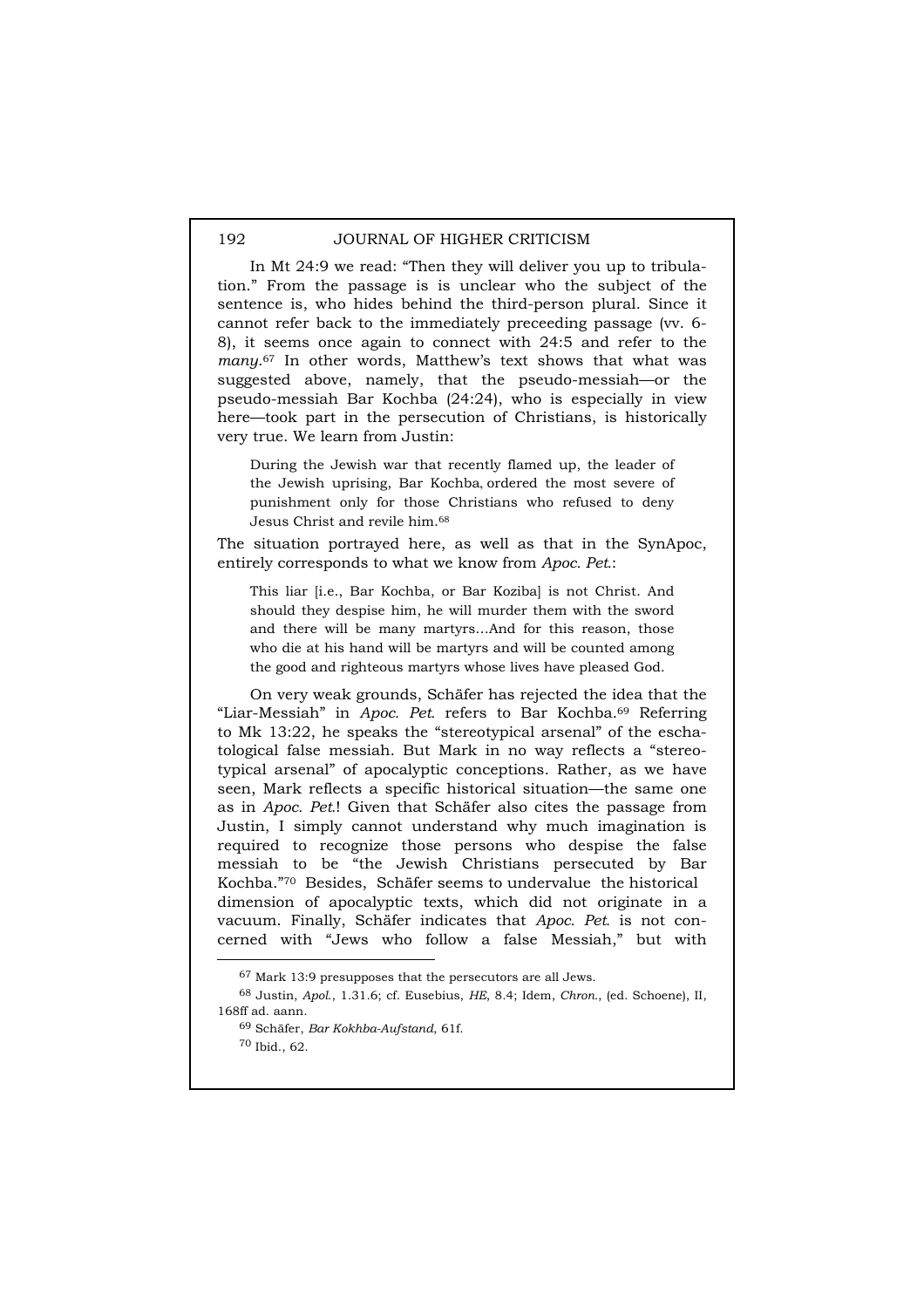"Christians who at the end of time will be unfaithful to their false Messiah Jesus"—a questionable distinction if one considers that the Christians persecuted by Bar Kochba were Jewish Christians.

The Christians whom Bar Kochba persecuted were expected to deny the name of Jesus Christ and revile him,<sup>71</sup> or, in other words, to suffer "for his name's sake" (Matt 24:9). The elaboration "by all peoples," however, makes clear that in this passage (in contrast to the previous sentence) the writer of the Apocalypse (or Matthew in reworking it) cannot have only the Bar Kochba persecution in view. Here the writer already speaks in a summary way of different forms of persecution, those attributable to Jews as well as those carried out by Roman authorities. Even the "for my name's sake" indicates that we find ourselves in the second century, when persecutions of Christians "for the sake of the name" was a daily affair. So the procurator in Bithynia, Pliny the Younger, in his famous letter (10.96) to emperor Trajan, asks "whether the name itself, even without offenses... should be punished." From this it is clear that for the previous legal practice the mere admission to being a Christian was sufficient for condemnation.72 Even in the Martyr Acts of the second century Christians are persecuted "for the sake ot the name": see the stereotypical *christianus*, or *christiana sum*, in the Martyr Acts (*Mar. Justin*, 3.4; *Scillitan Martyrs*, 1-17).

Systematic persecution on account of the Christian name seems to have first taken place under Trajan.73 Persecutions of Christians in the first century, however, were of a different character. Christians were not persecuted "for the sake of the name," but because of their supposed criminal acts (incendiarism) under Nero, or because of their Davidic origin (Eusebius, *EH*, 3.19-20) under Domitian.74

 <sup>71</sup> Justin, *Apol.*, 1.31.6.

<sup>72</sup> Peter Guyot and Richard Klein, *Das frühe Christentum bis zum Ende der Verfolgerung (1993), 321.* 

<sup>73</sup> Bousset, *Apocalypse* (1906), 133.

<sup>74</sup> The Apocalypse of John could know of persecutions "for the sake of the name" (see 2:13; 3:8). But at what time did the Apocalypse originate?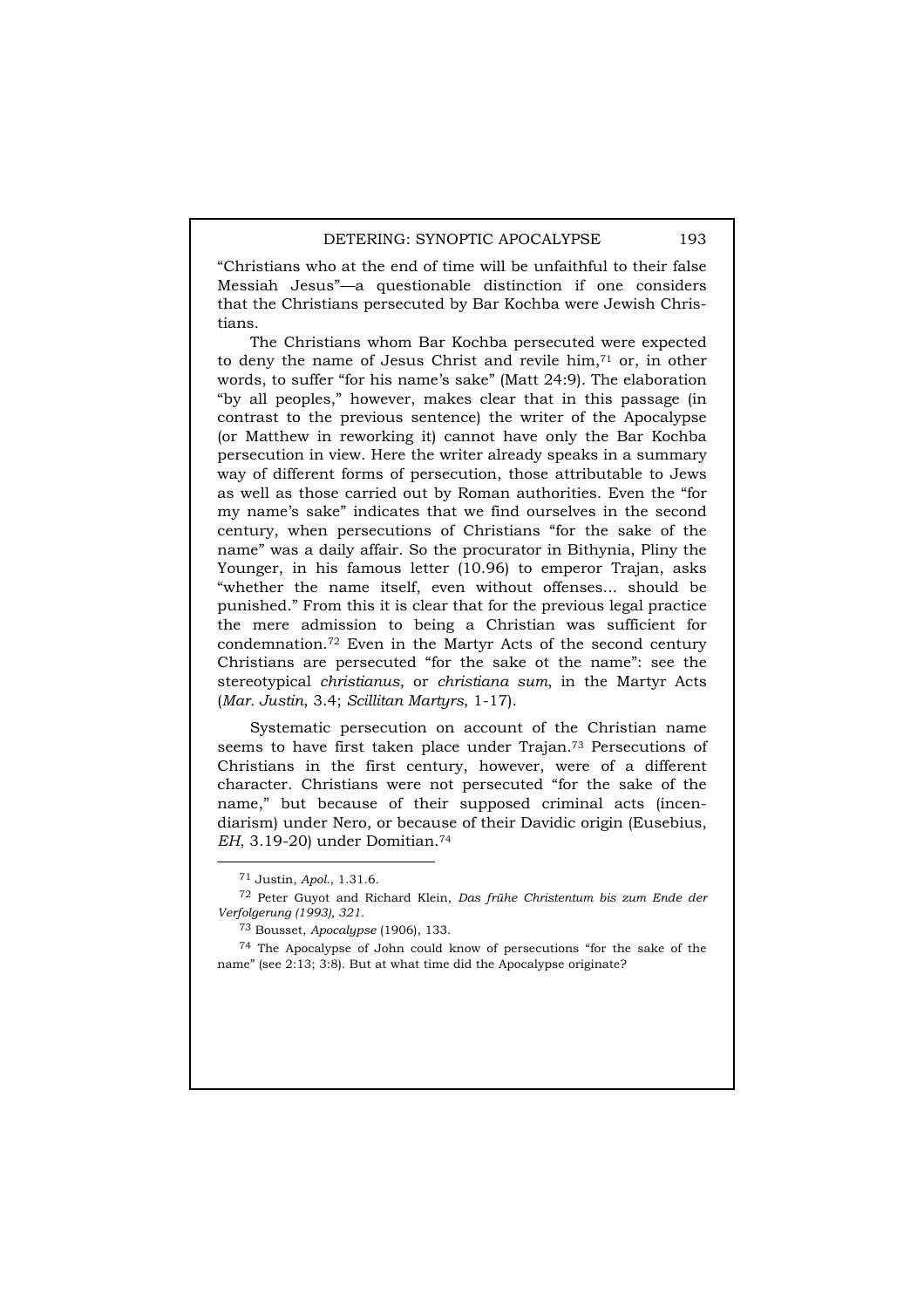The material from the Sayings Source Q taken over by Mark (13:9-13) and substituted for Matt 24:9-14, which Mark only partially appropriated, also already presupposes persecutions by both Jewish and Roman authorities. Mark 13:9 obviously refers to persecutions by Jews. Noteworthy in this context is the reference to sanhedrins (in the plural!), which, as already indicated above, reflects the circumstances in the Jewish Diaspora. "*Synhedrion* appears elsewhere only in the singular (14:55; 15:1); the plural means that Jewish local courts outside Jerusalem are in view."75

It is difficult to find any evidence for the persecutions of Christians by Jews referred to here before 60.76 Here as well the text would be much more appropriate for a situation towards the close of the first century or the beginning of the second. In any case, the earliest reliable witnesses to Jewish persecutions of Christians derive entirely from the Flavian period to the time of the Bar Kochba rebellion.77 To be sure, most of the examples derive from Palestine. One must begin, however, with the recognition that severe persecutions of Christians by Jews must have first taken place not in the period 139-135 in Palestine, but even earlier in the period 115-117 in the Diaspora as well, because of Christian pacifist conduct which (as later during the Bar Kochba rebellion) could be regarded as a betrayal of the national cause.

A piece of important legal evidence that Christians were exposed to the pressure of persecution at this time—to be sure, by the state—would be the so-called *aposynagogos*, i.e., the banishment from the synagogue. On the basis of the expansion of the twelfth of the daily "eighteen prayers," presumably through Gamaliel I at the end of the first century, to include the words, "Let there be no hope for apostates, and may you uproot the kingdom of insolence speedily in our days, and let the Nazarenes and the heretics perish in a moment," Christians could be excluded from the fellowship of the synagogue and thus given up to persecution by the Romans.78

 <sup>75</sup> Lührmann, *Das Markusevangelium*, 220; cf. Lohse, *TWNT*, VII, 864.

<sup>76</sup> In 1 Thess 2:14f there is a reference to a) persecutions of Christians in Judea by Jews as an example for b) persecutions of Christians outside Palestine by non-Jews.

<sup>77</sup> See Schlatter, *Geschichtei, 315.* 

<sup>78</sup> Cf. Schmithals, *Johannesevangelium und Johannesbriefe* (1992): "Even if the explicit mention of the Nazarenes should probably be dated later, the cursing of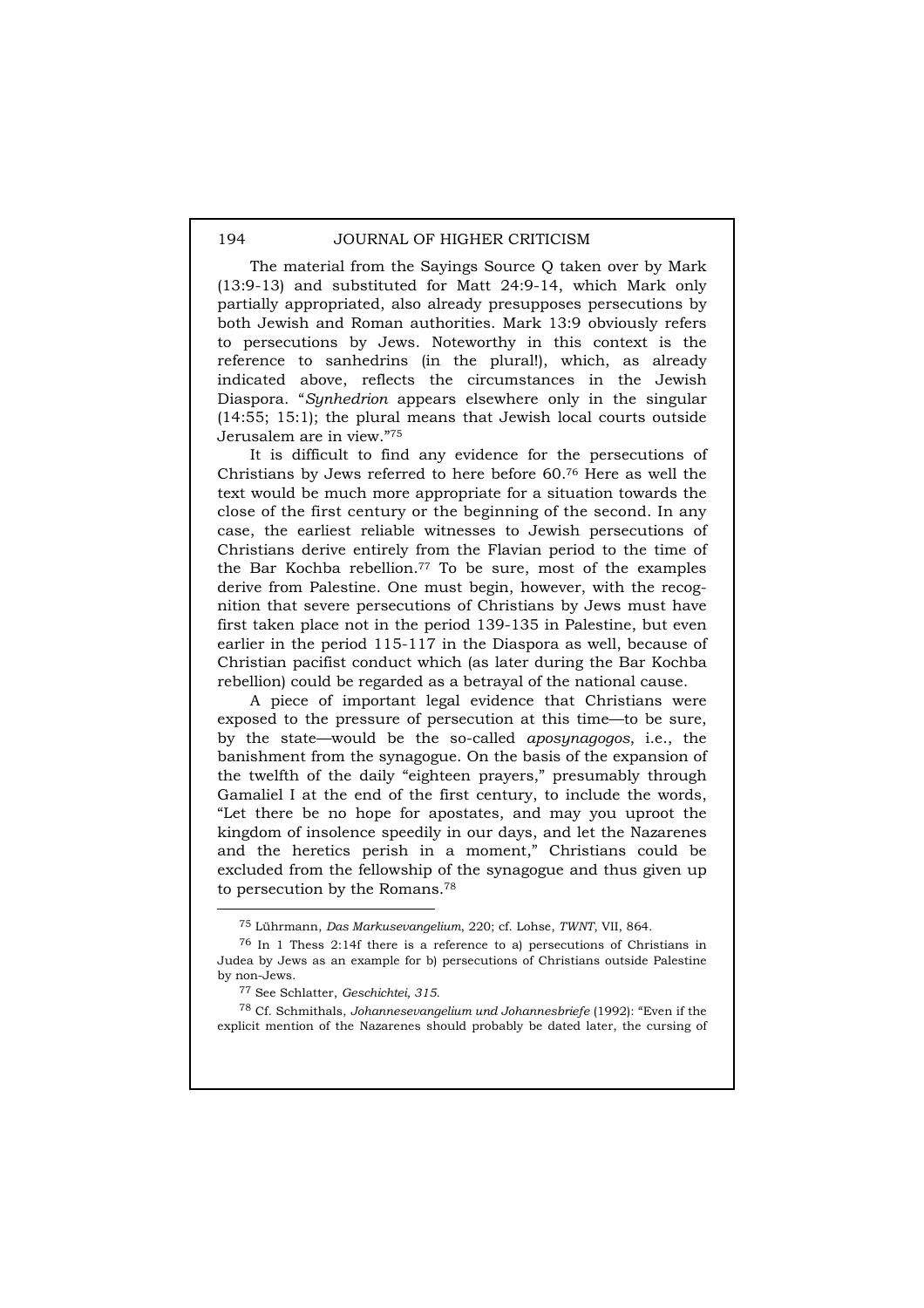The Apocalypse of John knows only of persecution by Roman authorities (possibly including even here persecution "for sake of the name," 2:13; 3:8). Moreover, the dating of this document is subject to controversy. If it is related to the persecutions of Domitian, however, it would have originated between 90 and 95,79 which in any case would be later than the presumed time of origin for the Gospel of Mark.

Items (2) and (3): "War and the rumours of war" (Matt 24:6/par) were not at all uncommon between 100 and 135, which in my opinion constitutes the historical background for the events described in the SynApoc. Around 115 the general worldhistorical situation reached a new crisis under Trajan for the first time since the ending of the Jewish war. In contrast to the time of the so-called Caligula Crisis, one needs no historical magnifying glass to ascertain that the situation at this time was ripe in every way to provoke apocalyptic fears and produce a sense of the world's coming destruction, a condition attested eloquently in the literature of the period (e.g., 4 Ezra; *Apocalypse of Baruch*). (It should not be forgotten that almost all the decisive literary sources relating to Jewish Apocalyptic derive from this period! See below.)

As Maier observed with regard to Jewish uprisings in the Diaspora: "In 115 CE the entire political constellation was very distinctive; speculation about the collapse of the Roman empire flourished, and in Jewish apocalyptic circles this was linked with the arrival of the messianic age."80 "Speculation and prophesying about Rome's collapse became almost fashionable, and in Jewish circles of the Diaspora such ideas fell on especially fruitful ground, particularly after the most militant, apocalyptic prisoners of war from 66-70 CE had their freedom purchased by Diaspora communities and infected these with their fanaticism..."81 In addition, as we have seen, the prophecies of the book of Daniel were now interpreted as applying to the time between 128 and 138.

For the Jews and Jewish-Christians in Palestine, apart from Trajan's campaign against the Persians (114-117), especially the

 $\overline{a}$ 

the Minim applied from the very beginning, and particularly to Jewish Christians"; also Schrage, *TWNT*, VIII, 845ff.

<sup>79</sup> O. Böcher, *Die Johannes-Apokalypse*, 26ff.

<sup>80</sup> Maier, *Geschichte*, 102.

<sup>81</sup> Ibid., 99.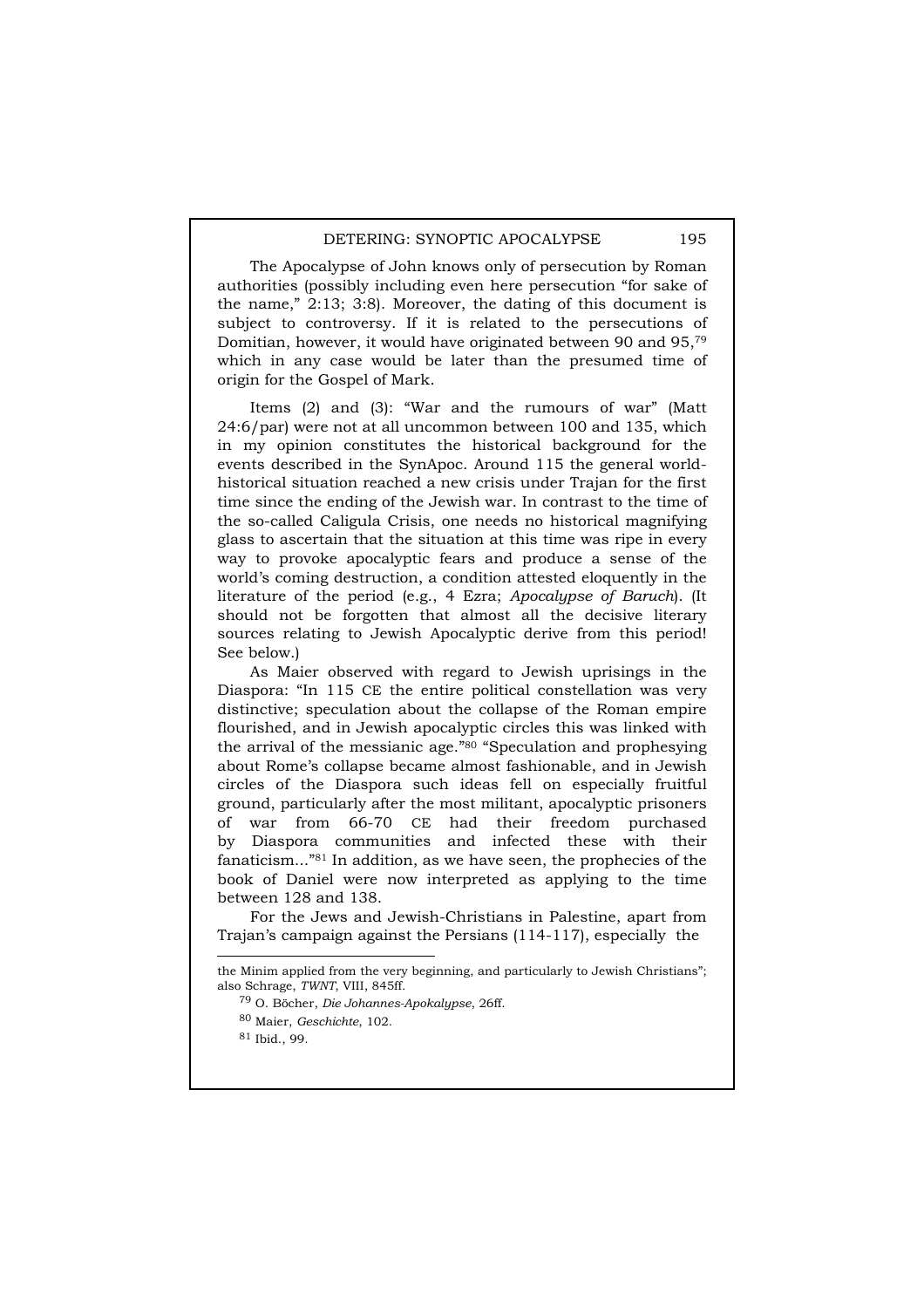events in the Jewish Diaspora, that in Trajan's time (between 115 and 117) had resulted in various anti-Roman insurrections, suggested the beginning of a "general world war."82 In fact, in these engagements it was not only, or primarily, a conflict between opposing kingdoms, but between "peoples" (Mt 24:7/par), namely, a conflict between different social groups, in particular between Jews and Hellenists, i.e., between Jews and "Greeks."83 Since the Roman military units were engaged in preparation for their campaign into the East, Jewish groups in Egypt (Alexandria), Mesopotamia, Cyrenaica, and Cyprus concluded that the moment had come for a reckoning with the "non-Jewish countrymen"84 with whom they had lived in severe conflict for so long.

While those in the conflict on the side of the "Greeks" poured out their anger over the special status enjoyed by the Jews, imagined or real, religious-apocalyptic fanaticism served as the decisive factor provoking tulmult among the Jewish agitators. Following the destruction of the capital city of Cyrenaica and other Hellenistic cities, Lukuas-Andreas, the messianic pretender, obviously entertained the hope to press forward into Palestine and liberate it from the Romans. To be sure, this preposterous project was thwarted by the Romans. The troops of the Cyrenician messiah-king were already destroyed before it began and he himself was condemned to death.

The conflicts often unfolded in unbelievably gruesome ways. According to Dio Cassius, the Jews in Cyrene supposedly ate the flesh of their non-Jewish fellow citicens and smeared theselves with their blood. They cut people in pieces, or threw them to wild animals as food.85

Such incidents and others as well certainly came to the ears of the Jews of Palestine and further confirmed their conviction of living in an apocalyptic End time. That numerous reports about the revolts of 115-117 would have reached Jews and Jewish Christians in Palestine as "rumors of wars" is obvious. While these incidents were still distant, at the same time, because they

 <sup>82</sup> Ibid., 192.

<sup>83</sup> In 4 Ezra 13:30-31 the situation in this time is described in a more pregnant way: "And bewilderment of mind shall come over those who dwell on the earth. And they shall plan to make war against one another, city against city, place against place, people against people, kingdom against kingdom."

<sup>84</sup> Eusebius, *HE,* 4.2.

<sup>85</sup> Dio Cass LXVIII, 32; cf. Oros. VII, 12; Schúrer, *Geschichte*, I, 559.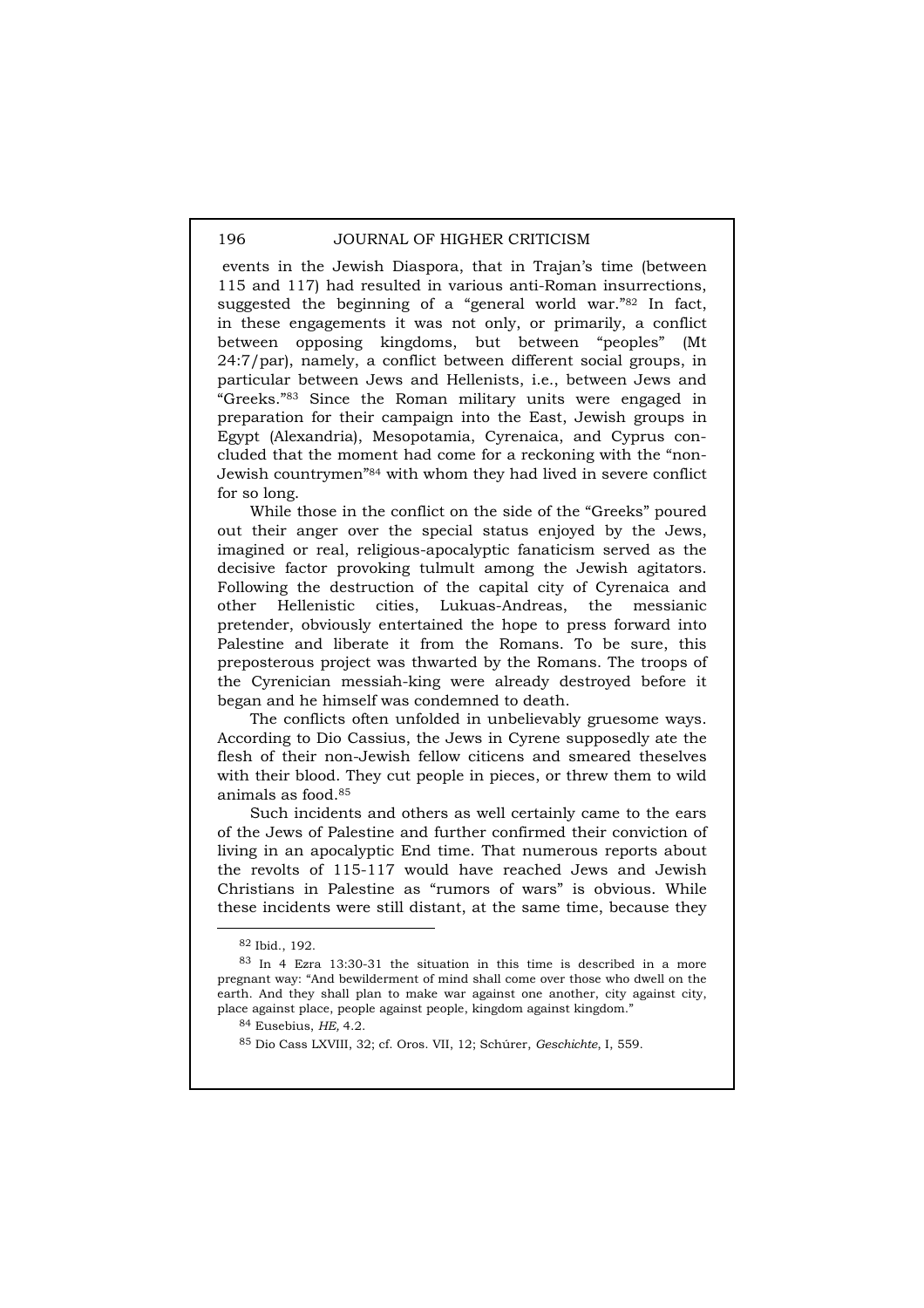concerned fellow countrymen and because forebodings of a general world-war could be perceived therein, they were existentially very near. So the conviction could thus arise that with what from a Jewish perspective seemed to be the world-wide conflict between the "peoples" the last phase of history had been introduced and that with the beginning of the Bar Kochba revolt was nearing its end.

The uprising was finally forcefully suppressed through the powerful intervention of the Roman state, which after its victory over the Parthians could bring all its power to bear against the rebels. In addition to Marcius Turbo, one of Trajan's best generals, Lusius Quietus, the Moorish prince, played a special role by ruthlessly driving the rebels out of Mesopotamia. "Quietus's War," which is often mentioned in rabbinic sources, seems to have this in view.

Aside from the war of "people against people," which, as we saw, refers in all likelihood to the uprisings in the Diaspora in 115-117, there was in the same period a war of "empire against empire": the war between Rome and Parthia during the years 114-117 CE. When Trajan decided to fight this war in 113, he was intent upon ending the danger to his empire from the East once and for all. He might very well have had the design of conquering the entire Middle East as Alexander the Great had done — a plan that was already around in Nero's time. Rome's enemies, on the other hand, dreamed about a crushing defeat of the Romans. Rumors of a phantom Nero, a "Nero redivivus" arising from the East, circulated among them. The rumor maintained that Nero had in truth not been killed, but had only hidden himself away so as to return at the head of an army assembled in the East to take bloody revenge on Rome. Connected with this was the hope for Rome's imminent downfall and for a transfer of world dominion into the hands of the East.86

 Item (5): In this context, a severe earthquake (Matt 24:7/par) that occurred in the year 115 and which caused major damage not only in Antioch but also in many towns and villages in Syria and Asia Minor could be interpreted as a promising omen.87 Indeed, Roman military power was seriously affected by

 <sup>86</sup> *Sib. Or.*, 5.363-6: "A man who is a matricide will come from the ends of the earth, in flight and devising penetrating schemes in his mind. He will destroy every land and conquer all, and consider all things more wisely than all men" (trans. by J.J. Collins, in J.H. Charlesworth, ed., *OT Pseudepigrapha*, I, 401f.).

<sup>87</sup> Maier, *Geschichte*, 99.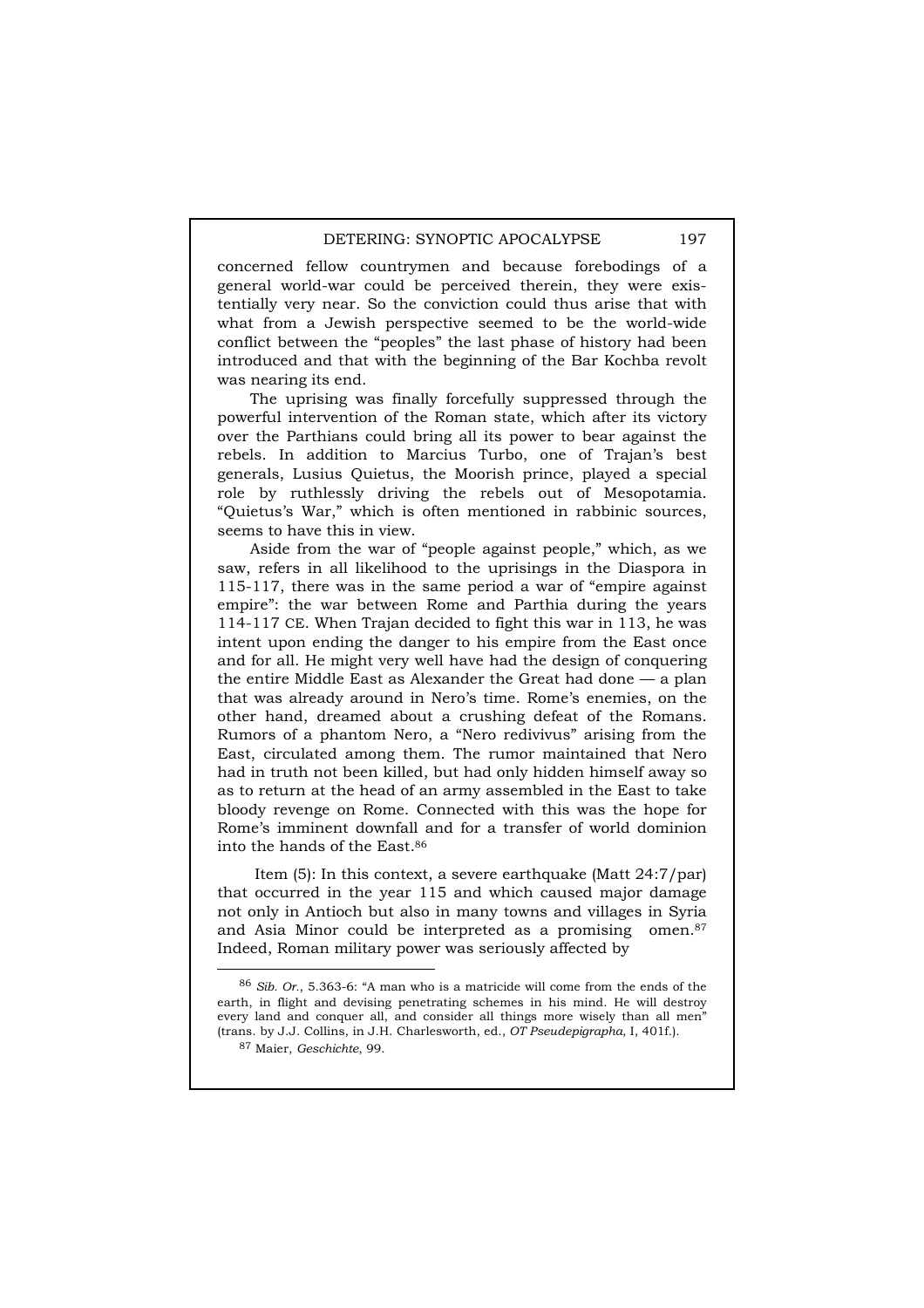the earthquake, since the preparations for war were greatly inhibited thereby.

Theißen has pointed out that in Mark 13:7 (and Mt 24:7 as well) "the earthquake... is synchronized with the war,"88 and correctly observes that the great earthquakes witnessed in the time after 37 CE took place either before or after the Jewish war. That is certainly a convincing argument against wide-spread dating of the SynApoc around 70. As we saw above, however, whether Theißen's dating of the Apocalypse between 37 and 41 is thereby demonstrated must nevertheless remain doubtful, since the other arguments advanced by him in support of his thesis are finally not convincing. Furthermore, Theißen has overlooked the fact that as least after 70 there is still another situation that agrees with that portrayed in the SynApoc to such an extent that there exists here an absolute synchronism between the events of war and earthquakes: e.g., the Roman campaign against the Parthians in 116 CE and a devastating earthquake in Syria in the summer of the same year that hindered Trajan's preparations for war<sup>89</sup> — an event which, because of its world-historical significance, must receive, and has received, much more attention than the war against the Nabataeans considered by Theißen.

From the perspective of the year 130, or 133-134, the presumed time of the appearance of the SynApoc, there could be still another earthquake that the writer had in mind and which from his perspective was both more recent and geographically nearer than the earthquake in 115. Admittedly, the existence of this earthquake cannot be validated with complete certainty from existing sources, and can only be presumed on the basis of a few small hints. Perowne calls attention to an interesting passage in Dio Cassius's account of Bar Kochba's uprising:

...the grave of Salomos had entirely collapsed (until today no trace of it has been found) and wild animals wander through the streets of the city.

 <sup>88</sup> Theißen, *Lokalkolorit*, 165, n. 62.

<sup>89</sup> The earthquake took place on December 13, 115. Antioch and other Syrian cities were affected and perhaps some Rhodian cities as well: Malal. 275; Zonar. 2.511.18f.; Oros, 7, 12.5 Euagr. h.e. 2.12. Antioch was visited by Trajan on the day of catastrophe: Dio 68.24f.; cf. Mair, *Geschichte*, 99.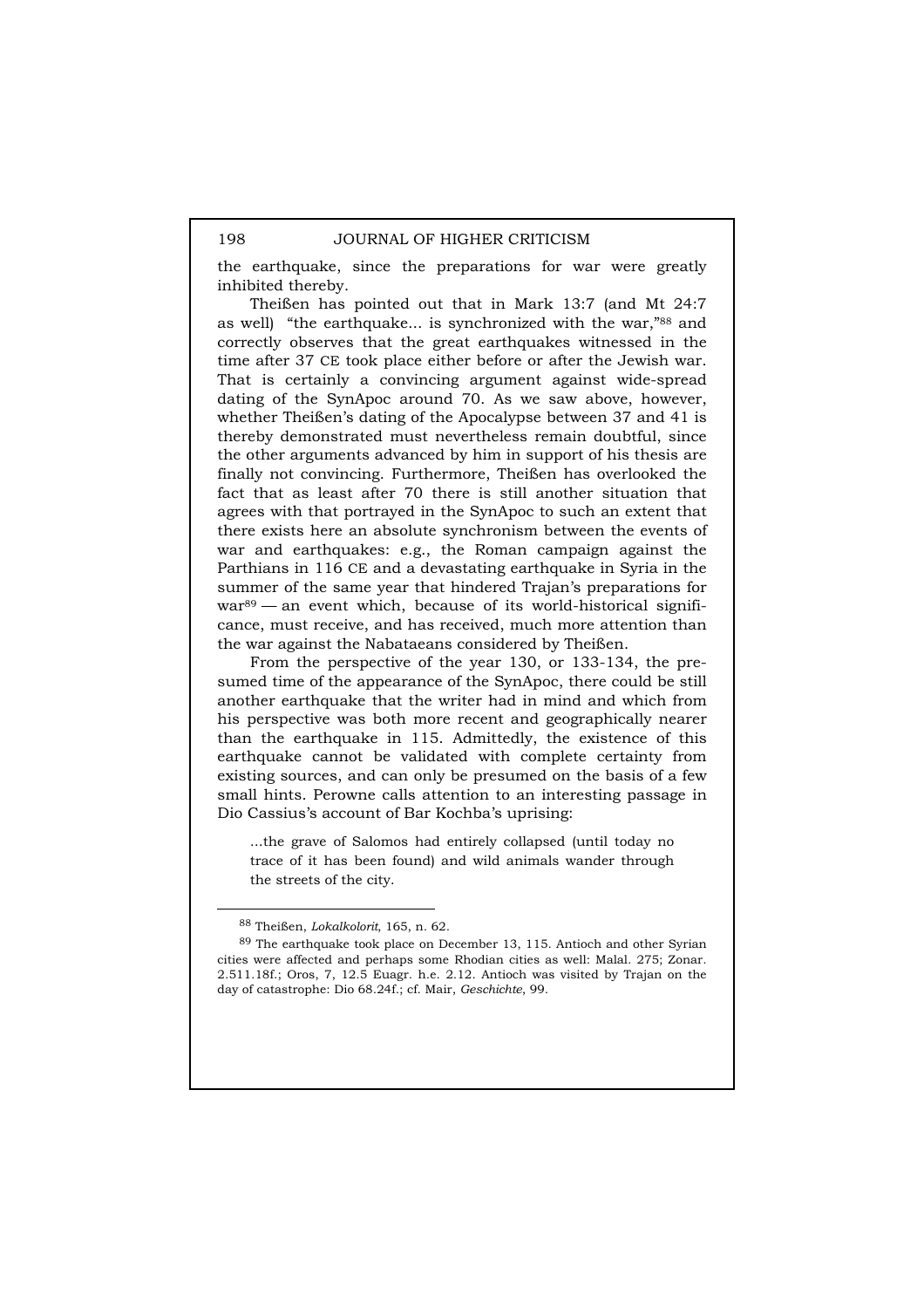Since the animals only do that when the city has been abandoned, Perowne concludes (in my opinion quite correctly) that "shortly before this the land had been shaken by an earthquake that had already undermined public security."90

Item (4). For Theißen, in the years 37-41, "of the three apocalyptic terrors, war, earthquake and famine... only the famine can not be directly verified."91 If we position the author of the SynApoc around one hundred years later, this is not difficult. To be sure, the author would no longer have in view the famine of the year 92, witnessed to by the edict of Domitian,92 to which the Apocalypse of John (6:6) possibly alludes. But one need not go back all that far. The author is presumably thinking of the famines that arose during the Bar-Kochba war, caused by typical Roman tactic of surrounding and starving out their opponents. As we saw above, along side the half million Jews who were killed in battle, Dio Cassius is not able to precisely provide "the great number who died from hunger and disease."93 In this regard it should be noted that some manuscripts of Matthew in addition to  $\lambda$ ιμοί (famines) also have και  $\lambda$ οιμοί(= plagues, epidemics), or the reverse. So if these readings were valid we would have a striking parallel with the situation in 130-135 as portrayed by Cassius Dio.

In the apocalyptic literature appearing after the year 70 there are also many references to famines as a sign of the End time: "Sown places shall suddenly appear unsown, and full storehouses shall suddenly be found to be empty" (4 Ezra 6:22); "famine and the withholding of rain" (*Apo. Bar.* 27:6); "Everyone who saves himself from the war will die in an earthquake, and he who saves himself from the earthquake will be burned by fire, and he who saves himself from the fire will perish by famine" (*Apo. Bar.*, 70.8). Also *Sib. Or.* 2.153; *Apo. Abr.* 30.5.

It has been common practice in this regard to speak of apocalyptic "motifs" and to attribute them to the repertory of apocalyptic language and conceptions. In my opinion, such a perception divorced from specific historical circumstances, with a literary canon of apocalyptic motifs valid for all times and places, is very problematic. The question is whether a number of the

 <sup>90</sup> *Hadrian*, 197.

<sup>91</sup> *Lokalkolorit*, 165.

<sup>92</sup> Suetonius, *Vita* 7.

<sup>93</sup> Dio Cass., LXIX, 14.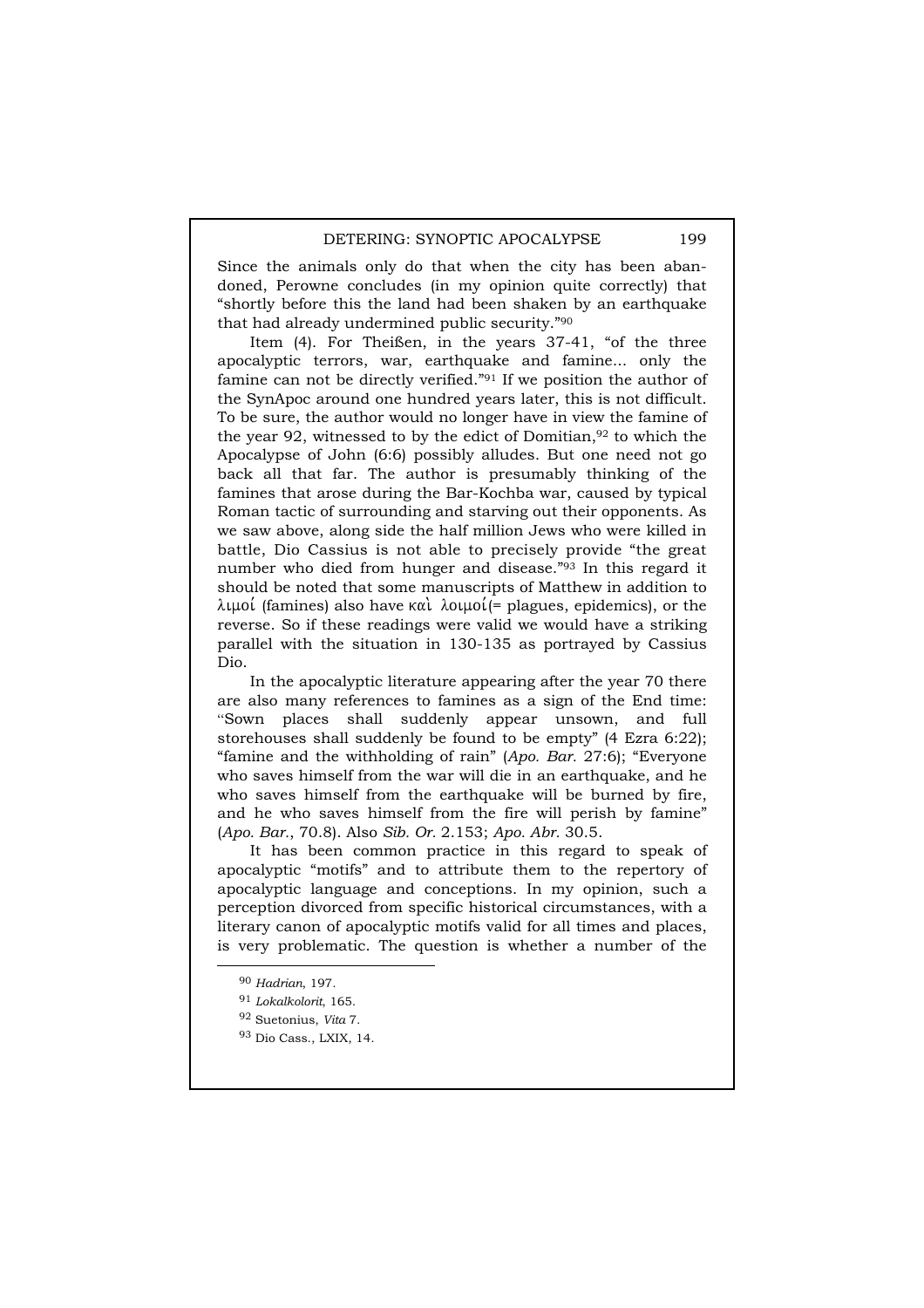future terrors, e.g., war, famines, earthquakes, predicted by apocalyptic writers do not relate to specific historical events and to that extent have a contemporary historical background. Indeed, it can be observed elsewhere that apocalyptic literature in no way merely fantasizes about future events, but has definite historical events of the present and the past in view. Apocalyptic literature is always a portrayal of present events or historical developments — in the veiled language of apocalyptic, of course. The effectiveness of such literature depends in large part on the fact that, behind the apocalyptic allusions and innuendos, the reader can recognize the circumstances of his own time, in which what is predicted as future has already come to pass.

At the same time, it is remarkable that this apocalyptic literature, characterized by a definite, established arsenal of apocalyptic motifs (4 Ezra, *Sib. Or.*, *Apo. Bar.*), derives from a very definite period, i.e., the time between 70 and 135. It seems to me that this also indicates that the motifs are not simply literary phenomena. Rather, it is obvious that the same historical circumstances produced the same apocalyptic motifs. In them the consciousness of a specific epoch finds expression. It is something to think about, therefore, if the conceptual world of the SynApoc employs concepts which clearly first arose several decades after the Jewish war. In my opinion, the numerous references in New Testament commentaries to passages in Jewish apocalyptic literature from the period 70-135 should be regarded not only as aids to understanding but also as aids in dating the SynApoc.

In any case, there are good reasons to regard the triad of terrors in the apocalyptic repertory — war, earthquakes, famines — not only as literary motifs, but as references to real historical events in the time period in view.

Item (7). The theme of the mutual betrayal of family members (Mt 24:10) is known in the Old Testament (Micah 7:6); there, of course, there is not yet any connection with other signs of the End as in Mt 24/par.

Here also one must begin with the recognition that the writer of the SynApoc has specific circumstances of his own time in view. In fact, one can hardly demonstrate the existence of such circumstances at the time of the Caligula Crisis, i.e., in the first half of the first century, for which reason the corresponding allusions are consequently either perceived as later insertions deriving from the time around 70 or given a new meaning.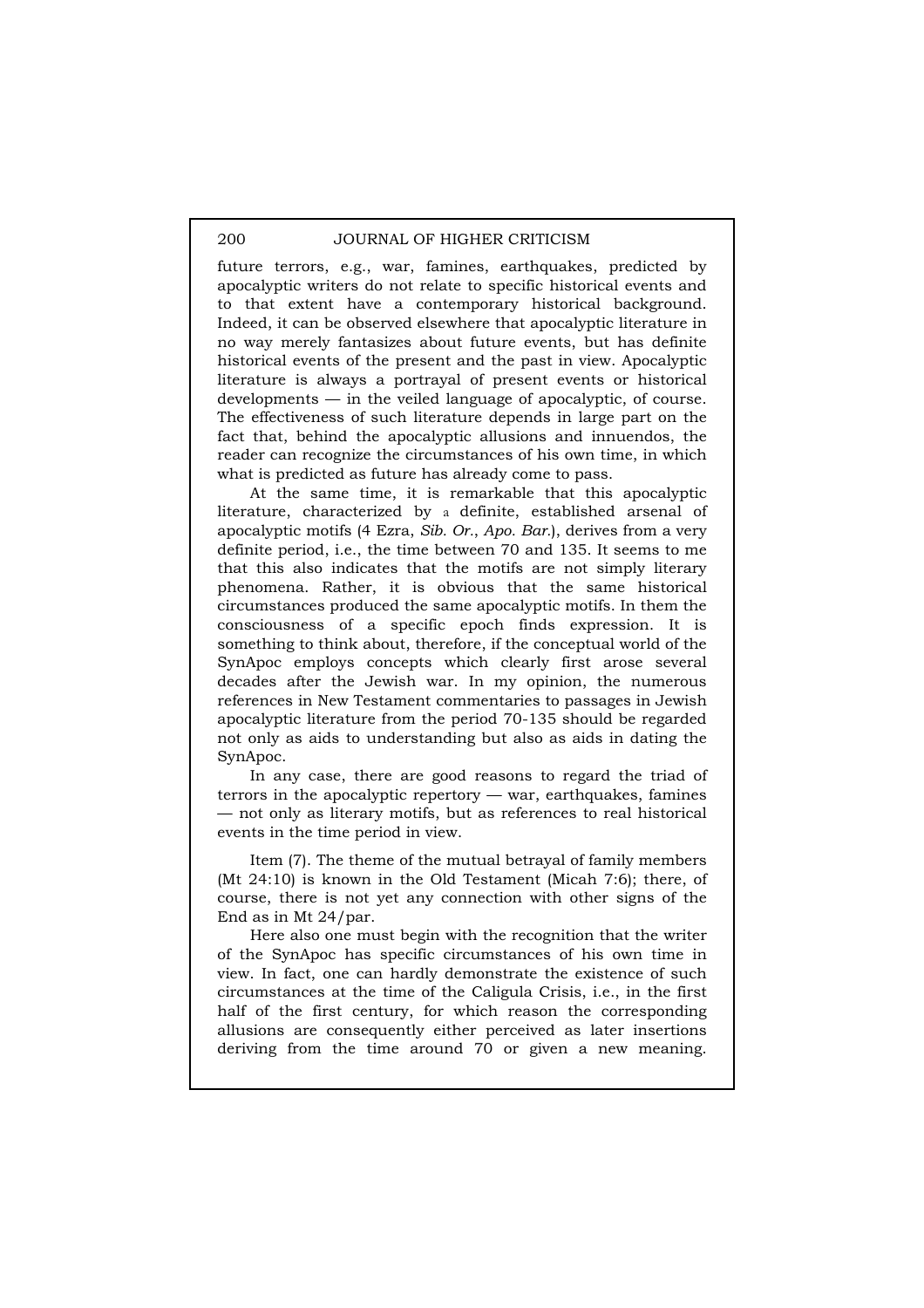Schmithals refers in this regard to the circumstances "in the royal palace and in the Herodian family" as well as "increasing licentiousness and moral decay," which should indicate that "the accumulation of sin in the old aeon has reached full measure."94 On the contrary, however, nothing indicates that the apocalyptic writer has circumstances in the royal palace in view. Rather, the context and especially the reference to being "delivered up" (Mt 24:9) makes it very clear that the reference here is to the betrayal, denunciation, and persecution of Christians.

We first find actual evidence for mutual betrayal and denunciation by (Jewish) Christians (Mt 24:10/par) in the second century. Schlatter calls attention to various passages in the rabbinic tradition, including a reference to a rabbi from Lydda who was suspected of leaning towards Christianity. Consequently, he was spied upon by two witnesses, and once his Christian faith was confirmed he was stoned.95 In addition, Eliezer, the son of Hyrkanus, was called to account for being a Christian by the governor (cf. Mk 13:9), who is said, however, to have exonerated him.96 The author of the SynApoc seems to have in view precisely such circumstances of spying and betrayal that occurred again and again in the first half of the second century. The promulgation of the synagogue ban as well as the Bar Kochba revolt that came later, in which Jews could accuse Jewish Christians of betraying national interests, were the presupposition for such denunciations.

On the other hand, however, Jews could later be denounced and "delivered up" by Christians, so that here as well Micah's prophecy is confirmed from the other side. After Christians were first terrorized and persecuted by Jews in the time of Bar Kochba, they now revenged themselves after the uprising was put down by handing over those Jews to the Roman authorities who did not adhere to the religious laws of Hadrian. Such desolate circumstances seem to be reflected in the rabbinic literature from this time. It is no wonder that they thought they perceived therein omens of the End.

*Sanh* 97a (Bar, 36): R. Nechorai (ca. 150) declared: "In the generation in which the son of David comes, the youths will make the face of the elderly ashamed, and the elderly will stand up

 <sup>94</sup> Schmithals, *Evangelium des Markus*, 562f.

<sup>95</sup> Schlatter, *Geschichte*, 315.

<sup>96</sup> Ibid.; cf. Friedländer, *Religiöse Bewegungen innerhalb des Judenthms* (1905), 216.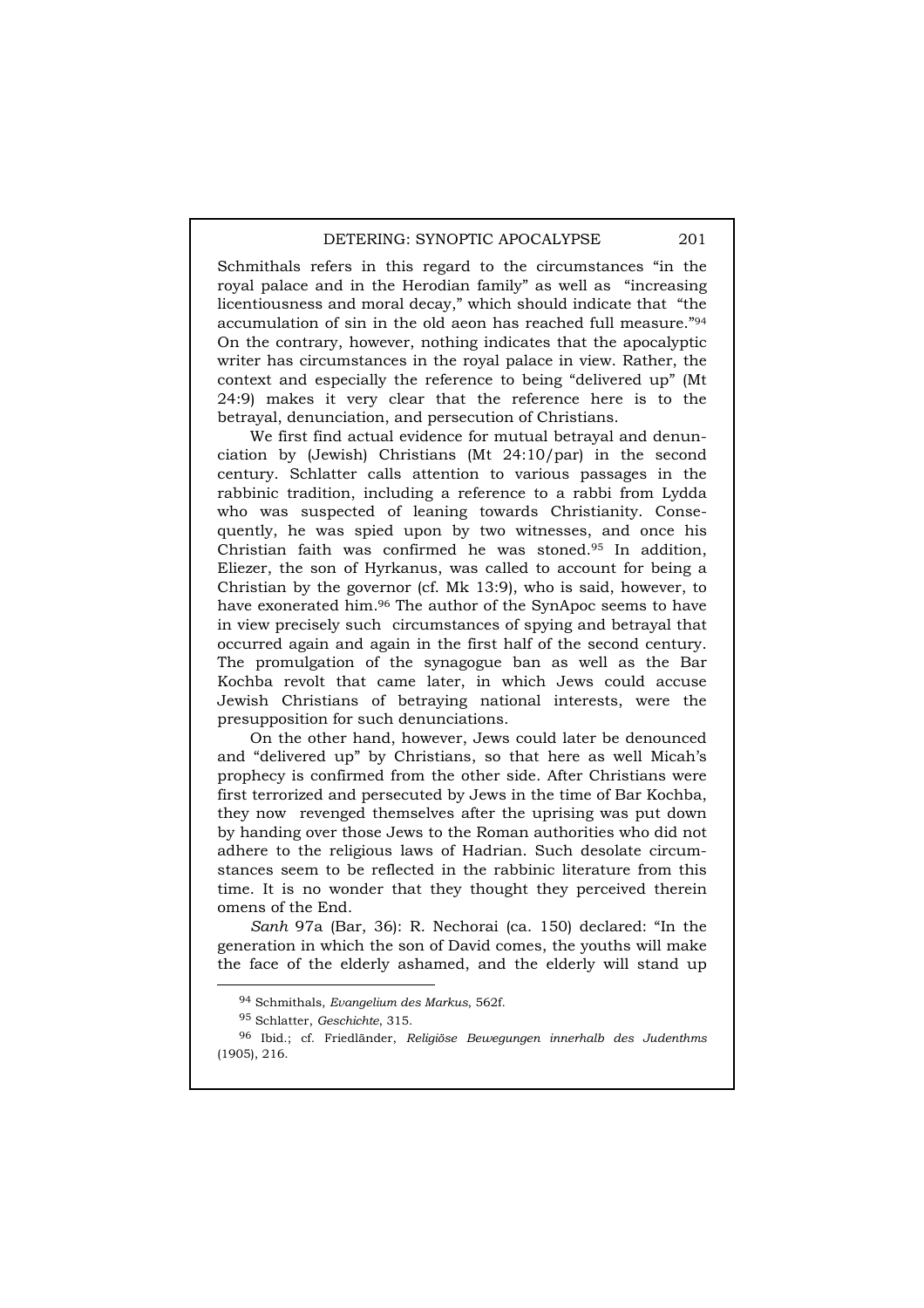before the youths; daughters will rise up against their mothers and daughter-in-laws against their mothers-in-law; the face of generation is (in insolence) like the face of the dog, and the son shows no shame in the presence of his father." The same thing appears in the anonymous *Sota* 9.15: "The enemies of a man are those with whom he dwells." Also *Pesiq.* 51b; *Pesiq. R.* 15 (75b), etc. Also *Sanh* 97a (Bar*.* 41): "The son of David will not come until denunciations have multiplied, or until the students have decreased, or until every peruta (penny) has disappeared from the purse, or until one no longer believes in redemption."97

Significantly, in the Jewish-apocalyptic literature from the end of the first and the beginning of the second century one finds the motif of the betrayal of relatives only seldom, or not all!!98

Item (8). The increasing deterioration of the general situation (on which the author of the SynApoc, or its redactor, Matthew, obviously looks back) is paralleled, on the other side, by the proclamation of the gospel throughout all the world (Mt 24:14/par). Various witnesses indicate that after Hadrian's victory the Christian mission received a new impulse. Eusebius tells us in the *Church History* that after the Bar Kochba revolt "the faith in our Saviour and Lord Jesus Christ was flourishing among all mankind."99 On the other hand, a pupil of Rabbi Akiba indirectly confirms the missionary success that Christianity had after 135 — whereby, to be sure, he perceives only another sign of the approaching eschatological Destruction:

R. Nechaja (ca. 150) said: "In the generation in which the son of David appears insolence will multiply and scarcity will increase. The vine will produce its fruit, but the wine will be expensive and the entire realm (i.e., the Roman Empire) will turn to heresy (i.e., Christianity), and there will be no more reproach."100

The question of how far Mt 24:24/par belongs to the original strata of the Apocalypse, or whether it represents later redaction, since the great missionary success presupposed here presumably took place only after the Bar Kochba revolt, can remain open.

 <sup>97</sup> Strack-Billerbeck, IV, 2, 982-983.

<sup>98</sup> That 4 Esra 5:18ff. ("In that time friends will battle one another as enemies...") is in mind here seems improbable to me.

<sup>99</sup> Eusebius, *HE*, 4.7.1 (Loeb trans.).

<sup>100</sup> Strack-Billerbeck, 982 (*Sanh* 97a [Bar 39]).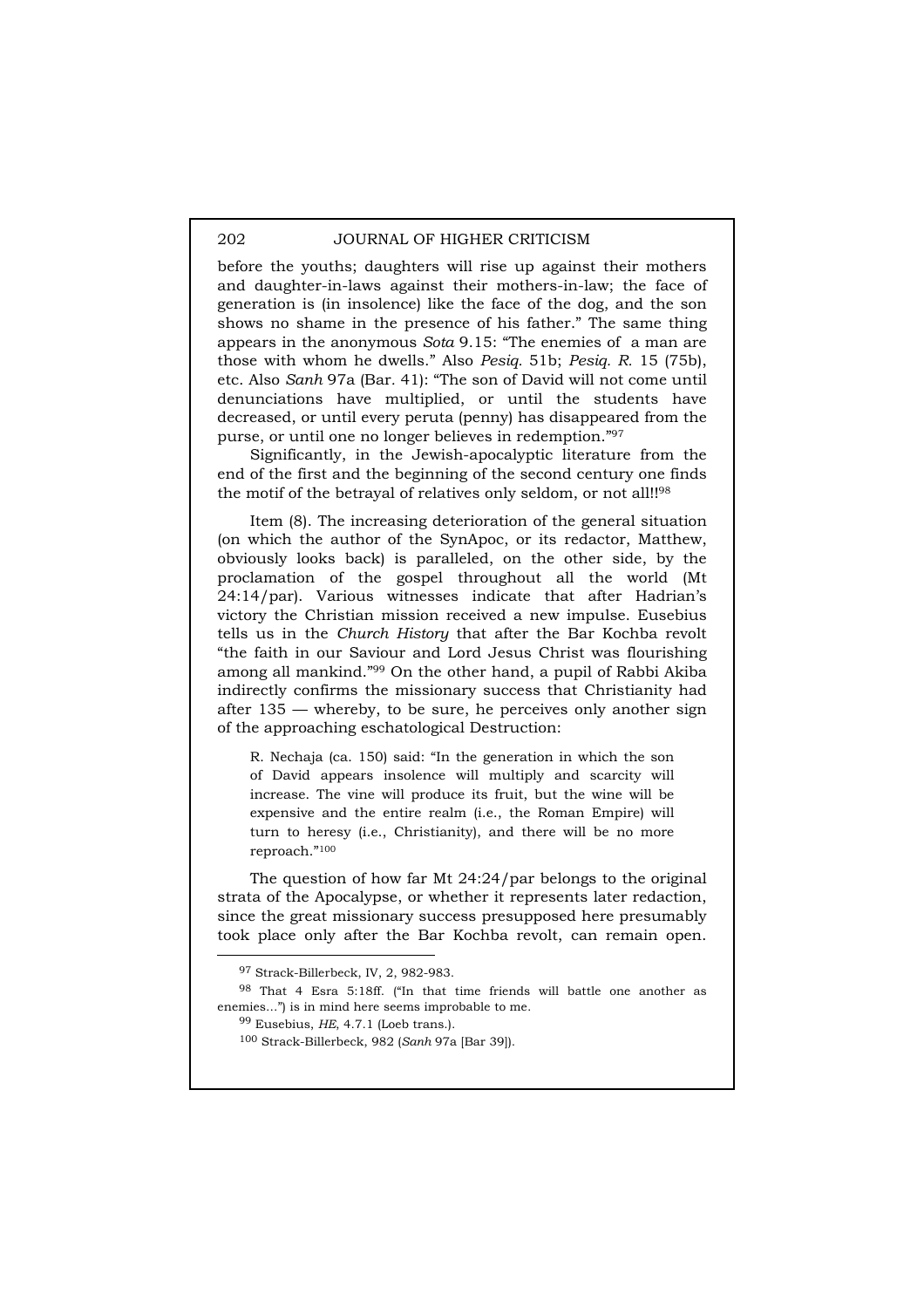Even around 130 (or 133/134) the writer of the Apocalypse was aware of a Christianity that had already spread into the entire world. If the SynApoc derives from the time around 70, or even 40 (!), however, this would hardly be possible.

Items (9) and (10). The phrase το βδέλυγμα της ερημώσεως (Mt 24:15/par) is usually translated as "atrocity of destruction" (better would be "horrible atrocity") and derived from the Hebrew ~mevo #WQvi. And might actually be an abridgment of the Hebrew ~mevo #WQvi (the Syrian god of heaven = the Olympic Zeus, to whom the temple was dedicated) As Mt 24:15 explicitly indicates, the expression derives from the book of Daniel (Dan 9:27; 11:31; 12:11; cf. 1 Macc 1:54, 59) and refers there to the erection of the altar to Zeus by Antiochus IV Epiphanes on the 15th of Kislev in 168 BCE,101 an event that the Jews perceived as an atrocity, i.e., as an outrage.

Now on the fifteenth day of Chislev, in the one hundred and forty-fifth year, they erected a desolating sacrilege upon the altar of burnt offering. They also built [pagan] altars in the surrounding cities of Judah. (1 Macc 1:54, RSV)

1) While Daniel and 1 Maccabees seem to understand by "desolating sacrilege" the erection of a second pagan altar on the altar of burnt sacrifice (1 Macc 1:54), the language of the Gospels, especially Mark, suggests (perhaps unintentionally) that they mean, or have before their eyes, something more specific. As is often observed, Mark 13:14 seems to speak of the "desolating sacrilege" as if it were a person, in that he attaches the participle e`sthko,ta. "The *constructio ad sensum* leads one to presume the presence of a person behind the 'desolating sacrilege,' "102 namely, the emperor in the form of a (masculine) statue, or a (masculine) image of a pagan god (the Olympic Zeus?). Theißen notes rightly that "with regard to content, the participle 'standing' is highly appropriate for a statue."<sup>103</sup> Thus the  $\epsilon \sigma \tau$  oc in Matt 24:15 points in the same direction as the  $\epsilon$ <sup>oth</sup> which in Mark, which is certainly revealing.<sup>104</sup>

 <sup>101</sup> The dating varies between 168 and 167. Cf. Schüer, 155: "15, Kislev in the year 145 aer. Sol, therefore in December 168 BCE."; Noth, *Geschichte Israels*, (71950), 328: "December of the year 167 BCE."

<sup>102</sup> Theißen, *Lokalkolorit*, 170.

<sup>103</sup> Ibid., 170.

<sup>104</sup> See already Raschke, *Werkstatt*, 277: "Whoever grants, as did Joh. Weiss, that the το βδε'λυγμα τη=ς εθρημω'σεως alludes to Dan 11:31 and 12:11, and indeed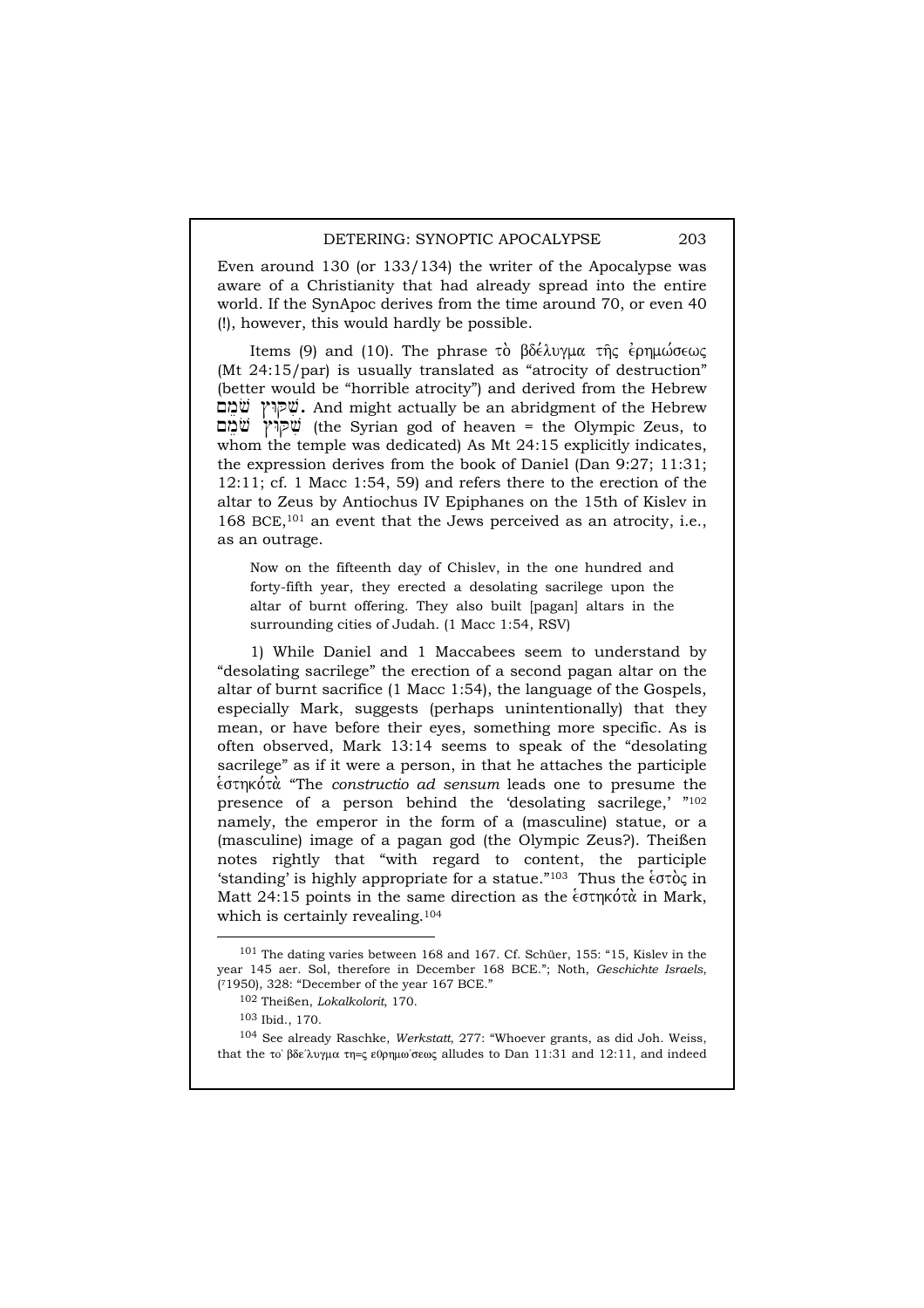In my opinion, the specification of the  $\beta\delta\acute{\epsilon}\lambda\upsilon\gamma\mu\alpha$  the  $\epsilon$ pn $\mu\omega$  $\sigma\epsilon\omega\zeta$  with regard to content carried out by the Gospel writers excludes every attempt to date the SynApoc in the time of the first Jewish war. For what then should the  $\epsilon$ <sup>oth</sup>  $\alpha$  or the  $\frac{1}{2}$  efer to? According to Schenke, the reference is to "the desecration of the temple by the Roman military seen in advance by the prophets,"105 or "the desecration of the temple by Zealots."106 That has nothing more to do, however, with the "setting up" or "erection" of  $\beta\delta\acute{\epsilon}\lambda$ uyu $\alpha$  the epplu $\acute{\omega}$ σεως in the sense of Mark 13:14 or Matt 24:15. Whether  $\epsilon$  othkota or  $\epsilon$  other, the "desolating sacrilege" remains! In connection with the first Jewish war, however, there is no mention anywhere of the setting

It must be granted, however, that at a later time, with decreasing knowledge of what Mark and Matthew actually meant by the "desolating sacrilege," the terminology could in fact be applied to the first Jewish war and the destruction of Jerusalem, or the destruction of the temple. As we have already seen, Luke seems to have in fact related the reference to the  $\beta\delta\acute{\epsilon}\lambda\upsilon\gamma\mu\alpha$  the  $\epsilon$ pημώσεως found in his sourse (Mark) to the destruction of

up of a second altar or even the erection of a (masculine) statue.107

 $\overline{a}$ 

107 See Lührmann, *Das Markusevangelium*, 221f.: "For dating the Gospel of Mark, or the apocalyptic fly-leaf... the question that was already inappropriate for Daniel again and again pays a role, namely, in what situation a statue was erected in the Jerusalem temple. That is particularly wrong for Mark or his presupposed source." Lührmann provides no reason why in view of the  $\epsilon$ 900°; the question os wrong. Significantly, he has little illuminating to say regarding the *constructio ad sensum* (p. 222).

to the erection of the altar to Zeus in 168 BCE in the Jerusalem Temple by Antiochus Epiphanes, and whoever, with Joh. Weiss, calls attention to the fact that the masculine  $\epsilon$ 000thxo' $\alpha$  indicates that it concerns a being of masculine sex, that Mark therefore alludes to a very specific person, and when one further recognizes that the  $\epsilon$ 0 $\sigma$ τηκο'τα can not simply mean 'standing' — because that the monster stands cannot be explicitly indicated in Greek by  $\epsilon 0 \sigma \eta \kappa 0 \gamma \alpha$ , and since it is also self-evident — but must mean set up, raised up, erected, one is then obligated to look for an historical event in the Gospels that corresponds with the 'erection' of an altar to Zeus."

<sup>105</sup> Schenke, *Die Urgemeinde*, 267; cf. Josephus, *War*, 6.326.

<sup>106</sup> Ibid.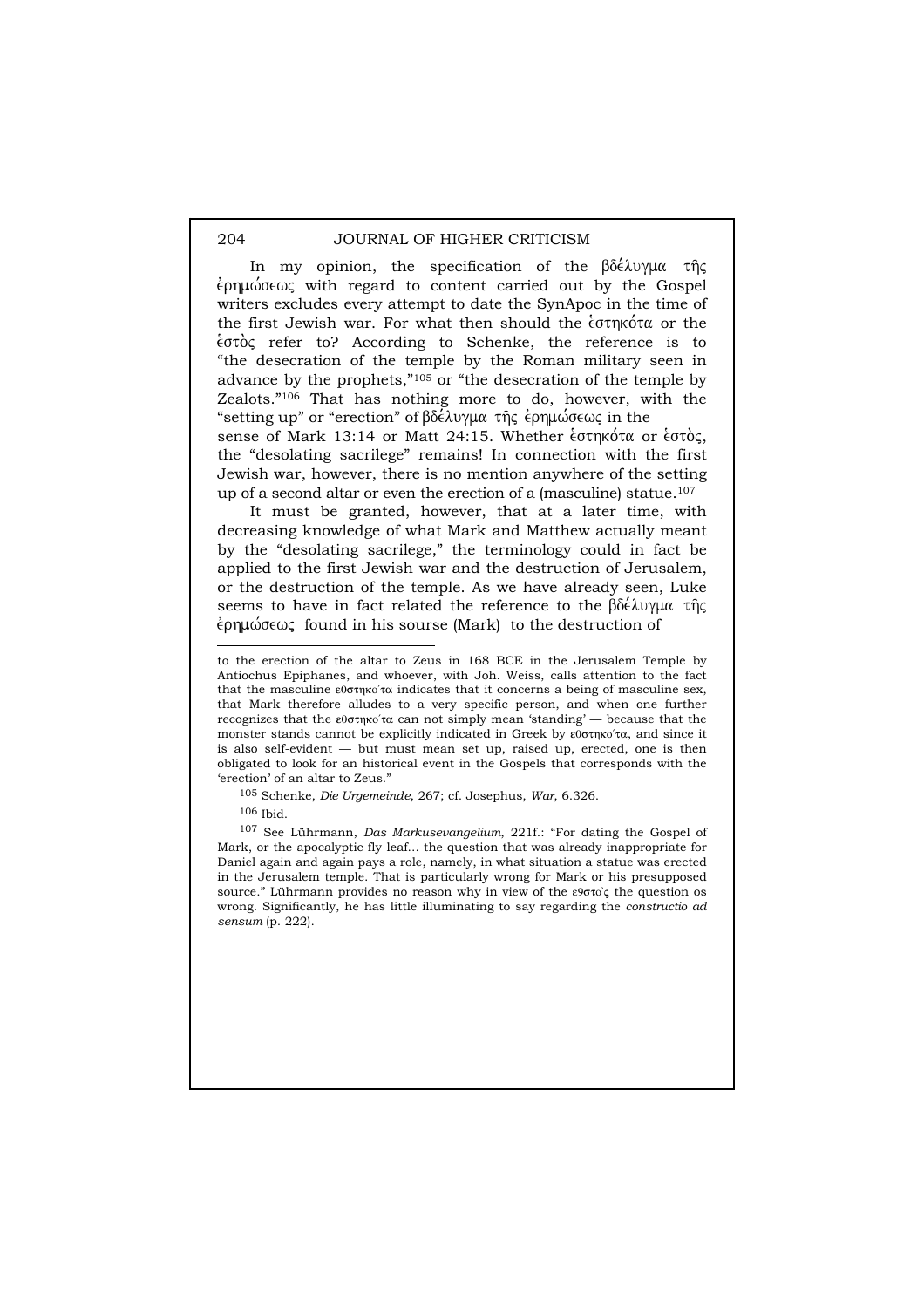Jerusalem in the first Jewish war. But he could only do this by transforming the βδέλυγμα της ερημώσεως into the ερημώσεως of Jerusalem (Luke 21:20). Eusebius no longer noticed this decisive difference. He writes about how "the abomination of desolation spoken of by the prophets was set up in the very temple of God, for all its ancient fame, and it perished utterly and passed away in flames."108

2a) The reference to the "desolating sacrilege" is surely one of the strongest arguments for the origin of the SynApoc in the time of Bar Kochba. It cannot be emphasized often enough that the erection such a "desolating sacrilege" in the sense determined above of an historical event is witnessed to only two times in all of Jewish history: once in the year 168 BCE and a second time before and after the Bar Kochba revolt. It is the second event that the SynApoc has in view. Jerome is still able to report that on the place where the temple formerly stood, where according to Cassius Dio the temple to Zeus was erected, stands an equestrian statue (*equestri statua*) of Hardian (perhaps next to that of Zeus) until the present day (*usque in praesentum diem*).109 Rabbinic sources also relate the erection the  $\beta\delta\epsilon\lambda\upsilon\gamma\mu\alpha$   $\tau\hat{\eta}\varsigma$  epplusions by Hadrian: e.g., 1.1 *m. Tam* 4.6 relates: "On the seventeenth of Tammuz... the sacrifice of Tamid ceased, the city was conquered, **אפסטמורס** burned the Torah and set up a pagan image in the temple."<sup>110</sup> In my opinion, Schürer,<sup>111</sup> Schlatter,<sup>112</sup> and Herr<sup>113</sup> correctly relate this to the close of the Bar Kochba rebellion.114

Schäfer, on the contrary, argues that "the termination of the Tamid sacrifice and the erection of a pagan image in the temple can better be related to the persecution under Antiochus IV, and perhaps also to the first war, while nothing at all relates to the

114 Schlatter, *Die Tage Trajans und Hadrians*, 24, 29. In addition, Schlatter would read *apostasis* instead of *apostumos* and includes among the apostates R. Elischa b Abuja (ca 120). The otherwise undocumented burning of the Torah reminds one of the burning of the books of law during the first religious persecution under Antiochus IV Epiphanes (1 Macc 1:56): Str-B. I, 196

 <sup>108</sup> Eusebius, *EH*, 3.5.4 (Loeb trans.).

<sup>109</sup> Jerome, *Comm.* to Isa 2.9 (Vallarsi IV, 37).

<sup>110</sup> See Schäfer, *Bar Kokha Aufstand*, 195.

<sup>111</sup> *Geschichte*, 549.

<sup>112</sup> *Die Tage Trajans und Hadrians*, 5f.

<sup>113</sup> *ScrHier* 23 (1972), 95, n. 36; cf. Schäfer, 195.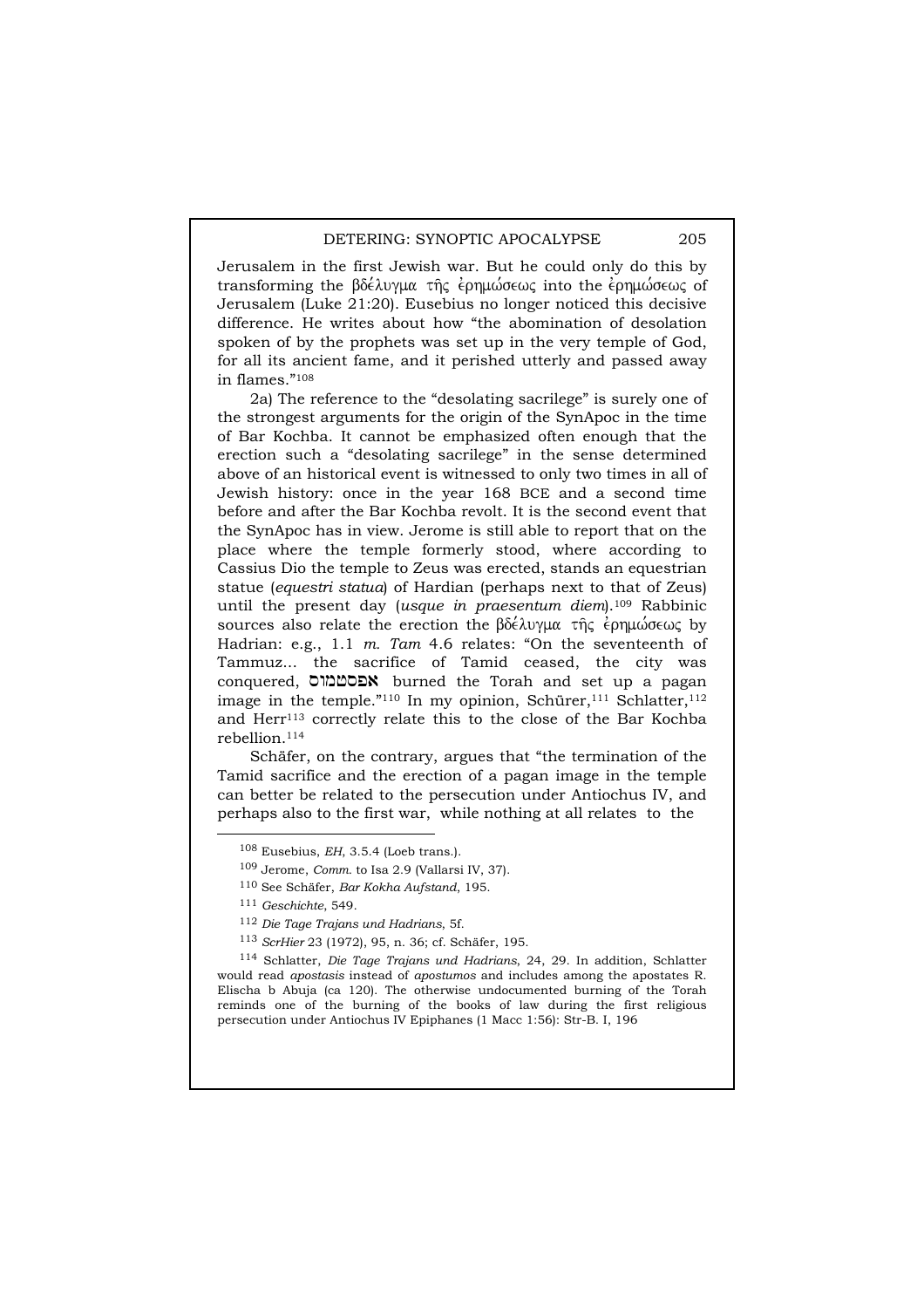Bar Kochba uprising." But this cannot be true if only because the erection of the "desolating sacrilege" by Antiochus IV Epiphanes is dated by all sources on the fifteenth of Kislev, not on the seventeenth of Tammuz. The destruction of the temple in the year 70, as well, did not occur in the month of Kislev, but in Ab (10th of  $Ab = 10$ th of Loos).<sup>115</sup> Moreover, there was no idol or statue of the emperor involved and, possibly, there was not even a complete cessation of the Tamid sacrifice.116 The conquest of the city on the seventeenth of Tammuz in the year 134, on the other hand, is well attested.117

2b) In contrast to the actual erection of an altar to Zeus and the setting up of a monument to Zeus, or the Emperor, "on a holy place" by Hadrian, the construction of such a monument by the Roman emperor Caligula was indeed intended, but could not be realized because of his death. Since it is now clear that the erection of the "desolating sacrilege" (as the erection of a monument to the Emperor, or the gods, and of an altar to Zeus) already represented a reality for the author, the content of the SynApoc can only relate to the time of Hadrian.

3) Relating the "desolating sacrilege" (Matt 24:15/par) to the time of the Bar Kochba war and Hadrian is likewise appropriate because, as we have seen, the latter regarded himself as an Antiochus Epiphanes redivivus. For this reason it is hardly remarkable that the reconstruction of Jerusalem as Aelia (Hadrian's patronymicon) Capitolina ordered by Hadrian could be perceived by Jewish contemporaries as an analogue to cultural reform decreed by Antiochus Epiphanes' (Dan 9:27; 11:31; 12:11). Just as then the erection of the "desolating sacrilege" in 168 BCE led to the uprising of the Maccabees, so the reforms of Hadrian led to a new war.<sup>118</sup>

 <sup>115</sup> Schurer, *Geschichte*, I, 539, n. 115. The rabbinic tradition, however, sets the end on the ninth of Ab, i.e., actually the eighth of Ab.

<sup>116</sup> Schürer, *Geschichte*, I, 548ff.

<sup>117</sup> *m. Taan.* 4.6; Hieron, *ad Sacharja* 8, 19; Schürer, *Geschichte*, I, 578.

<sup>118</sup> The parallels between Antiochus IV Epiphanes and Hadrian are so obvious to the eye that most history books explicitly refer to them: Schürer, *Geschichte*, I, 565: "It (The erection of a pagan temple on a holy place) was a horror like that once perpetuated by Antiochus Epiphanes and as then was answered by a general uprising of the indignant people.'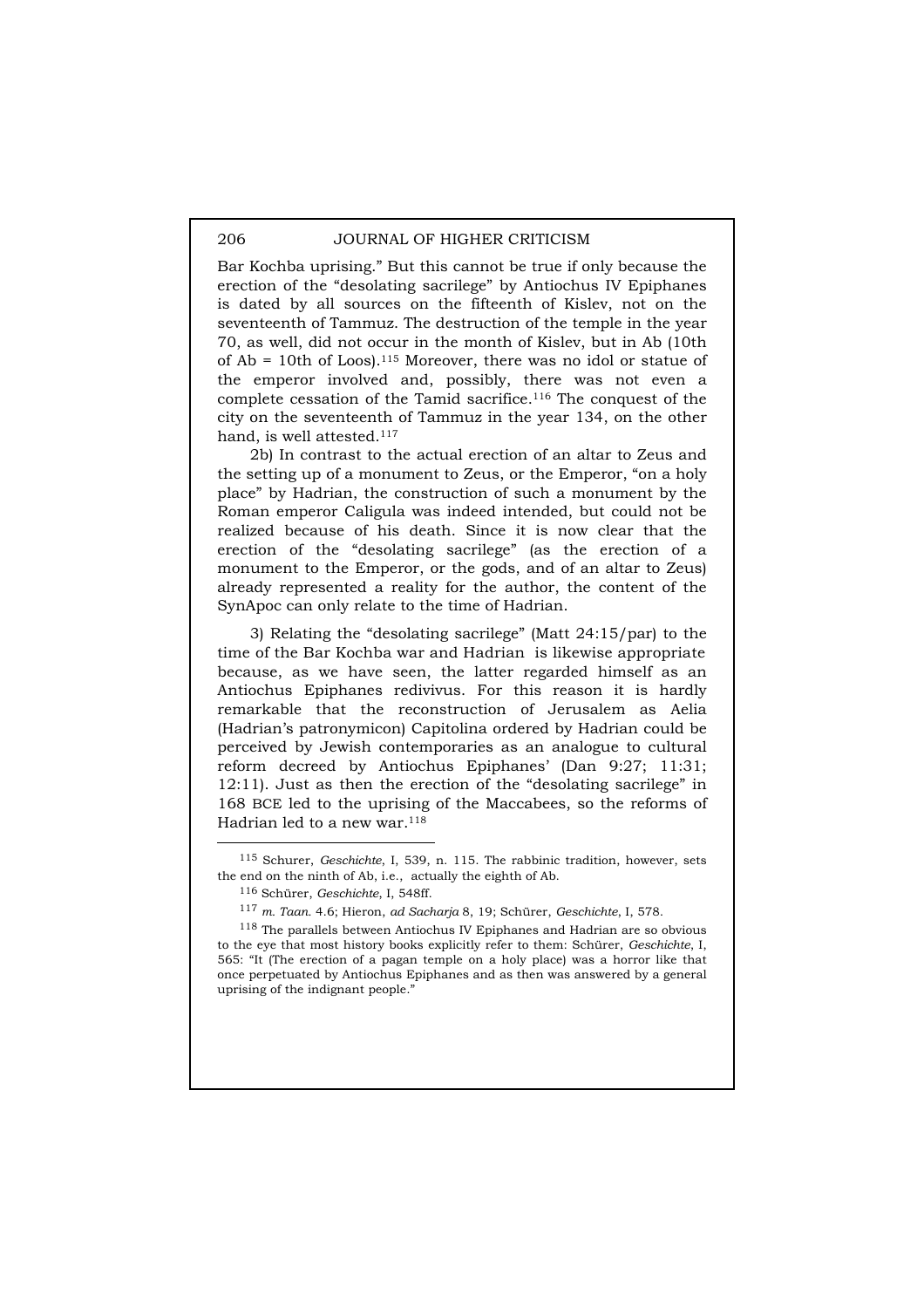4) Finally, the existence of a wide-spread expectation (which was therefore know to the Gospel writers), already cited above, according to which the events announced in the book of Daniel would be fulfilled in the time between 128 and 138 CE can be regarded as well documented.119 By contrast, we know nothing at all of a corresponding expectation concerning the realization of prophecies from Daniel in the time of Caligula, which the author of the SynApoc might have utilized.120 Moreover, since neither Josephus nor Philo ever explicitly interprets the events they report from that time against the background of the book of Daniel, or as a βδέλυγμα της έρημώσεως, and no such interpretation of the events appears in ancient or rabbinic sources, such arguments in fact constitute unfounded speculation.

Item (11). The (hardly accidental) observation of the apocalyptic writer that the flight from Judea should not occur in winter (Matt 24:20) is perceived by Theißen as an additional allusion to the time of the Caligula Crisis and thus as a confirmation of his dating of the Apocalypse in that time:

In fact, the events in 13:14ff. exhibit features which are only conceivable as real future events. So it is still not certain in which year the great tribulation will take place. Otherwise the appeal that one should pray that it not take place in winter (v. 18) would be meaningless. The question is whether the pseudo-prophets and pseudo-messiahs will be able to mislead the chosen ones before the parousia.121

Theißen rightly emphasizes that "the text refers to concrete conduct: after the occurance of some specific events, those addressed should flee to the mountains."122 Against Theißen's explanation, however, is the fact that at least Philo knew a different chronology of the Caligula Crisis than Josephus (see above). Apart from that, we have already determined above that the author of the SynApoc seems to already know about the erection of the "desolating sacrilege," and look back on this as a

 <sup>119</sup> Str-B. IV,2, 1010f. Jerome also mentions the view of some Hebrews "that the last of Daniel's week of years (Dan 9:27) would encompass the time of Vespasian and Hadrian" (comment to Dan 9 = opp. ed. Vallarsi V, 696), Schürer, *Geschichte*, I, 581, n. 116.

<sup>120</sup> See the desisive section in Str-B, IV, 996f.

<sup>121</sup> Theißen, *Lokalkolorit*, 140.

<sup>122</sup> Ibid., 141.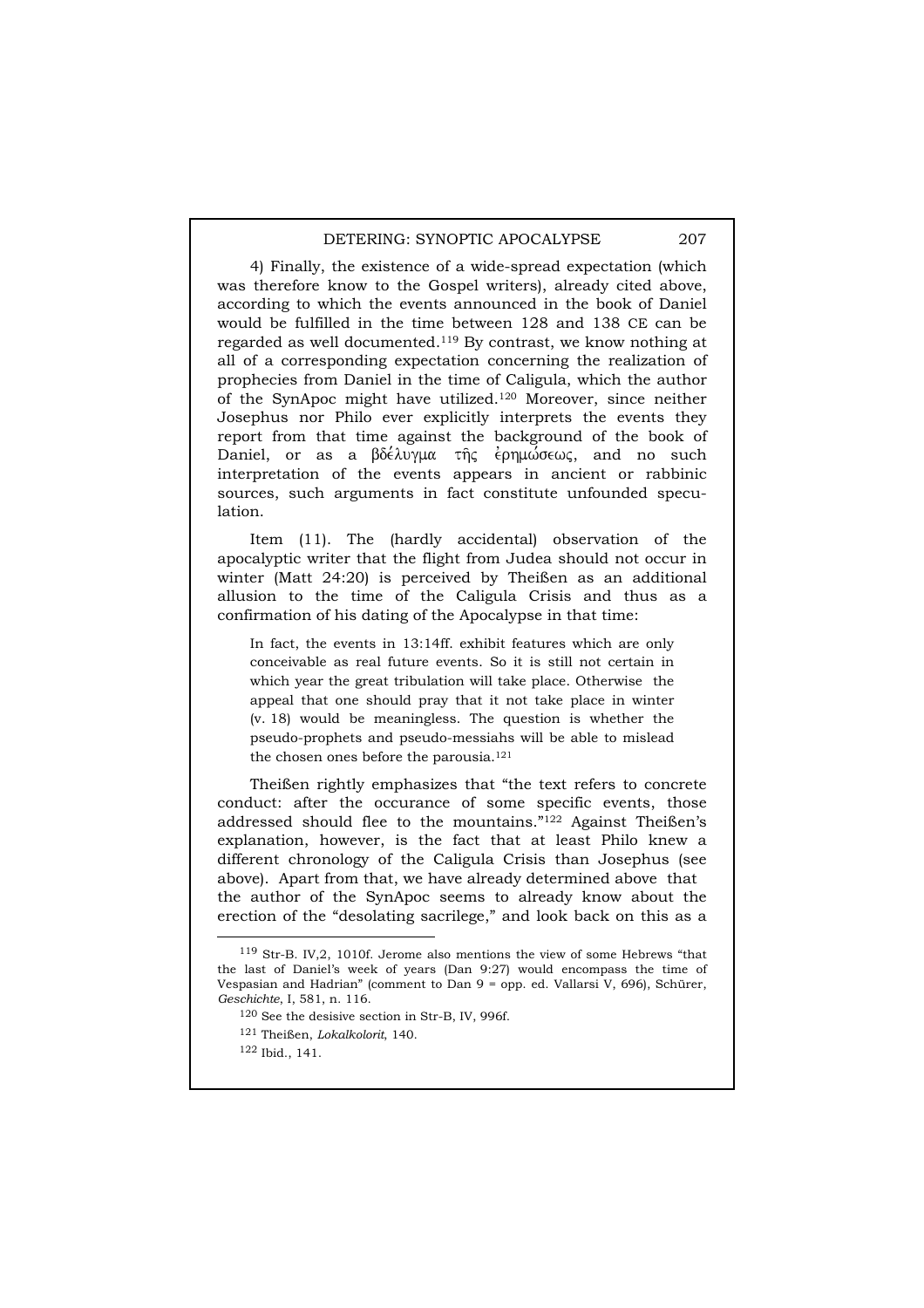past event, while according to Theißen's explanation he portrays a future event still expected in the immediate future.

A situation in which the erection of the "desolating sacrilege" does not simply hover as a future threat, but actually became a reality is first found once again in Jewish history at the time of the Bar Kochba war. In fact, the appeal to flight in winter also fits well in this time period, either immediately following the decree to set up the "desolating sacrilege" (in 130 CE)<sup>123</sup> or in the winter of 133/134, shortly before the destruction of Jerusalem.

In the second case, to be sure, one would have to assume that between the initial erection of the "desolating sacrilege" in 130 (which the insurgents had undone in the meantime) and the appearance of the SynApoc some four years had already passed, so that the direct connection between the erection and the flight (Matt  $24:15-16$ ) would be a literary creation.<sup>124</sup> The author (resident in Judea, or in Jerusalem itself) is fully informed regarding the erection of the "desolating sacrilege" in a holy place, since precisely this event provoked the war against Rome. At the same time, however, he observes with great apprehension the concentration of Roman military forces in Palestine as they prepare themselves for their last, decisive blow against Judea and Jerusalem.

The winter pause in 133-134 provided Severus with an opportunity to reorganize his troops and to rethink his strategy. The attack of the Romans had not yet begun. The prophet, however, knows that the end of Jerusalem approaches unavoidably, which in fact came to pass in the spring of 135 when the Roman troops cleared out Judea and destroyed Jerusalem. And in the Apocalypse he thus sets forth an urgent "warning for the very last hour"125 to the Christians living in Judea and Jerusalem admonishing them to take flight.

The fact that all he had said before had taken place in the meantime (Matt 24:25/par) should make clear to the Christians in Judea and Jerusalem that the prophet spoke with full

 <sup>123</sup> According to Dio Cassius (LXIX, 12), the founding of Aelia and the construction of the temple of Zeus took place in the time of Hadrian's first presence in Syria (130 CE): see Schürer, *Geschichte*, I, 565, 570. For Spartian (*vita Hadriani*, ch. 22) the prohibition of circumcision brought about the end of the war: *moverunt ea tempestate et Judaici bellum, quod vetabantur mutilare genitalia*.

 $124$  That the "desolating sacrilege" in the meantime (since 132 CE) had been done away with by the rebels would then be of no significance.

<sup>125</sup> Schoeps, "Ebionitische Apokalyptik im Neuen Testament," 265, n. 1.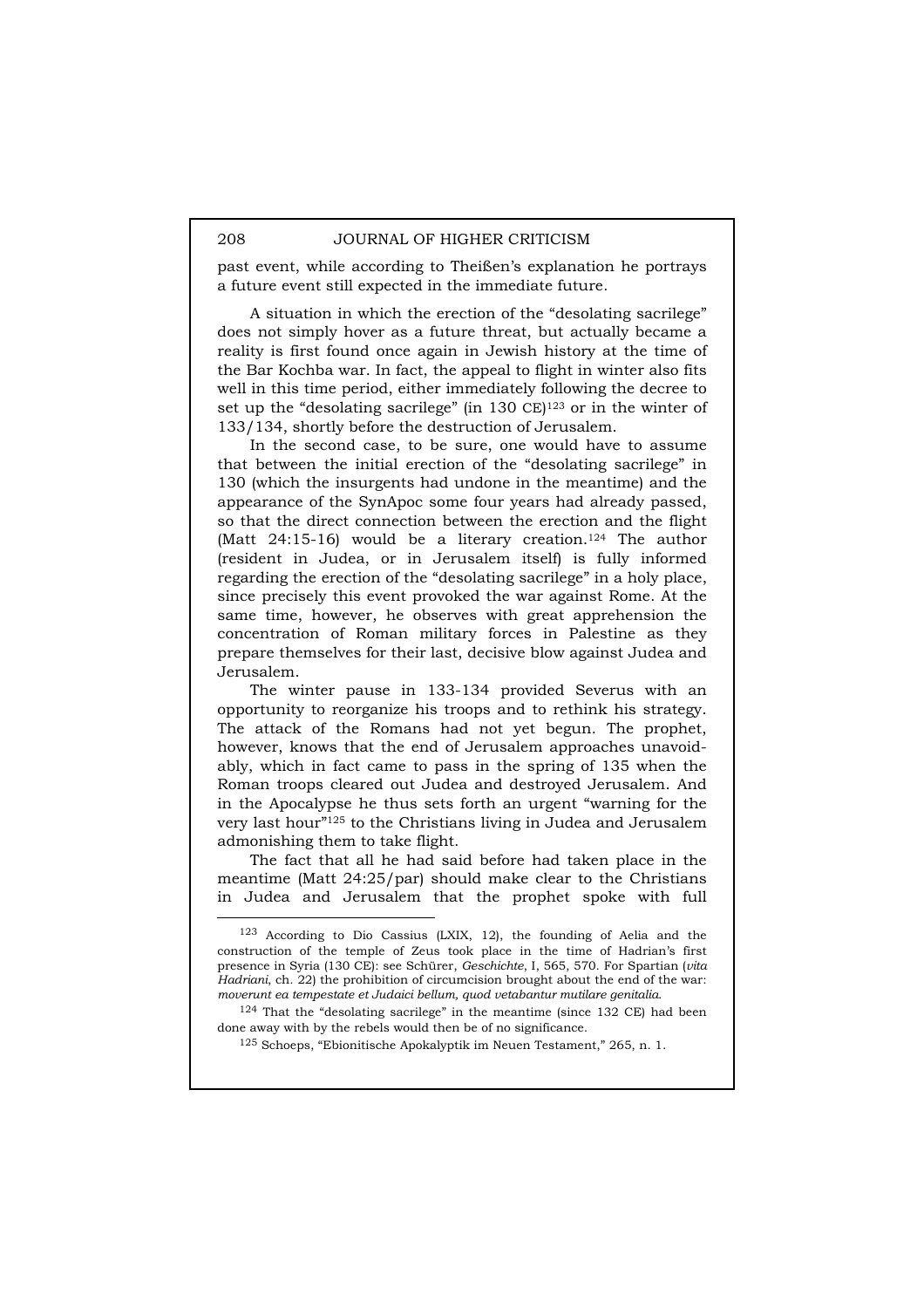authority, so that the flight he called for was necessary, even if, as was now more and more apparent, it must take place in winter.

In closing, I would like to recall once again Theißen's fundamental working principle, cited earlier: "The fewer the number of textual fragments that under no circumstances can be fitted into the presumed context and, as such, must be excluded as later interpolations, the better the final result."126 With this as a measuring rod, there can be no question but that the explanation provided above, in which the attempt was made to understand the SynApoc against the background of the Bar Kochba rebellion, fulfils Theißen's principle most effectively, since not a single element needs to be excluded from the entire text.

# ——————————————— ——————————————— Literature

Abramsky, Sh.: *Bar-Kochba*, Tel Aviv, 1961. Alon, G.: *Toledot ha-Yehudim,* Tel Aviv, 1953-1956; Vol. I 41967, Vol. II 21961. Applebaum, S.: *Jews and Greeks in Ancient Cyrene*, Leiden, 1979. Avi-Yonah, M.: *Geschichte der Juden im Zeitalter des Talmuds*, 1962. Bacon, B.W.: *The Gospel of Mark; Its Composition and Date* (1925). Beasley Murray, G.R.: *Jesus and the Future*, London/New York, 1954. Bildes, P.: "Afspejler Mark et jfdisk apokalyptisk forlæg fra krisearet 40," in: S. Pedersen, (ed.); *Nytestamentlige Studier* (Aarhus, 1976), 103-133. Brandenburger, E.: *Markus 13 und die Apokalyptik,* FRLANT 134, 1984. Brandon, S.G.F.: "The Date of the Markan Gospel," *NTS* 7 (1960), 126-141. Conzelmann, H.: "Geschichte und Eschaton nach Mc 13," in Idem, *Theologie als Schriftauslegung,* 1974, 62-73. Dodd, C.H.: "The Fall of Jerusalem and the 'Abomination of Desolation'," *JRS* 37, 1947, 47-54.

Fuchs, H.: *Der geistige Widerstand gegen Rom in der antiken Welt*, 1964.

- Hahn, F.: "Die Rede von der Parusie des Menschensohnes Markus 13," in: *Jesus und der Menschensohn* (FS A. Vögtle), 1975, 240ff.
- Harder, G.: "Das eschatologische Geschichtsbild der sog. kleinen Apokalypse Mk 13," in: *Theol-Viat* 9 (1963), 70ff.
- Hengel, M.: "Entstehungszeit und Situation des Markusevangeliums," in: H. Cancik (ed.), *Markus-Philologie. Historische, literargeschichtliche und stilistische Untersuchungen zum zweiten Evangelium* (WUNT 33, Tübingen, 1984), 1-45.
- Hengel, M.: *Die Zeloten. Untersuchungen zur jüdischen Freiheitsbewegung in der Zeit von Herodes I. bis 70. n. Chr*., 21979.
- Herr, M.D.: "Persecution and Martyrdom in Hadrian's Days," *Scripta Hierosolymitana* 23 (1972), 85-125.

126 *Lokalkolorit*, 139.